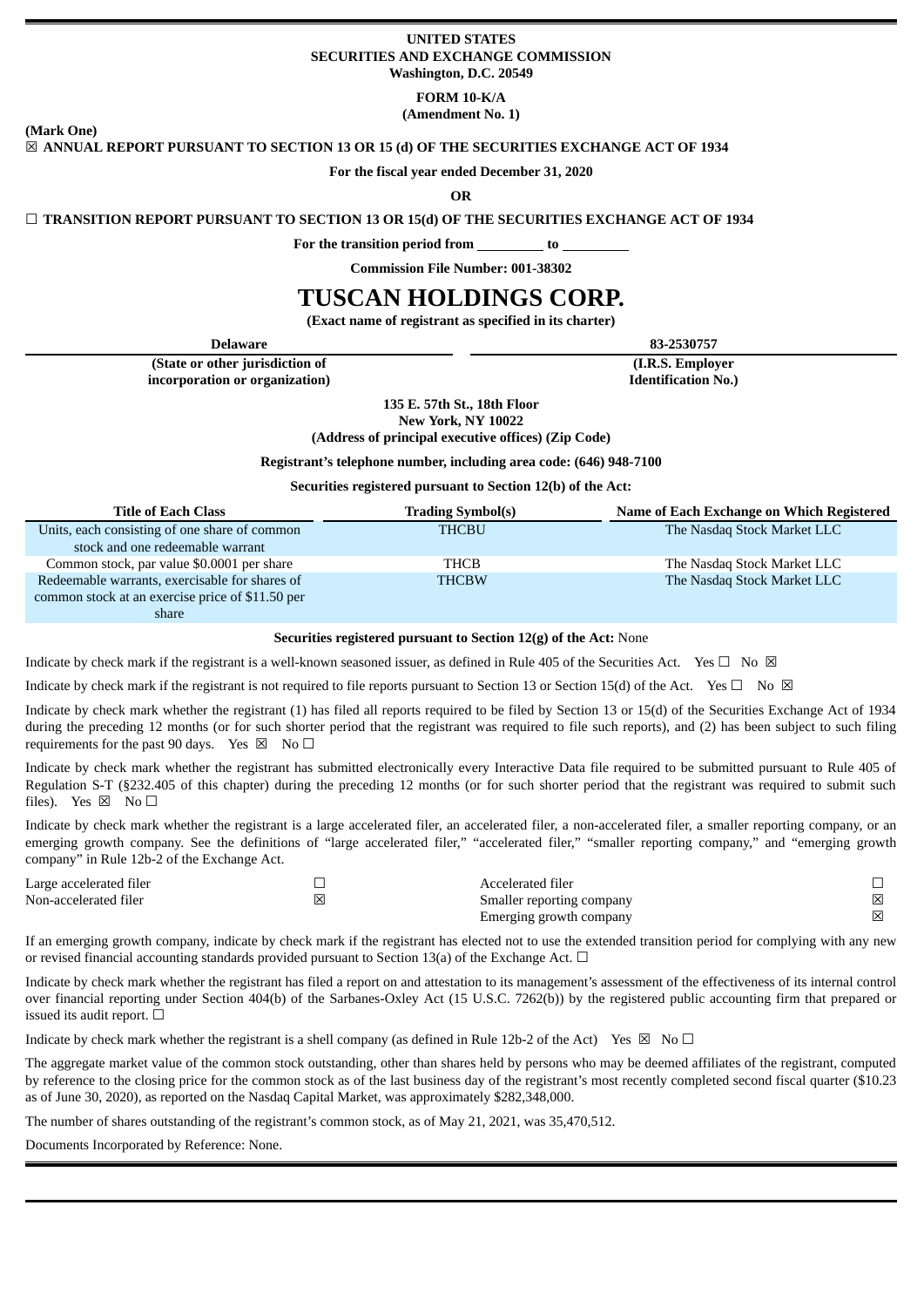#### **EXPLANATORY NOTE**

#### *Overview*

Tuscan Holdings Corp. (the "Company" or "Tuscan") is filing this Amendment No. 1 on Form 10-K/A (the "Amendment") to the Annual Report on Form 10-K for the year ended December 31, 2020, originally filed with the U.S. Securities and Exchange Commission (the "SEC") on March 25, 2021 (the "Original 10-K") as a comprehensive amendment to amend and restate its financial statements and related footnote disclosures as of and for the year ended December 31, 2020, and the financial statements and related footnote disclosures included in the Annual Report on Form 10-K as of and for the year ended December 31, 2019 (the "2019 10-K"), each of the Forms 10-Q as of and for the periods ended March 31, 2019, June 30, 2019, September 30, 2019, March 31, 2020, June 30, 2020 and September 30, 2020 (collectively, the "Original 10-Qs"), and the balance sheet as of March 7, 2019 (the "March 7, 2019 Balance Sheet"). Accordingly, the following sections of the Original 10-K are being amended and restated hereby: Part I, Item 1A "Risk Factors", Part II, Item 7 "Management's Discussion and Analysis of Financial Condition and Results of Operations", Part II, Item 8 "Financial Statements and Supplementary Data", Part II, Item 9A "Controls and Procedures" and Part IV, Item 15, "Exhibits and Financial Statement Schedules". In addition, as required by Rule 12b-15 under the Securities Exchange Act of 1934, as amended ("Exchange Act"), new certifications by our principal executive officer and principal financial officer are being filed as exhibits to this Amendment.

As noted above, Part II, Item 8 "Financial Statements and Supplementary Data" and Part IV, Item 15, "Exhibits and Financial Statement Schedules" of this Amendment reflects the restatement of financial information included in the Original 10-K, 2019 10-K, the Original 10-Qs, and March 7, 2019 Balance Sheet, and it supersedes the financial information included therein. We have also evaluated subsequent events and events that occurred after December 31, 2020 and have updated Note 12 to the financial statements included herein. The 2019 10-K, March 7, 2019 Balance Sheet, and the Original 10-Qs are not being separately amended and, accordingly, the financial information therein should not be relied upon.

Except as described above, no other changes have been made to the Original 10-K. Accordingly, this Amendment should be read in conjunction with the Original 10-K and our filings with the SEC subsequent to the date of the Original 10-K.

### *Background of Restatement*

On May 28, 2021, the Company's management and audit committee of the board of directors ("Audit Committee") of the Company determined, after consultation with Marcum LLP, the Company's independent registered public accounting firm, that the Company's financial statements which were included in the Original 10-K, 2019 10-K, the Original 10-Qs, and March 7, 2019 Balance Sheet should no longer be relied upon due to an error in such financial statements relating to the Company's accounting for an aggregate of 687,000 warrants underlying units issued to the Company's sponsor in a private placement that closed concurrently with the closing of the Company's initial public offering (such warrants, the "Private Warrants") as equity instead of accounting for the Private Warrants as derivative liabilities.

The error was uncovered following the release of a joint statement on April 12, 2021 by the Acting Director of the Division of Corporation Finance and Acting Chief Accountant of the SEC regarding the accounting and reporting considerations for warrants issued by special purpose acquisition companies entitled "Staff Statement on Accounting and Reporting Considerations for Warrants Issued by Special Purpose Acquisition Companies ("SPACs") (the "SEC Statement"). The SEC Statement advises, among other things, that certain settlement terms and provisions generally present in SPAC warrants preclude such warrants from being accounted for as equity.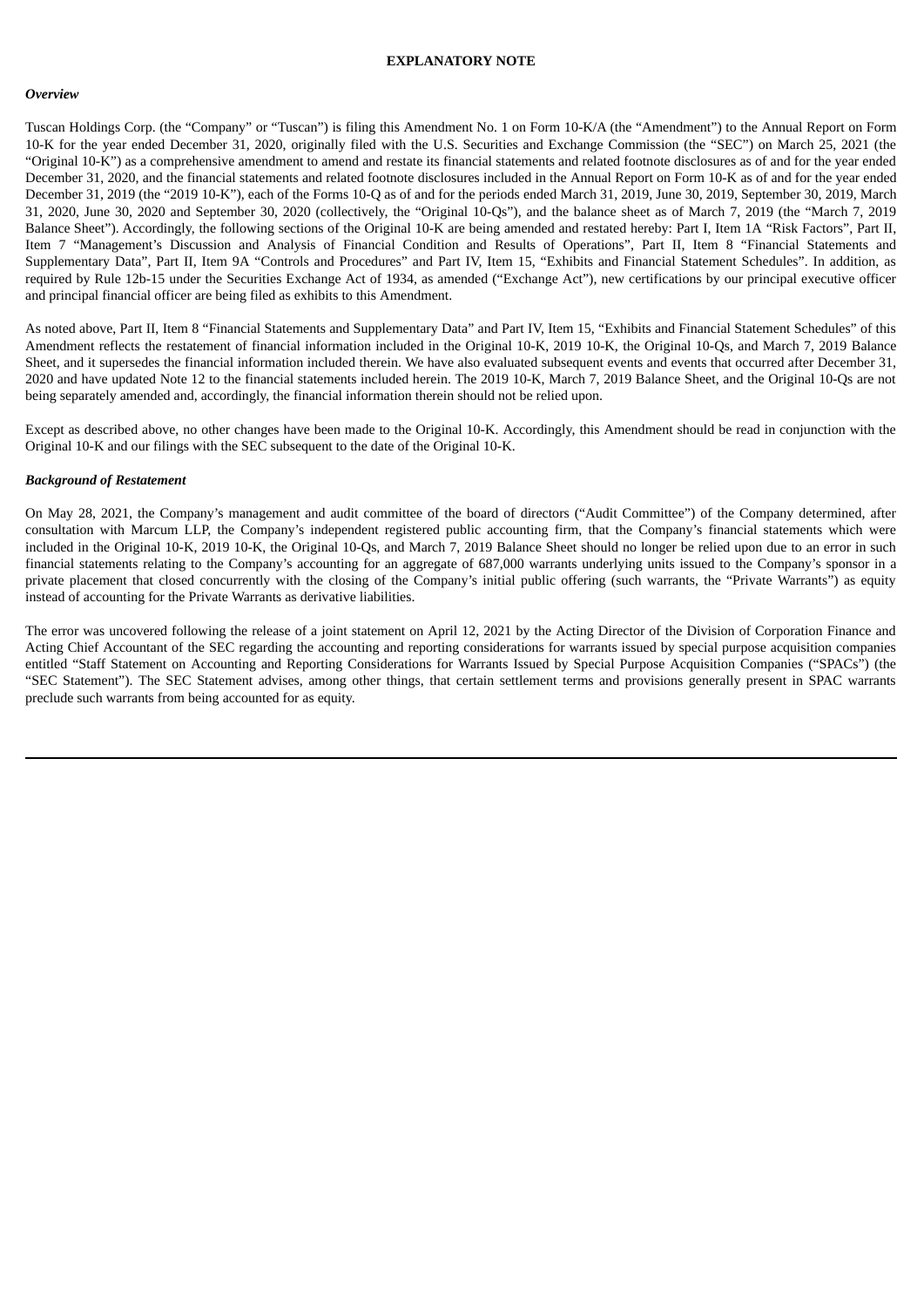As a result of the SEC Statement, the Company reevaluated the accounting treatment of the Private Warrants. In consideration of the guidance in Accounting Standards Codification ("ASC") 815-40, "*Derivatives and Hedging — Contracts in Entity's Own Equity".* ASC Section 815-40-15 addresses equity versus liability treatment and classification of equity-linked financial instruments, including warrants, and states that a warrant may be classified as a component of equity only if, among other things, the warrant is indexed to the issuer's common stock. Under ASC Section 815-40-15, a warrant is not indexed to the issuer's common stock if the terms of the warrant require an adjustment to the exercise price upon a specified event and that event is not an input to the fair value of the warrant. Based on management's evaluation, the Company's audit committee, in consultation with management and after discussion with the Company's independent registered public accounting firm, concluded that the Private Warrants are not indexed to the Company's common stock in the manner contemplated by ASC Section 815-40-15 because the holder of the instrument is not an input into the pricing of a fixed-forfixed option on equity shares. Accordingly, the Private Warrants are required to be classified as a liability measured at fair value at inception (on the date of issuance) and at each reporting date in accordance with ASC 820, *"Fair Value Measurement"*, with changes in fair value recognized in the statement of operations in the period of change.

The restatement results in non-cash, non-operating financial statement corrections and will have no impact on Tuscan's current or previously reported cash position, operating expenses or total operating, investing or financing cash flows.

See Part IV, Item 15, Note 2, "Restatement of Previously Issued Financial Statements" of the notes to the financial statements of this Amendment for a more detailed discussion of the error and the effects of the restatement.

### *Internal Control Considerations*

In connection with the restatement, the Company's management reassessed the effectiveness of its disclosure controls and procedures as of December 31, 2020. As a result of that reassessment and in light of the SEC Statement, the Company's management determined that its disclosure controls and procedures as of December 31, 2020 were not effective solely as a result of its accounting for the Private Warrants as components of equity instead of as derivative liabilities. For a discussion of management's consideration of the material weakness identified, see Item 9A. Controls and Procedures included in this Amendment.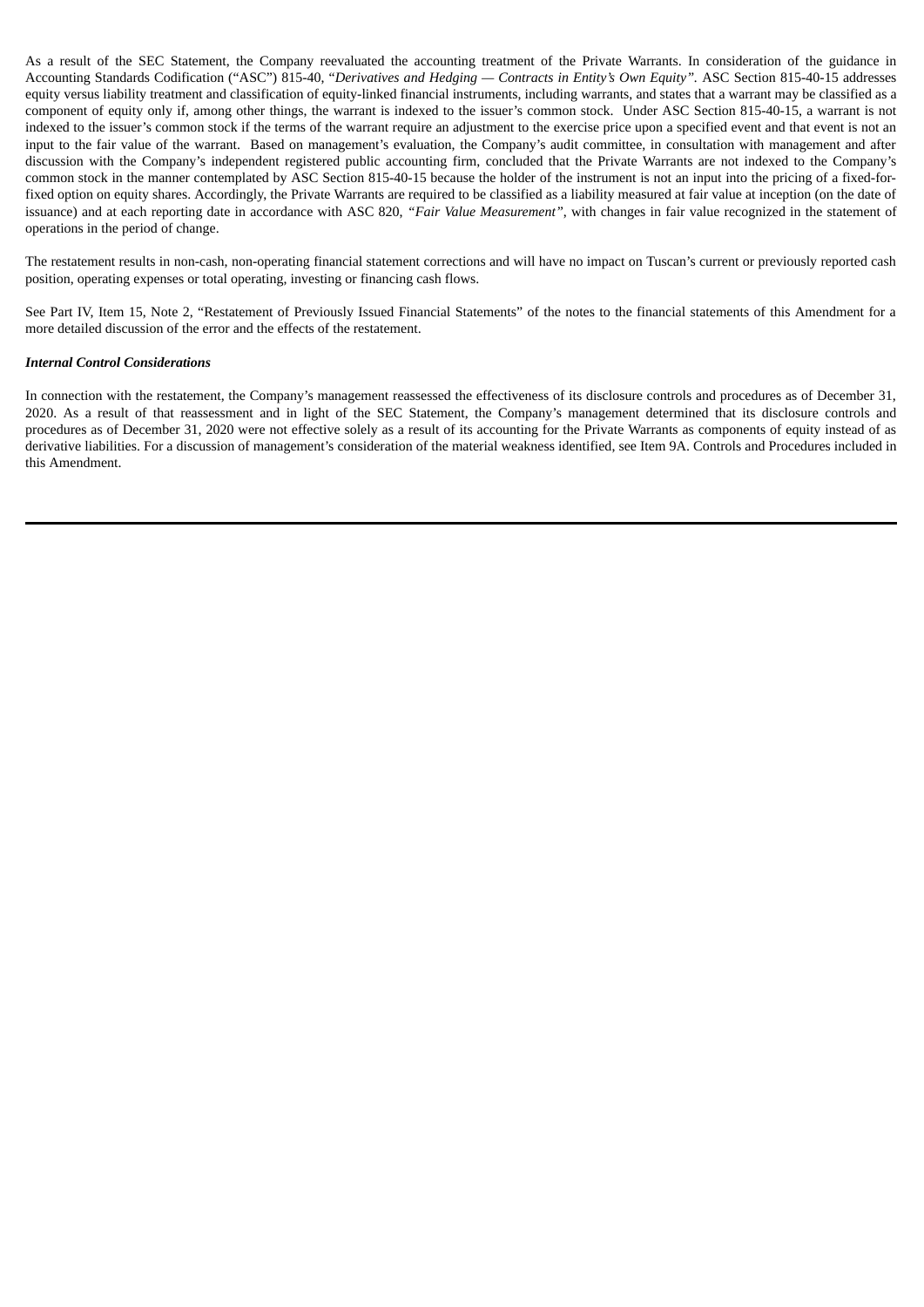## **TUSCAN HOLDINGS CORP. FORM 10-K/A TABLE OF CONTENTS**

|                |                                                                                               | Page |
|----------------|-----------------------------------------------------------------------------------------------|------|
| PART I         |                                                                                               |      |
| Item 1A.       | <b>Risk Factors.</b>                                                                          |      |
|                |                                                                                               |      |
| <b>PART II</b> |                                                                                               |      |
| Item 7.        | <b>Management's Discussion and Analysis of Financial Condition and Results of Operations.</b> | 18   |
| Item 8.        | Financial Statements and Supplementary Data.                                                  | 25   |
| Item 9A.       | <b>Controls and Procedures.</b>                                                               | 26   |
|                |                                                                                               |      |
| <b>PART IV</b> |                                                                                               |      |
| Item 15.       | <b>Exhibits and Financial Statement Schedules.</b>                                            | 27   |
|                |                                                                                               |      |

## i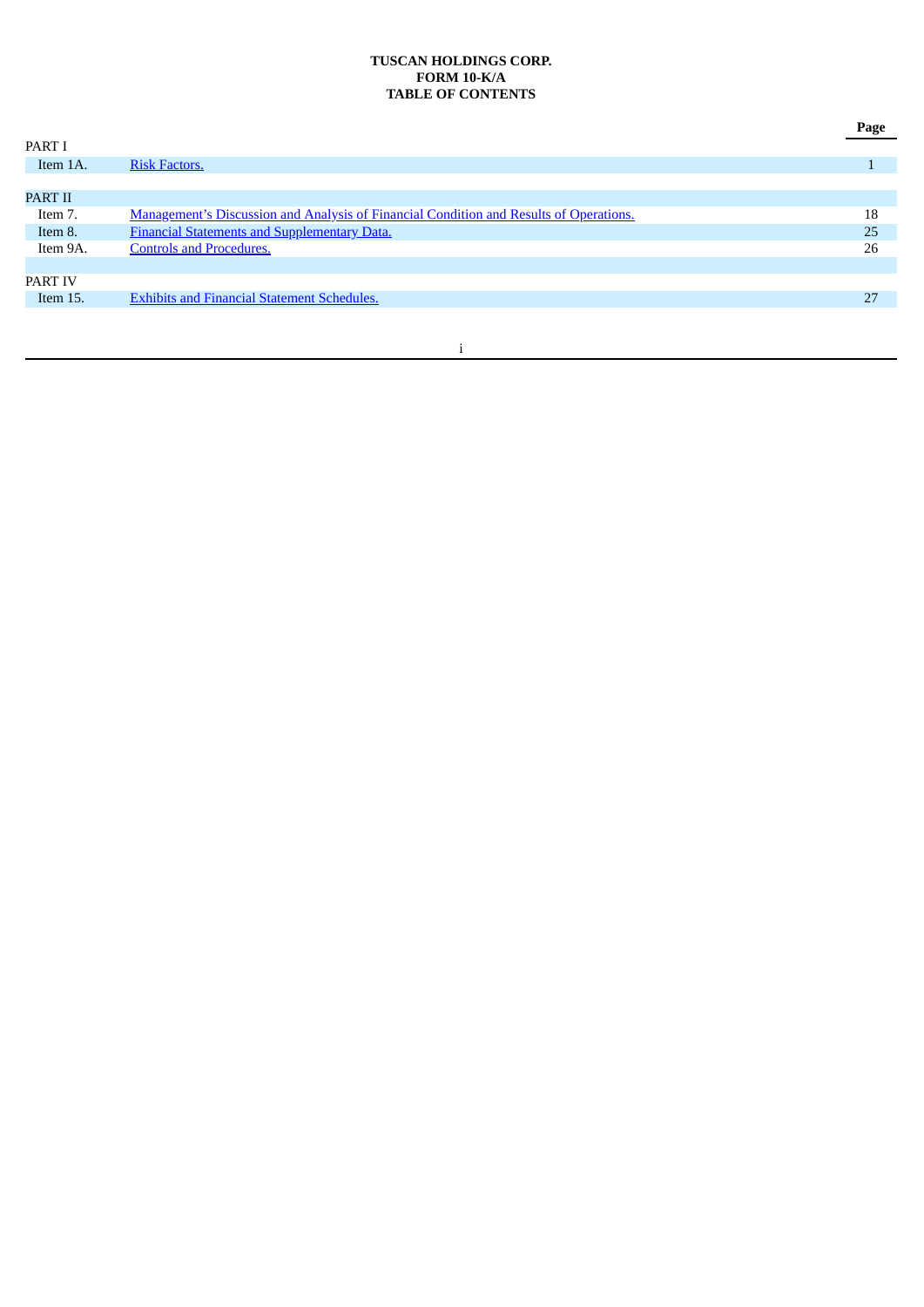#### <span id="page-4-0"></span>**Item 1A Risk Factors**

An investment in our securities involves a high degree of risk. You should consider carefully the risks described below, which we believe represent the material risks related to Tuscan, together with the other information contained in this Amendment and the Original 10-K, before making a decision to invest in Tuscan. The risks set forth below do not include specific risks relating to our proposed business combination with Microvast, or the risks inherent in Microvast's business, which are included in the preliminary proxy statement which we filed with the SEC on February 16, 2021. The risks presented below assumes that we will not consummate the proposed business combination with Microvast, and that we will secure a further extension to consummate an initial business combination and then seek to find an alternative target with which to consummate an initial business combination.

This Amendment and the Original 10-K also contains forward-looking statements that involve risks and uncertainties. Our actual results could differ materially from those anticipated in the forward-looking statements as a result of specific factors, including the risks described below.

## **Risks Relating to the Restatement**

#### Our Private Warrants are accounted for as liabilities and the changes in value of our warrants could have a material effect on our financial results.

On April 12, 2021, the Acting Director of the Division of Corporation Finance and Acting Chief Accountant of the SEC together issued a statement regarding the accounting and reporting considerations for warrants issued by special purpose acquisition companies entitled "Staff Statement on Accounting and Reporting Considerations for Warrants Issued by Special Purpose Acquisition Companies ("SPACs") (the "SEC Statement"). The SEC Statement advises, among other things, that certain adjustments generally present in SPAC warrants preclude such warrants from being accounted for as equity. As a result of the SEC Statement, we reevaluated the accounting treatment of the Private Warrants and determined to classify the Private Warrants as liabilities measured at fair value, with changes in fair value recognized in the statement of operations in the period of change.

As a result, included on our balance sheet as of December 31, 2020 is a derivative liability related to embedded features contained within our Private Warrants. Accounting Standards Codification 815, Derivatives and Hedging ("ASC 815"), provides for the remeasurement of the fair value of such derivatives at each balance sheet date, with a resulting non-cash gain or loss related to the change in the fair value being recognized in earnings in the statement of operations. As a result of the recurring fair value measurement, our financial statements and results of operations may fluctuate quarterly, based on factors, which are outside of our control. Due to the recurring fair value measurement, we expect that we will recognize non-cash gains or losses on our Private Warrants each reporting period and that the amount of such gains or losses could be material.

## We have identified a material weakness in our internal control over financial reporting as of December 31, 2020. If we are unable to develop and maintain an effective system of internal control over financial reporting, we may not be able to accurately report our financial results in a timely manner, which may adversely affect investor confidence in us and materially and adversely affect our business and operating results.

Following this issuance of the SEC Statement, on May 28, 2021, after consultation with Marcum LLP, the Company's independent registered public accounting firm, the Company's management and the Audit Committee concluded that the Company's financial statements which were included in the Original 10-K, 2019 10-K, March 7, 2019 Balance Sheet, and the Original 10-Qs should no longer be relied upon due to errors in such financial statements relating to the Company's accounting for the Private Warrants as equity rather than as liabilities. As a result, our management concluded that our internal control over financial reporting was not effective as of December 31, 2020 due to the existence of material weaknesses in such controls, and we have also concluded that our disclosure controls and procedures were not effective as of December 31, 2020 due to material weaknesses in our internal control over financial reporting, all as described in Part II, Item 9A, "Controls and Procedures" of this Amendment. A material weakness is a deficiency, or a combination of deficiencies, in internal control over financial reporting such that there is a reasonable possibility that a material misstatement of our annual or interim financial statements will not be prevented, or detected and corrected on a timely basis. Effective internal controls are necessary for us to provide reliable financial reports and prevent fraud. We continue to evaluate steps to remediate the material weakness. These remediation measures may be time consuming and costly and there is no assurance that these initiatives will ultimately have the intended effects.

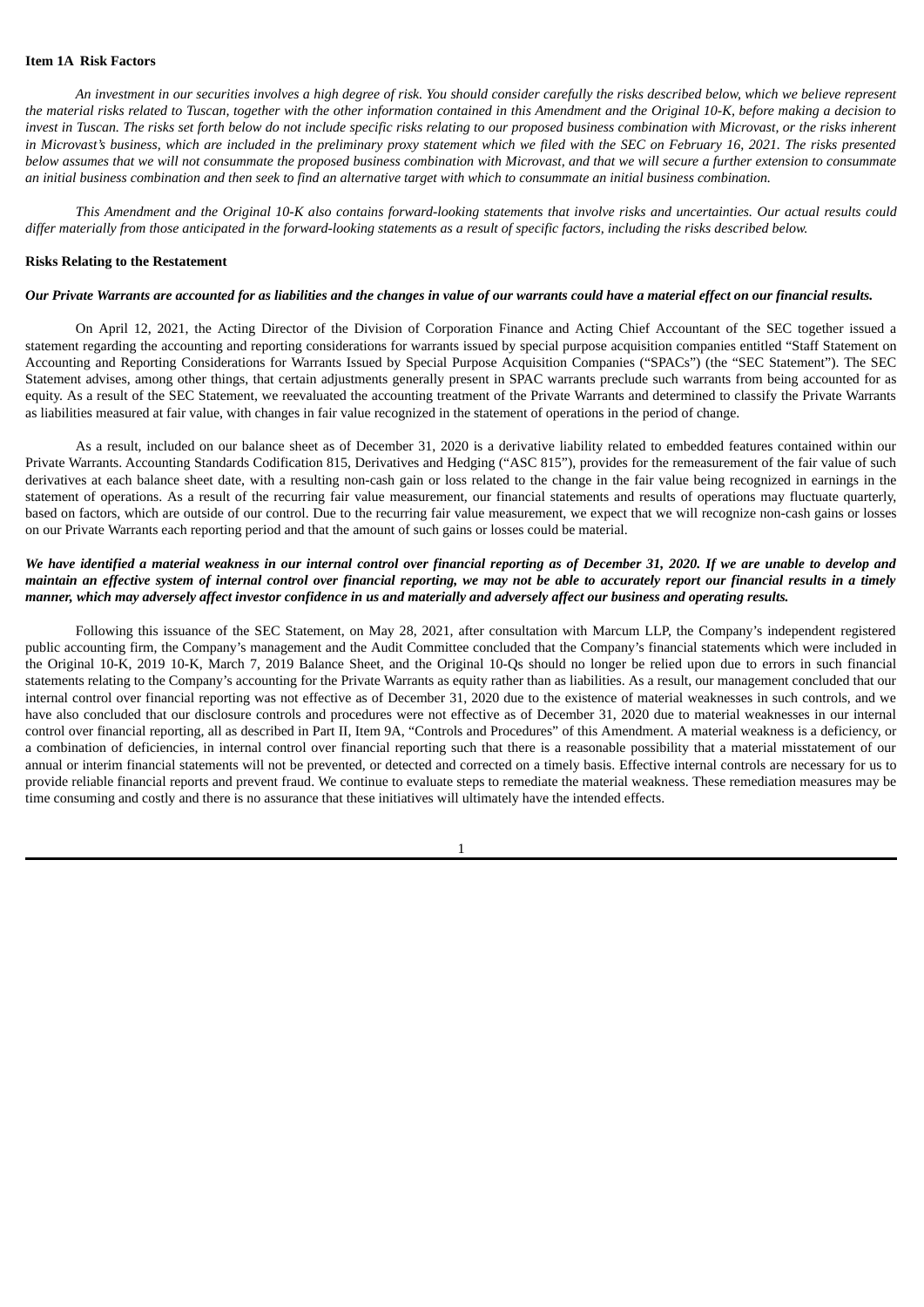Moreover, because of the inherent limitations of any control system, material misstatements due to error or fraud may not be prevented or detected and corrected on a timely basis, or at all. If we are unable to provide reliable and timely financial reports in the future, our business and reputation may be further harmed. Restated financial statements and failures in internal control may also cause us to fail to meet reporting obligations, negatively affect investor confidence in our management and the accuracy of our financial statements and disclosures, or result in adverse publicity and concerns from investors, any of which could have a negative effect on the price of our securities, subject us to regulatory investigations and penalties or stockholder litigation, and have a material adverse impact on our financial condition.

## We have restated our financial statements for several prior periods, which may affect investor confidence, our stock price, our ability to raise capital in the future, our results of operations and financial condition, our ability to complete the proposed business combination with Microvast, and which may *result in stockholder litigation.*

This Amendment includes restated financial statements for several prior periods. Such restatement may have the effect of eroding investor confidence in the Company and our financial reporting and accounting practices and processes, and may negatively impact the trading price of our securities, could have a material adverse effect on our business, results of operations and financial condition, may make it more difficult for us to raise capital on acceptable terms, if at all, and may adversely impact our ability to complete our proposed business combination with Microvast. The restatement and related material weaknesses in our internal control over financial reporting may also result in stockholder litigation.

### **Risks Relating to Searching for and Consummating a Business Combination**

#### We have no operating history and, accordingly, you will not have any basis on which to evaluate our ability to achieve our business objective.

We have no operating results to date. Therefore, our ability to commence operations is dependent upon obtaining financing through the public offering of our securities. Since we do not have an operating history, you will have no basis upon which to evaluate our ability to achieve our business objective, which is to acquire an operating business. We will not generate any revenues until, at the earliest, after the consummation of a business combination.

### If we are unable to consummate a business combination, our public stockholders may be forced to wait until after July 31, 2021 before receiving *distributions from the trust account.*

Our public stockholders will be entitled to receive funds from the trust account only upon the earlier to occur of: (i) the consummation of our initial business combination; (ii) the redemption of our public shares if we are unable to consummate a business combination by July 31, 2021, subject to applicable law; (iii) the redemption of any public shares properly tendered in connection with a stockholder vote to amend our amended and restated certificate of incorporation to modify the substance or timing of our obligation to redeem 100% of our public shares if we do not complete our initial business combination by July 31, 2021. In addition, if our plan to redeem our public shares if we are unable to consummate an initial business combination by July 31, 2021 is not consummated for any reason, Delaware law may require that we submit a plan of dissolution to our then-existing stockholders for approval prior to the distribution of the proceeds held in our trust account. In that case, public stockholders may be forced to wait beyond July 31, 2021 before they receive funds from our trust account. In no other circumstances will a public stockholder have any right or interest of any kind in the trust account. Accordingly, to liquidate your investment, you may be forced to sell your public shares or warrants, potentially at a loss.

## The requirement that we complete an initial business combination by July 31, 2021 (or such later date as may be approved by our stockholders) may *give potential target businesses leverage over us in negotiating a business combination.*

We have until July 31, 2021 (which was extended from April 30, 2021 by vote of our stockholders), or such later date as may be approved by our stockholders, to complete an initial business combination. Any potential target business with which we enter into negotiations concerning a business combination will be aware of this requirement. Consequently, such target business may obtain leverage over us in negotiating a business combination, knowing that if we do not complete a business combination with that particular target business, we may be unable to complete a business combination with any other target business. This risk will increase as we get closer to the time limit referenced above.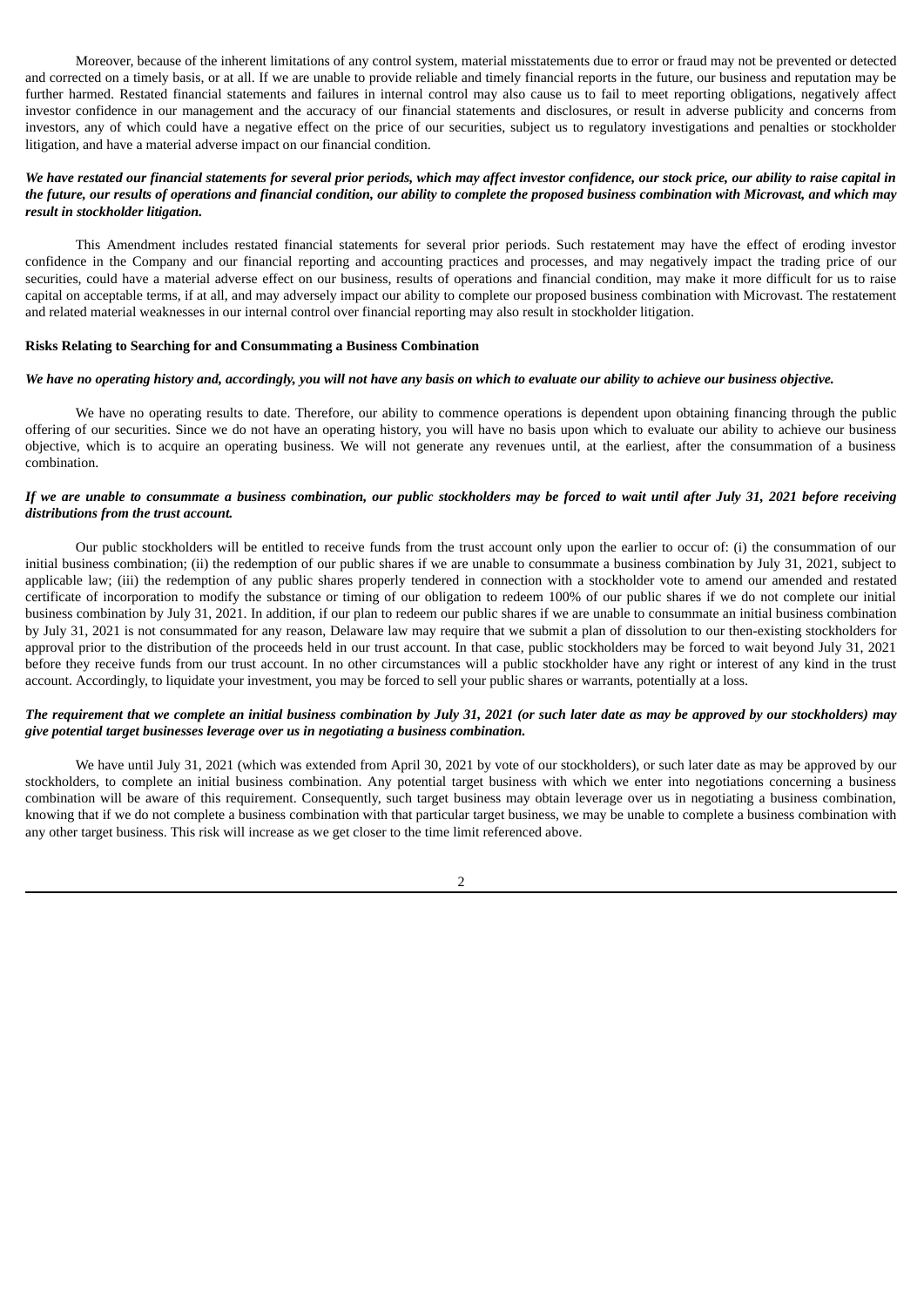## *Our public stockholders may not be afforded an opportunity to vote on our proposed business combination.*

We will either (1) seek stockholder approval of our initial business combination at a meeting called for such purpose at which public stockholders may seek to convert their shares, regardless of whether they vote for or against the proposed business combination or don't vote at all, into their pro rata share of the aggregate amount then on deposit in the trust account (net of taxes payable), or (2) provide our public stockholders with the opportunity to sell their shares to us by means of a tender offer (and thereby avoid the need for a stockholder vote) for an amount equal to their pro rata share of the aggregate amount then on deposit in the trust account (net of taxes payable). Accordingly, it is possible that we will consummate our initial business combination even if holders of a majority of our public shares do not approve of the business combination we consummate. The decision as to whether we will seek stockholder approval of a proposed business combination or will allow stockholders to sell their shares to us in a tender offer will be made by us, solely in our discretion, and will be based on a variety of factors such as the timing of the transaction and whether the terms of the transaction would otherwise require us to seek stockholder approval. For instance, Nasdaq rules currently allow us to engage in a tender offer in lieu of a stockholder meeting but would still require us to obtain stockholder approval if we were seeking to issue more than 20% of our outstanding shares to a target business as consideration in any business combination. Therefore, if we were structuring a business combination that required us to issue more than 20% of our outstanding shares, we would seek stockholder approval of such business combination instead of conducting a tender offer.

#### Our Sponsor controls a substantial interest in us and thus may influence certain actions requiring a stockholder vote.

Our Sponsor, Tuscan Holdings Acquisition LLC, owns approximately 21% of our issued and outstanding shares of common stock. Our Sponsor, officers, directors, initial stockholders or their affiliates could determine in the future to make purchases of our securities in the open market or in private transactions, to the extent permitted by law, in order to influence the vote or magnitude of the number of shareholders seeking to tender their shares to us. In connection with any vote for a proposed business combination, our initial stockholders, as well as all of our officers and directors, have agreed to vote the shares of common stock owned by them immediately before our IPO as well as any shares of common stock acquired in the IPO or in the aftermarket in favor of such proposed business combination.

Our board of directors is divided into three classes, each of which will generally serve for a term of three years with only one class of directors being elected in each year. As a consequence of our "staggered" board of directors, only a minority of the board of directors will be considered for election and our Sponsor, because of its ownership position, will have considerable influence regarding the outcome. Accordingly, our initial stockholders will continue to exert control at least until the consummation of a business combination.

#### *You may be unable to ascertain the merits or risks of any particular target business' operations.*

We may pursue an acquisition opportunity in any business industry or sector. Accordingly, there is no current basis for you to evaluate the possible merits or risks of the particular industry in which we may ultimately operate or the target business which we may ultimately acquire. To the extent we complete a business combination with a financially unstable company or an entity in its development stage, we may be affected by numerous risks inherent in the business operations of those entities. If we complete a business combination with an entity in an industry characterized by a high level of risk, we may be affected by the currently unascertainable risks of that industry. Although our management will endeavor to evaluate the risks inherent in a particular industry or target business, we cannot assure you that we will properly ascertain or assess all of the significant risk factors. We also cannot assure you that an investment in our units will not ultimately prove to be less favorable to investors than a direct investment, if an opportunity were available, in a target business.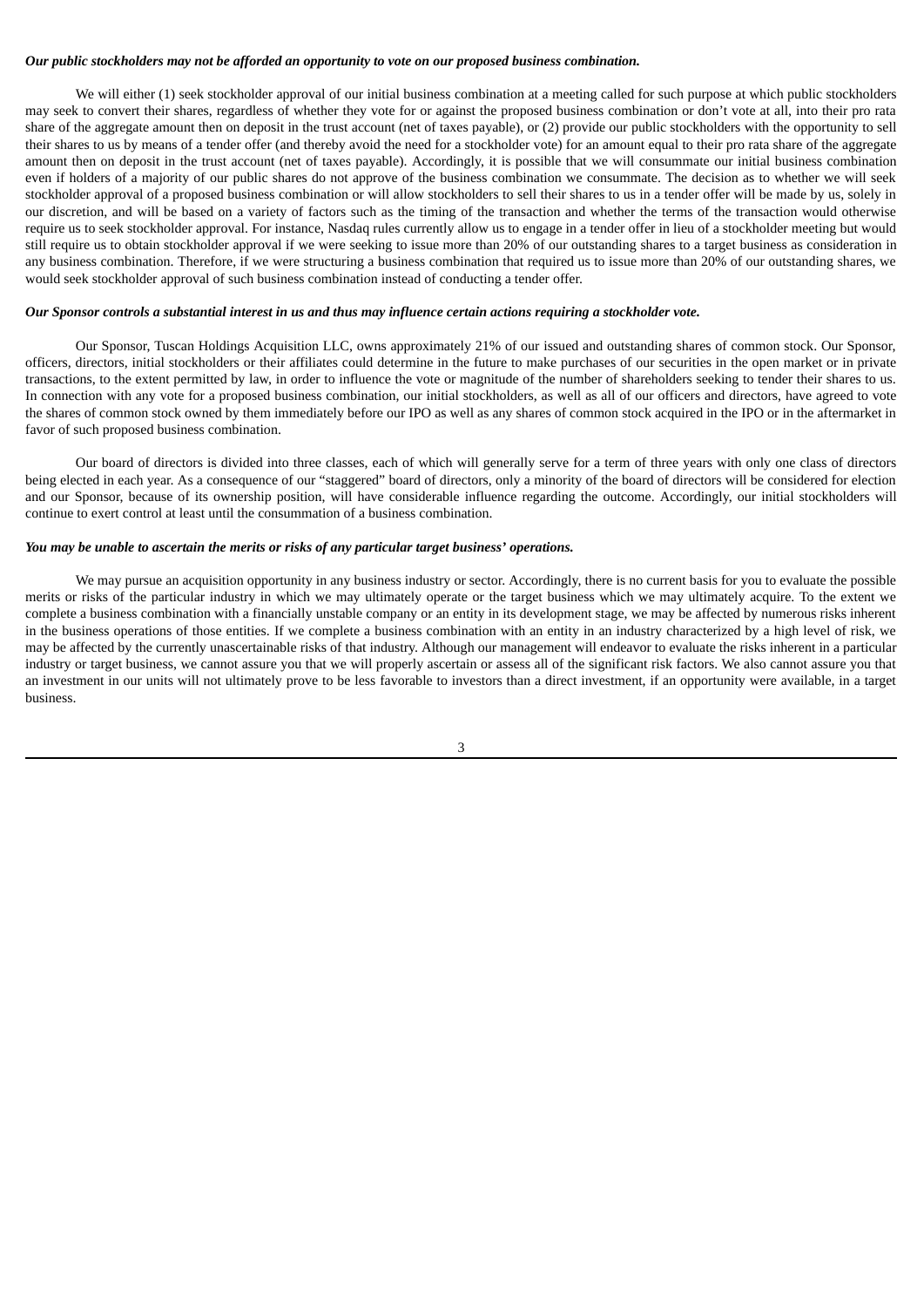## The ability of our stockholders to exercise their conversion rights or sell their shares to us in a tender offer may not allow us to effectuate the most *desirable business combination or optimize our capital structure.*

If our business combination requires us to use substantially all of our cash to pay the purchase price, because we will not know how many stockholders may exercise conversion rights or seek to sell their shares to us in a tender offer, we may either need to reserve part of the trust account for possible payment upon such conversion, or we may need to arrange third party financing to help fund our business combination. In the event that the acquisition involves the issuance of our stock as consideration, we may be required to issue a higher percentage of our stock to make up for a shortfall in funds. Raising additional funds to cover any shortfall may involve dilutive equity financing or incurring indebtedness at higher than desirable levels. This may limit our ability to effectuate the most attractive business combination available to us.

## In connection with any vote to approve a business combination, we will offer each public stockholder the option to vote in favor of a proposed business *combination and still seek conversion of his, her or its shares.*

In connection with any vote to approve a business combination, we will offer each public stockholder (but not our Sponsor, officers or directors) the right to have his, her or its shares of common stock converted to cash (subject to the limitations described elsewhere in this Form 10-K) regardless of whether such stockholder votes for or against such proposed business combination or does not vote at all. The ability to seek conversion while voting in favor of our proposed business combination may make it more likely that we will consummate a business combination.

## In connection with any stockholder meeting called to approve a proposed initial business combination or an amendment to our charter to extend the date by which we must complete an initial business combination, we may require stockholders who wish to convert their shares in connection with such proposal to comply with specific requirements for conversion that may make it more difficult for them to exercise their conversion rights prior to the *deadline for exercising their rights.*

In connection with any stockholder meeting called to approve a proposed initial business combination or an amendment to our charter to extend the date by which we must complete an initial business combination, each public stockholder will have the right, regardless of whether he is voting for or against such proposal or does not vote at all, to demand that we convert his shares into a pro rata share of the trust account as of two business days prior to the consummation thereof. We may require public stockholders who wish to convert their shares to either (i) tender their certificates to our transfer agent or (ii) deliver their shares to the transfer agent electronically using the Depository Trust Company's DWAC (Deposit/Withdrawal At Custodian) System, at the holders' option, in each case prior to a date set forth in the tender offer documents or proxy materials sent in connection with the proposal. In order to obtain a physical stock certificate, a stockholder's broker and/or clearing broker, DTC and our transfer agent will need to act to facilitate this request. It is our understanding that stockholders should generally allot at least two weeks to obtain physical certificates from the transfer agent. However, because we do not have any control over this process or over the brokers or DTC, it may take significantly longer than two weeks to obtain a physical stock certificate. While we have been advised that it takes a short time to deliver shares through the DWAC System, we cannot assure you of this fact. Accordingly, if it takes longer than we anticipate for stockholders to deliver their shares, stockholders who wish to convert may be unable to meet the deadline for exercising their conversion rights and thus may be unable to convert their shares.

## If, in connection with any stockholder meeting called to approve a proposed business combination, we require public stockholders who wish to convert their shares to comply with specific requirements for conversion, such converting stockholders may be unable to sell their securities when they wish to *in the event that the proposed business combination is not approved.*

If we require public stockholders who wish to convert their shares to comply with specific requirements for conversion and such proposed business combination is not consummated, we will promptly return such certificates to the tendering public stockholders. Accordingly, investors who attempted to convert their shares in such a circumstance will be unable to sell their securities after the failed acquisition until we have returned their securities to them. The market price for our shares of common stock may decline during this time and you may not be able to sell your securities when you wish to, even while other stockholders that did not seek conversion may be able to sell their securities.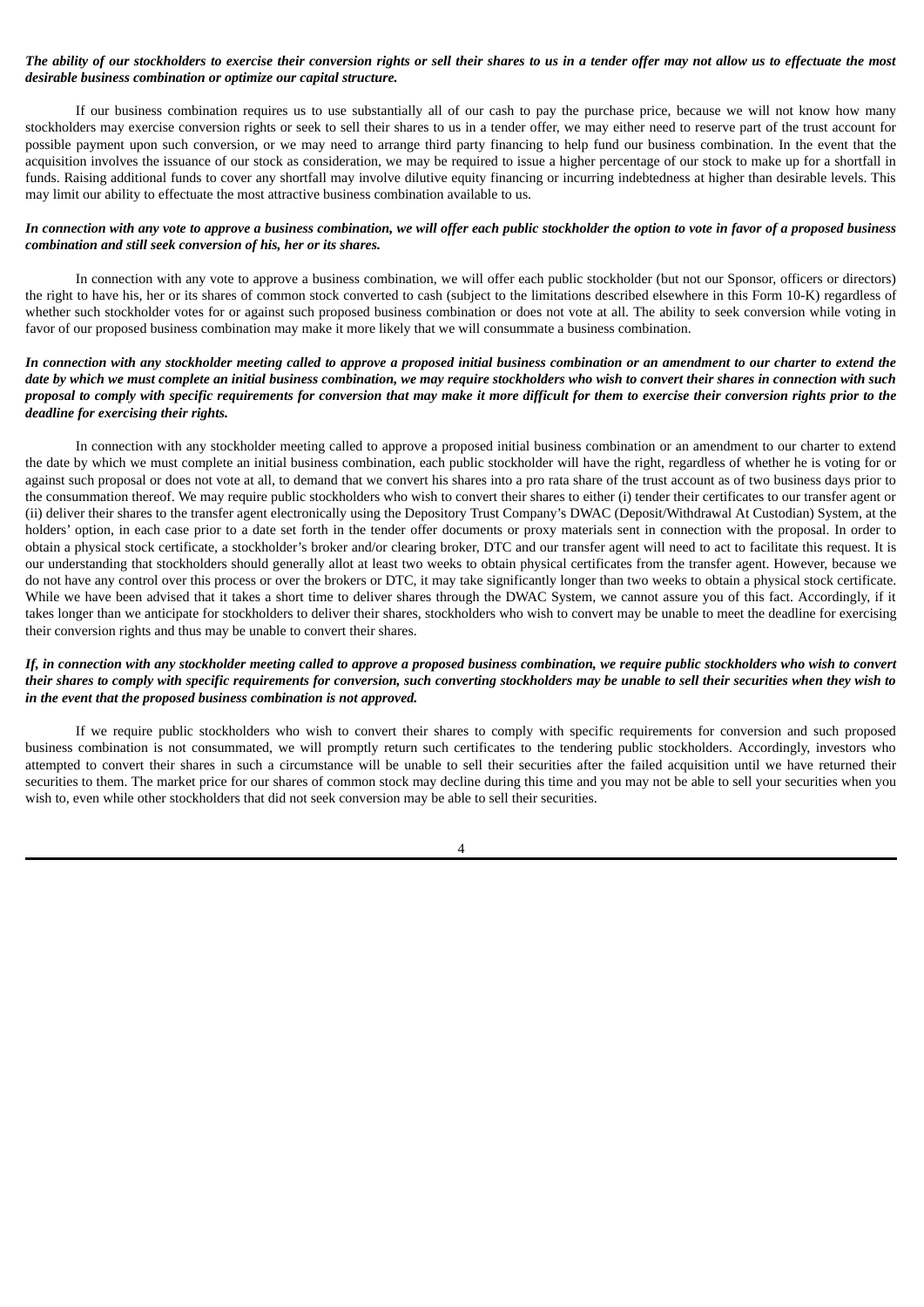## Because of our structure, other companies may have a competitive advantage and we may not be able to consummate an attractive business *combination.*

We expect to encounter intense competition from entities other than blank check companies having a business objective similar to ours, including venture capital funds, leveraged buyout funds and operating businesses competing for acquisitions. Many of these entities are well established and have extensive experience in identifying and effecting business combinations directly or through affiliates. Many of these competitors possess greater technical, human and other resources than we do and our financial resources will be relatively limited when contrasted with those of many of these competitors. While we believe that there are numerous potential target businesses that we could acquire with the net proceeds of our IPO, our ability to compete in acquiring certain sizable target businesses will be limited by our available financial resources. This inherent competitive limitation gives others an advantage in pursuing the acquisition of certain target businesses. Furthermore, seeking stockholder approval or engaging in a tender offer in connection with any proposed business combination may delay the consummation of such a transaction. Additionally, our outstanding warrants, and the future dilution they potentially represent, may not be viewed favorably by certain target businesses. Any of the foregoing may place us at a competitive disadvantage in successfully negotiating a business combination.

## Because we must furnish our stockholders with target business financial statements prepared in accordance with U.S. generally accepted accounting principles or international financial reporting standards, we will not be able to complete a business combination with prospective target businesses unless their financial statements are prepared in accordance with U.S. generally accepted accounting principles or international financial reporting *standards.*

The federal proxy rules require that a proxy statement with respect to a vote on a business combination meeting certain financial significance tests include historical and/or pro forma financial statement disclosure in periodic reports. These financial statements may be required to be prepared in accordance with, or be reconciled to, accounting principles generally accepted in the United States of America, or GAAP, or international financial reporting standards, or IFRS, depending on the circumstances, and the historical financial statements may be required to be audited in accordance with the standards of the Public Company Accounting Oversight Board (United States), or PCAOB. We will include the same financial statement disclosure in connection with any tender offer documents we use, whether or not they are required under the tender offer rules. Additionally, to the extent we furnish our stockholders with financial statements prepared in accordance with IFRS, such financial statements will need to be audited in accordance with U.S. GAAP at the time of the consummation of the business combination. These financial statement requirements may limit the pool of potential target businesses we may acquire.

### A provision of our warrant agreement may make it more difficult for us to consummate an initial business combination.

If:

- we issue additional shares of common stock or equity-linked securities for capital raising purposes in connection with the closing of our initial business combination at an issue price or effective issue price of less than \$9.50 per share of common stock,
- the aggregate gross proceeds from such issuances represent more than 60% of the total equity proceeds, and interest thereon, available for the funding of our initial business combination on the date of the consummation of our initial business combination (net of redemptions), and
- the volume weighted average trading price of our common stock during the 20 trading day period starting on the trading day prior to the day on which we consummate our initial business combination (such price, the "Market Value") is below \$9.50 per share,

then the exercise price of the warrants will be adjusted to be equal to 115% of the higher of the Market Value and the price at which we issue the additional shares of common stock or equity-linked securities. This may make it more difficult for us to consummate an initial business combination with a target business.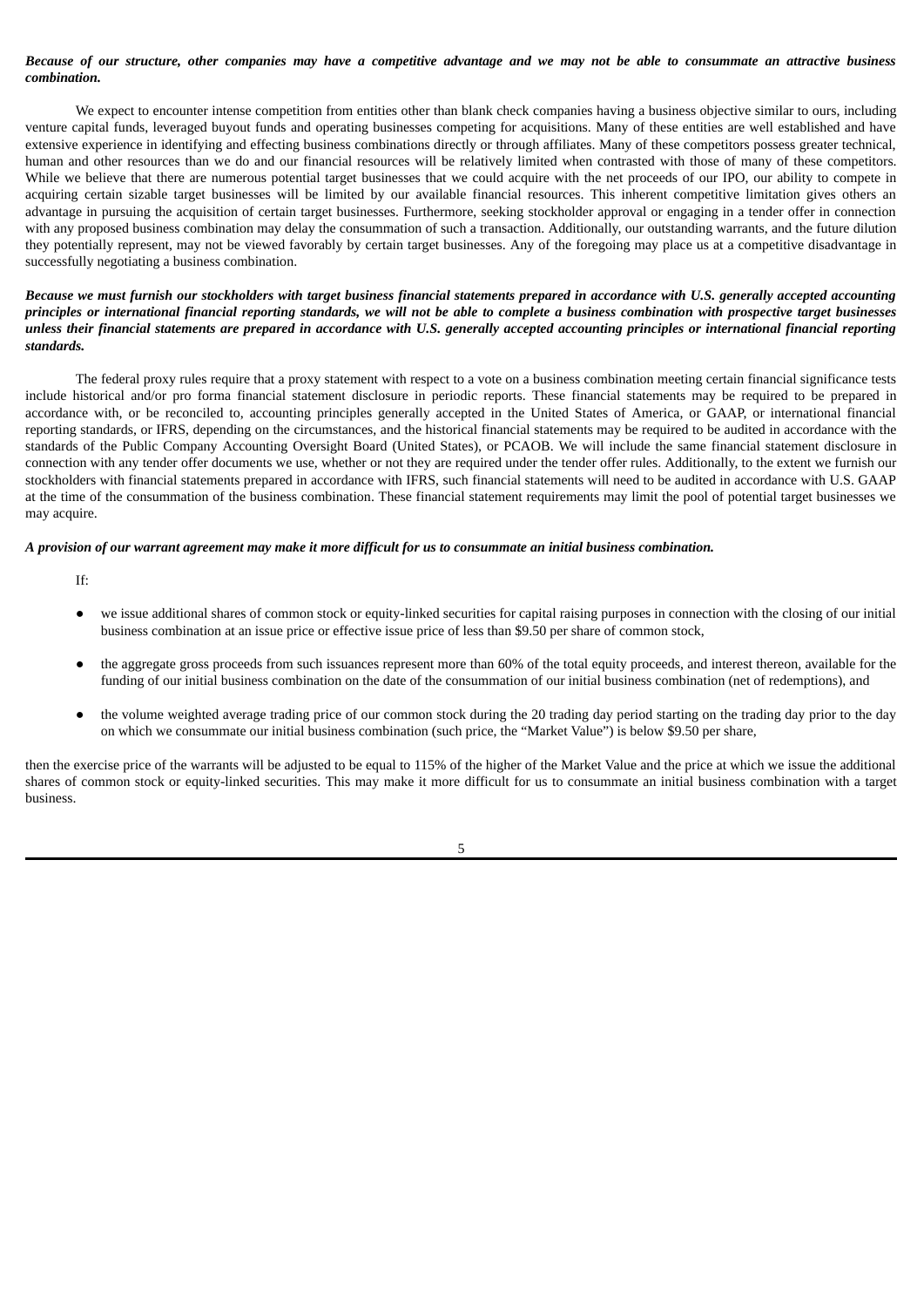## We may issue shares of our capital stock or debt securities to complete a business combination, which would reduce the equity interest of our *stockholders and likely cause a change in control of our ownership.*

Our amended and restated certificate of incorporation authorizes the issuance of up to 65,000,000 shares of common stock, par value \$0.0001 per share, and 1,000,000 shares of preferred stock, par value \$0.0001 per share. We may issue a substantial number of additional shares of common stock or shares of preferred stock, or a combination of common stock and preferred stock, to complete a business combination. The issuance of additional shares of common stock will not reduce the per-share conversion amount in the trust account. The issuance of additional shares of common stock or preferred stock:

- may significantly reduce the equity interest of investors in our common stock;
- may subordinate the rights of holders of shares of common stock if we issue shares of preferred stock with rights senior to those afforded to our shares of common stock;
- may cause a change in control if a substantial number of shares of common stock are issued, which may affect, among other things, our ability to use our net operating loss carry forwards, if any, and could result in the resignation or removal of our present officers and directors; and
- may adversely affect prevailing market prices for our shares of common stock.

Similarly, if we issue debt securities, it could result in:

- default and foreclosure on our assets if our operating revenues after a business combination are insufficient to repay our debt obligations;
- acceleration of our obligations to repay the indebtedness even if we make all principal and interest payments when due if we breach certain covenants that require the maintenance of certain financial ratios or reserves without a waiver or renegotiation of that covenant;
- our immediate payment of all principal and accrued interest, if any, if the debt security is payable on demand; and
- our inability to obtain necessary additional financing if the debt security contains covenants restricting our ability to obtain such financing while the debt security is outstanding.

If we incur indebtedness, our lenders will not have a claim on the cash in the trust account and such indebtedness will not decrease the pershare conversion amount in the trust account.

## We may be unable to obtain additional financing, if required, to complete a business combination or to fund the operations and growth of the target *business, which could compel us to restructure or abandon a particular business combination.*

Although we believe that the net proceeds of our IPO, together with interest earned on the funds held in the trust account available to us, will be sufficient to allow us to consummate a business combination, because we have not yet identified any prospective target business, we cannot ascertain the capital requirements for any particular transaction. If the net proceeds of our IPO prove to be insufficient, either because of the size of the business combination, the depletion of the available net proceeds in search of a target business, or the obligation to convert into cash a significant number of shares from dissenting stockholders, we will be required to seek additional financing. Such financing may not be available on acceptable terms, if at all. To the extent that additional financing proves to be unavailable when needed to consummate a particular business combination, we would be compelled to either restructure the transaction or abandon that particular business combination and seek an alternative target business candidate. In addition, if we consummate a business combination, we may require additional financing to fund the operations or growth of the target business. The failure to secure additional financing could have a material adverse effect on the continued development or growth of the target business. None of our Sponsor, officers, directors or stockholders is required to provide any financing to us in connection with or after a business combination.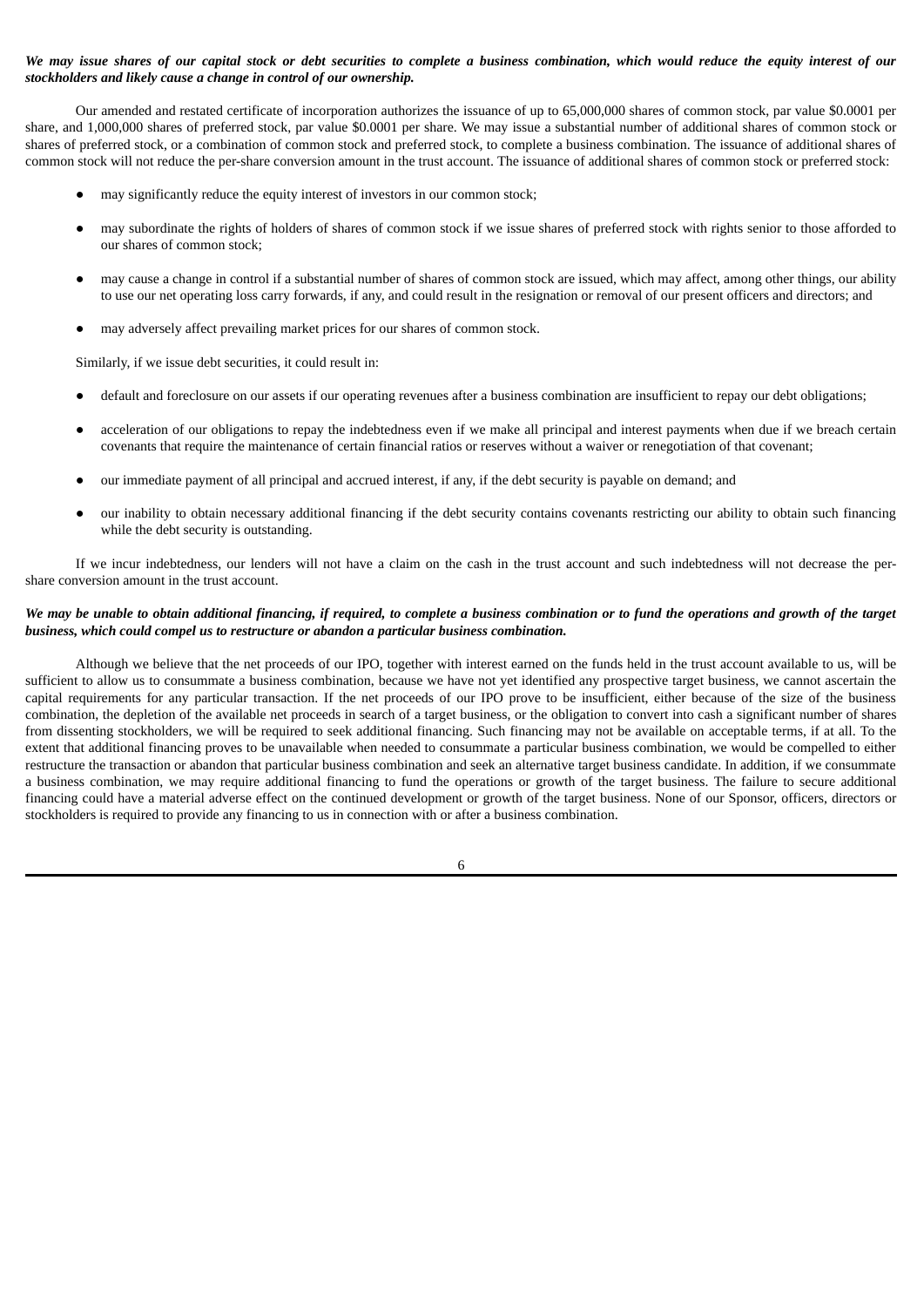## We may not obtain a fairness opinion with respect to the target business that we seek to acquire and therefore you may be relying solely on the *judgment of our board of directors in approving a proposed business combination.*

We will only be required to obtain a fairness opinion with respect to the target business that we seek to acquire if it is an entity that is affiliated with any of our Sponsor, initial stockholders, officers, directors or their affiliates. In all other instances, we will have no obligation to obtain an opinion. Accordingly, investors will be relying solely on the judgment of our board of directors in approving a proposed business combination.

## Resources could be spent researching acquisitions that are not consummated, which could materially adversely affect subsequent attempts to locate and *acquire or merge with another business.*

It is anticipated that the investigation of each specific target business and the negotiation, drafting, and execution of relevant agreements, disclosure documents, and other instruments will require substantial management time and attention and substantial costs for accountants, attorneys and others. If a decision is made not to complete a specific business combination, the costs incurred up to that point for the proposed transaction likely would not be recoverable. Furthermore, even if an agreement is reached relating to a specific target business, we may fail to consummate the business combination for any number of reasons including those beyond our control. Any such event will result in a loss to us of the related costs incurred which could materially adversely affect subsequent attempts to locate and acquire or merge with another business.

## We may only be able to complete one business combination with the proceeds from our IPO, which will cause us to be solely dependent on a single *business which may have a limited number of products or services.*

It is likely we will consummate a business combination with a single target business, although we have the ability to simultaneously acquire several target businesses. By consummating a business combination with only a single entity, our lack of diversification may subject us to numerous economic, competitive and regulatory developments. Further, we would not be able to diversify our operations or benefit from the possible spreading of risks or offsetting of losses, unlike other entities which may have the resources to complete several business combinations in different industries or different areas of a single industry. Accordingly, the prospects for our success may be:

- solely dependent upon the performance of a single business, or
- dependent upon the development or market acceptance of a single or limited number of products, processes or services.

This lack of diversification may subject us to numerous economic, competitive and regulatory developments, any or all of which may have a substantial adverse impact upon the particular industry in which we may operate subsequent to a business combination.

Alternatively, if we determine to simultaneously acquire several businesses and such businesses are owned by different sellers, we will need for each of such sellers to agree that our purchase of its business is contingent on the simultaneous closings of the other business combinations, which may make it more difficult for us, and delay our ability, to complete the business combination. With multiple business combinations, we could also face additional risks, including additional burdens and costs with respect to possible multiple negotiations and due diligence investigations (if there are multiple sellers) and the additional risks associated with the subsequent assimilation of the operations and services or products of the acquired companies in a single operating business. If we are unable to adequately address these risks, it could negatively impact our profitability and results of operations.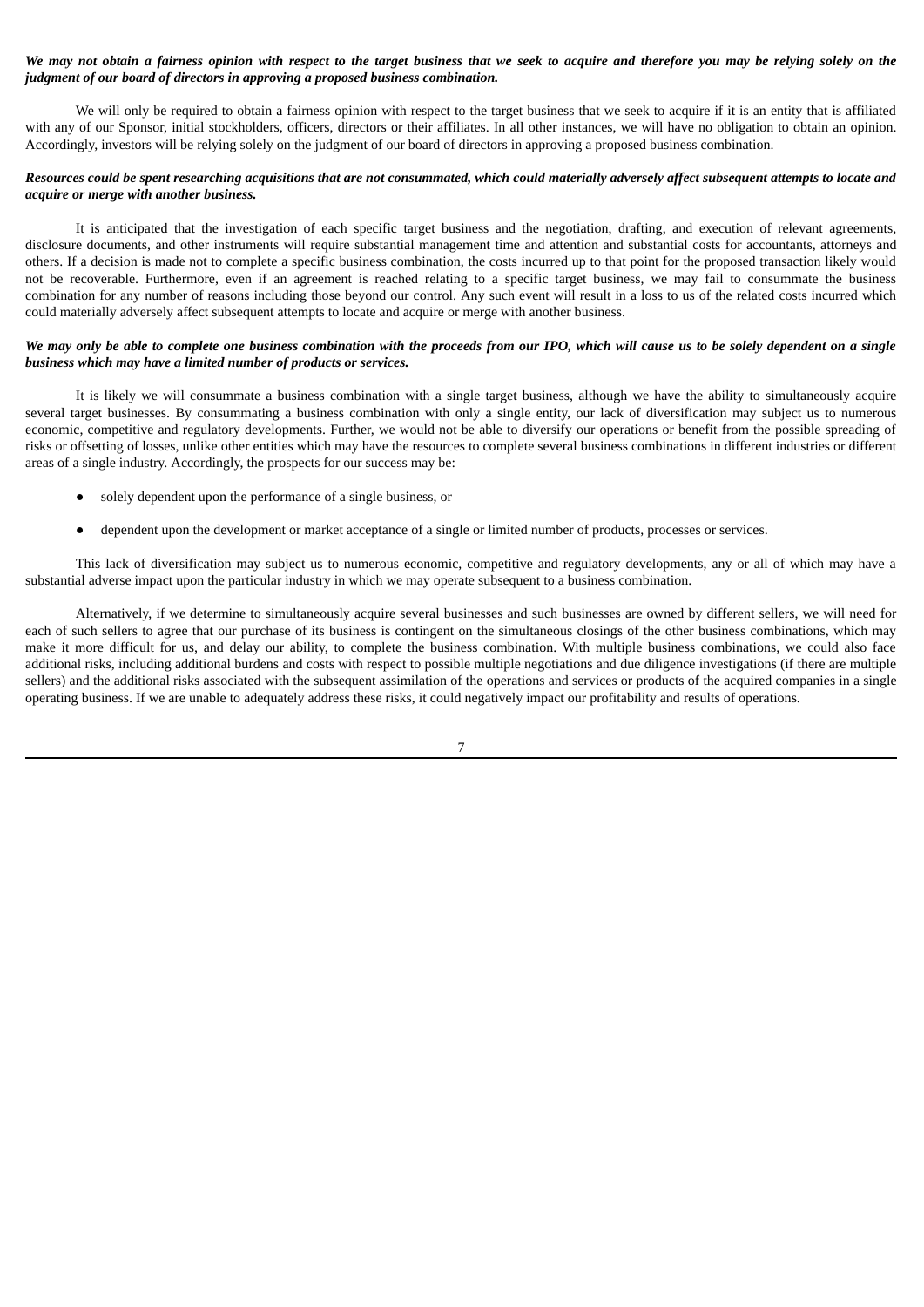## Our search for an initial business combination, and any target business with which we ultimately consummate an initial business combination, may be materially adversely affected by the recent coronavirus (COVID-19) outbreak and other events, and the status of debt and equity markets.

The COVID-19 pandemic has adversely affected, and other events (such as terrorist attacks, natural disasters or a significant outbreak of other infectious diseases) could adversely affect, the economies and financial markets worldwide, and the business of any potential target business with which we consummate an initial business combination could be materially and adversely affected. Furthermore, we may be unable to complete an initial business combination if concerns relating to COVID-19 continue to restrict travel, limit the ability to have meetings with potential investors or the target company's personnel, vendors and services providers are unavailable to negotiate and consummate a transaction in a timely manner. The extent to which COVID-19 impacts our search for an initial business combination will depend on future developments, which are highly uncertain and cannot be predicted, including new information which may emerge concerning the severity of COVID-19 and the actions to contain COVID-19 or treat its impact, among others. If the disruptions posed by COVID-19 or other events (such as terrorist attacks, natural disasters or a significant outbreak of other infectious diseases) continue for an extensive period of time, our ability to consummate an initial business combination, or the operations of a target business with which we ultimately consummate an initial business combination, may be materially adversely affected.

In addition, our ability to consummate a transaction may be dependent on the ability to raise equity and debt financing which may be impacted by COVID-19 and other events (such as terrorist attacks, natural disasters or a significant outbreak of other infectious diseases), including as a result of increased market volatility, decreased market liquidity in third-party financing being unavailable on terms acceptable to us or at all.

## As the number of special purpose acquisition companies evaluating targets increases, attractive targets may become scarcer and there may be more competition for attractive targets. This could increase the cost of our initial business combination and could even result in our inability to find a target *or to consummate an initial business combination.*

In recent years and especially since the fourth quarter of 2020, the number of special purpose acquisition companies that have been formed has increased substantially. Many potential targets for special purpose acquisition companies have already entered into an initial business combination, and there are still many special purpose acquisition companies seeking targets for their initial business combination, as well as many such companies currently in registration. As a result, at times, fewer attractive targets may be available, and it may require more time, more effort and more resources to identify a suitable target and to consummate an initial business combination.

In addition, because there are more special purpose acquisition companies seeking to enter into an initial business combination with available targets, the competition for available targets with attractive fundamentals or business models may increase, which could cause targets companies to demand improved financial terms. Attractive deals could also become scarcer for other reasons, such as economic or industry sector downturns, geopolitical tensions, or increases in the cost of additional capital needed to close business combinations or operate targets post-business combination. This could increase the cost of, delay or otherwise complicate or frustrate our ability to find and consummate an initial business combination, and may result in our inability to consummate an initial business combination on terms favorable to our investors altogether.

## Changes in the market for directors and officers liability insurance could make it more difficult and more expensive for us to negotiate and complete an *initial business combination.*

In recent months, the market for directors and officers liability insurance for special purpose acquisition companies has changed. The premiums charged for such policies have generally increased and the terms of such policies have generally become less favorable. There can be no assurance that these trends will not continue.

The increased cost and decreased availability of directors and officers liability insurance could make it more difficult and more expensive for us to negotiate an initial business combination. In order to obtain directors and officers liability insurance or modify its coverage as a result of becoming a public company, the post-business combination entity might need to incur greater expense, accept less favorable terms or both. However, any failure to obtain adequate directors and officers liability insurance could have an adverse impact on the post-business combination's ability to attract and retain qualified officers and directors.

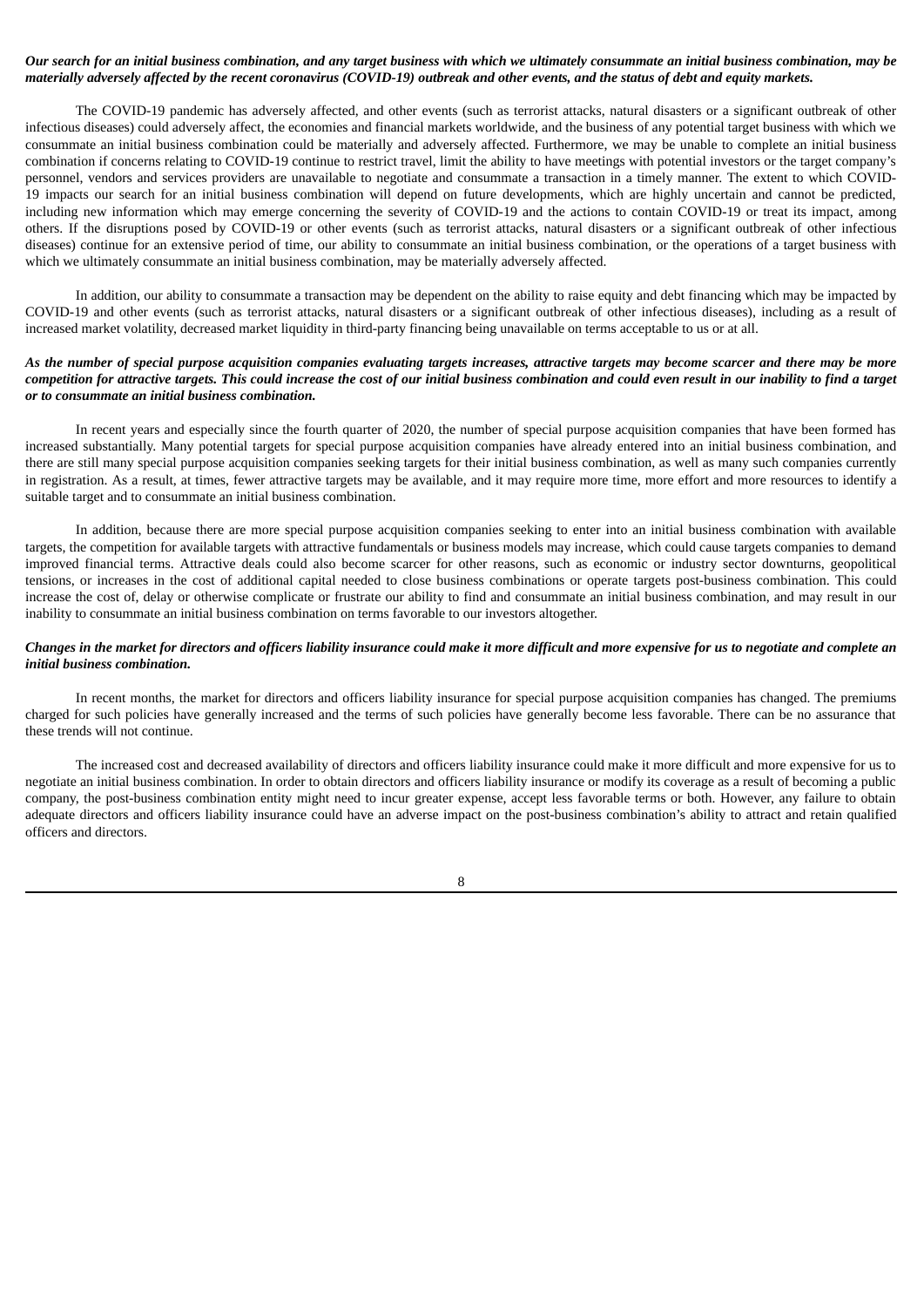In addition, even after we were to complete an initial business combination, our directors and officers could still be subject to potential liability from claims arising from conduct alleged to have occurred prior to the initial business combination. As a result, in order to protect our directors and officers, the post-business combination entity may need to purchase additional insurance with respect to any such claims ("run-off insurance"). The need for run-off insurance would be an added expense for the post-business combination entity, and could interfere with or frustrate our ability to consummate an initial business combination on terms favorable to our investors.

### **Risks Relating to the Post-Business Combination Company**

## Our ability to successfully effect a business combination and to be successful thereafter will be totally dependent upon the efforts of our key personnel, some of whom may join us following a business combination. While we intend to closely scrutinize any individuals we engage after a business *combination, we cannot assure you that our assessment of these individuals will prove to be correct.*

Our ability to successfully effect a business combination is dependent upon the efforts of our key personnel. We believe that our success depends on the continued service of our key personnel, at least until we have consummated our initial business combination. We cannot assure you that any of our key personnel will remain with us for the immediate or foreseeable future. In addition, none of our officers are required to commit any specified amount of time to our affairs and, accordingly, our officers will have conflicts of interest in allocating management time among various business activities, including identifying potential business combinations and monitoring the related due diligence. We do not have employment agreements with, or key-man insurance on the life of, any of our officers. The unexpected loss of the services of our key personnel could have a detrimental effect on us.

The role of our key personnel after a business combination, however, cannot presently be ascertained. Although some of our key personnel may serve in senior management or advisory positions following a business combination, it is likely that most, if not all, of the management of the target business will remain in place. While we intend to closely scrutinize any individuals we engage after a business combination, we cannot assure you that our assessment of these individuals will prove to be correct. These individuals may be unfamiliar with the requirements of operating a public company which could cause us to have to expend time and resources helping them become familiar with such requirements. This could be expensive and timeconsuming and could lead to various regulatory issues which may adversely affect our operations.

### Our officers and directors may not have significant experience or knowledge regarding the jurisdiction or industry of the target business we may seek *to acquire.*

We may consummate a business combination with a target business in any geographic location or industry we choose, although we intend to focus on companies or assets ancillary to the cannabis industry. We cannot assure you that our officers and directors will have enough experience or have sufficient knowledge relating to the jurisdiction of the target or its industry to make an informed decision regarding a business combination.

## If we do not conduct an adequate due diligence investigation of a target business, we may be required to subsequently take write-downs or write-offs, restructuring, and impairment or other charges that could have a significant negative effect on our financial condition, results of operations and our *stock price, which could cause you to lose some or all of your investment.*

We must conduct a due diligence investigation of the target businesses we intend to acquire. Intensive due diligence is time consuming and expensive due to the operations, accounting, finance and legal professionals who must be involved in the due diligence process. Even if we conduct extensive due diligence on a target business, this diligence may not reveal all material issues that may affect a particular target business, and factors outside the control of the target business and outside of our control may later arise. If our diligence fails to identify issues specific to a target business, industry or the environment in which the target business operates, we may be forced to later write-down or write-off assets, restructure our operations, or incur impairment or other charges that could result in our reporting losses. Even though these charges may be non-cash items and not have an immediate impact on our liquidity, the fact that we report charges of this nature could contribute to negative market perceptions about us or our common stock. In addition, charges of this nature may cause us to violate net worth or other covenants to which we may be subject as a result of assuming pre-existing debt held by a target business or by virtue of our obtaining post-combination debt financing.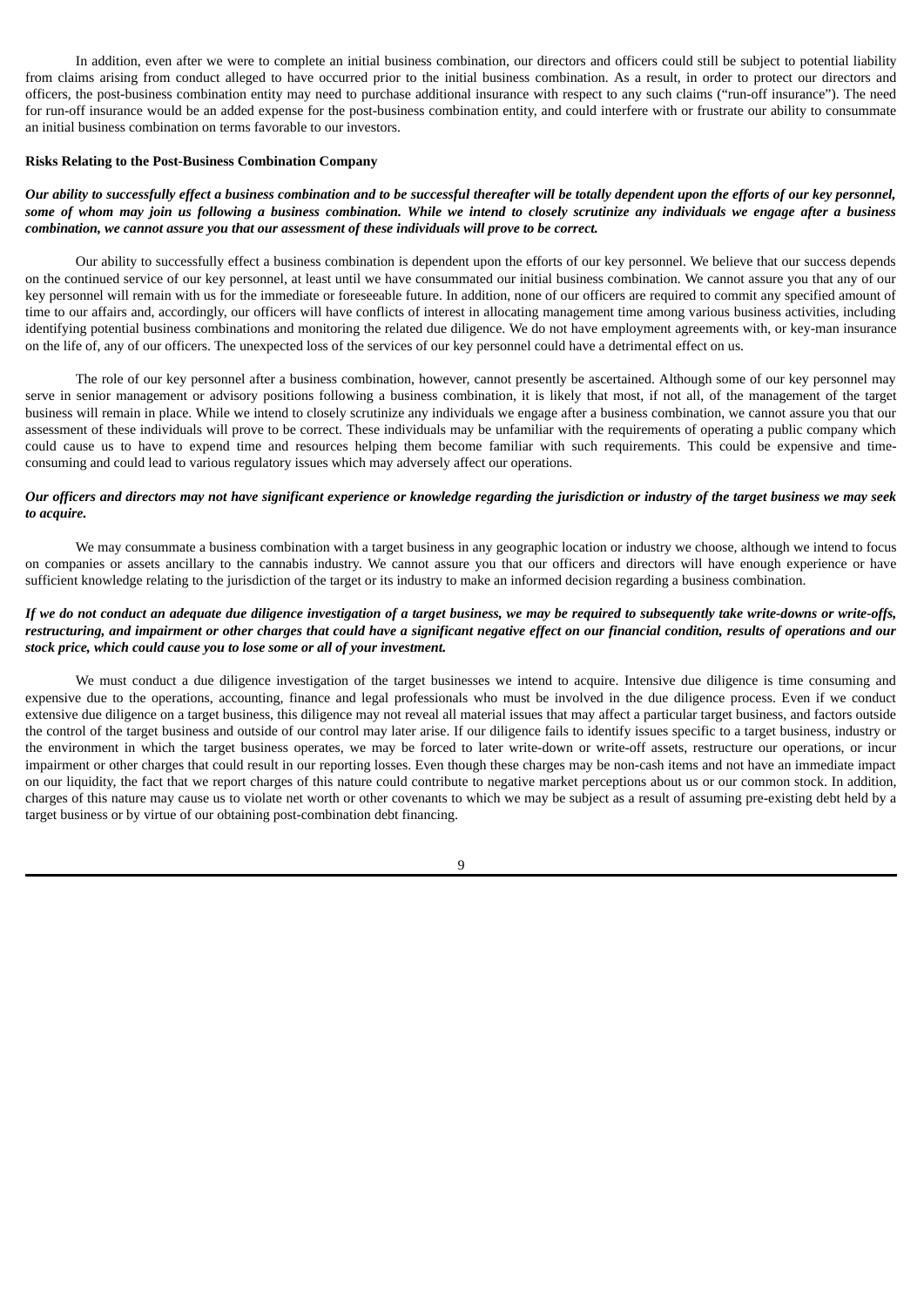## If we effect a business combination with a company located in a foreign jurisdiction, we would be subject to a variety of additional risks that may *negatively impact our operations.*

If we are successful in consummating a business combination with a target business in a foreign country, we would be subject to any special considerations or risks associated with companies operating in the target business' home jurisdiction, including any of the following:

- rules and regulations or currency conversion or corporate withholding taxes on individuals;
- tariffs and trade barriers;
- regulations related to customs and import/export matters;
- longer payment cycles;
- tax issues, such as tax law changes and variations in tax laws as compared to the United States;
- currency fluctuations and exchange controls;
- challenges in collecting accounts receivable:
- cultural and language differences;
- employment regulations;
- crime, strikes, riots, civil disturbances, terrorist attacks and wars; and
- deterioration of political relations with the United States.

We cannot assure you that we would be able to adequately address these additional risks. If we were unable to do so, our operations might suffer.

## If we effect a business combination with a company located outside of the United States, the laws applicable to such company will likely govern all of *our material agreements and we may not be able to enforce our legal rights.*

If we effect a business combination with a company located outside of the United States, the laws of the country in which such company operates will govern almost all of the material agreements relating to its operations. We cannot assure you that the target business will be able to enforce any of its material agreements or that remedies will be available in this new jurisdiction. The system of laws and the enforcement of existing laws in such jurisdiction may not be as certain in implementation and interpretation as in the United States. The inability to enforce or obtain a remedy under any of our future agreements could result in a significant loss of business, business opportunities or capital. Additionally, if we acquire a company located outside of the United States, it is likely that substantially all of our assets would be located outside of the United States and some of our officers and directors might reside outside of the United States. As a result, it may not be possible for investors in the United States to enforce their legal rights, to effect service of process upon our directors or officers or to enforce judgments of United States courts predicated upon civil liabilities and criminal penalties of our directors and officers under federal securities laws.

#### *There may be tax consequences to our business combinations that may adversely affect us.*

While we expect to undertake any merger or acquisition so as to minimize taxes both to the acquired business and/or asset and us, such business combination might not meet the statutory requirements of a tax-free reorganization, or the parties might not obtain the intended tax-free treatment upon a transfer of shares or assets. A non-qualifying reorganization could result in the imposition of substantial taxes.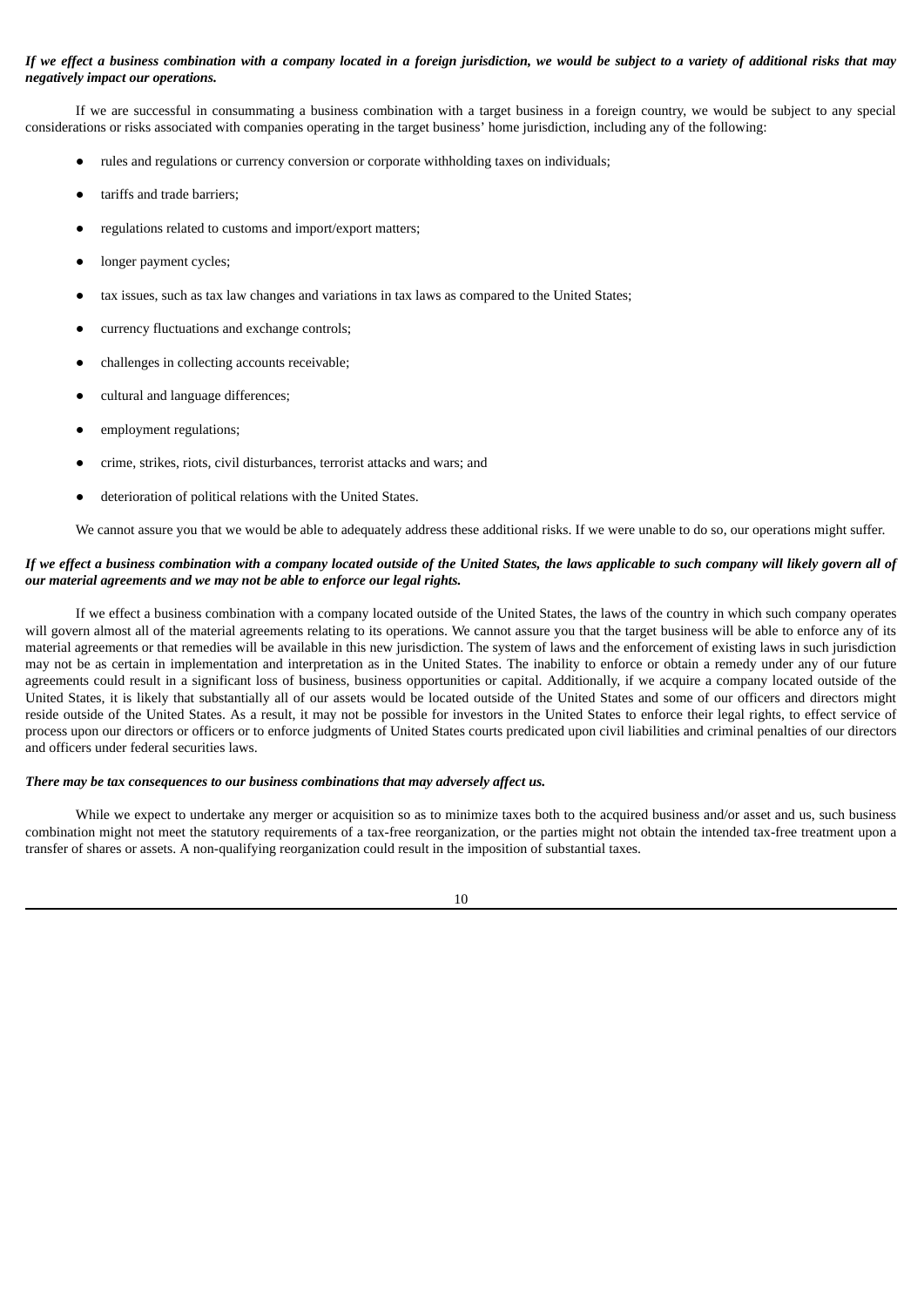### **Risks Relating to Potential Conflicts of Interest of our Management, Directors, and Others**

## Our officers and directors will allocate their time to other businesses thereby causing conflicts of interest in their determination as to how much time to devote to our affairs. This could have a negative impact on our ability to consummate a business combination.

Our officers and directors do not commit their full time to our affairs. We expect each of our officers and directors to devote such amount of time as they reasonably believe is necessary to our business. We do not intend to have any full time employees prior to the consummation of our initial business combination. The foregoing could have a negative impact on our ability to consummate our initial business combination.

#### Our officers and directors may have a conflict of interest in determining whether a particular target business is appropriate for a business combination.

Our Sponsor has waived its right to convert its founders' shares or any other shares purchased in our IPO or thereafter, or to receive distributions from the trust account with respect to its founders' shares upon our liquidation if we are unable to consummate a business combination. Accordingly, the shares acquired prior to our IPO, as well as the private securities and any warrants purchased by our officers or directors in the aftermarket, will be worthless if we do not consummate a business combination. The personal and financial interests of our directors and officers may influence their motivation in timely identifying and selecting a target business and completing a business combination. Consequently, our directors' and officers' discretion in identifying and selecting a suitable target business may result in a conflict of interest when determining whether the terms, conditions and timing of a particular business combination are appropriate and in our stockholders' best interest.

## Our officers and directors or their affiliates have pre-existing fiduciary and contractual obligations and may in the future become affiliated with other entities engaged in business activities similar to those intended to be conducted by us. Accordingly, they may have conflicts of interest in determining to *which entity a particular business opportunity should be presented.*

Our officers and directors or their affiliates have pre-existing fiduciary and contractual obligations to other companies. Accordingly, they may participate in transactions and have obligations that may be in conflict or competition with our consummation of our initial business combination. As a result, a potential target business may be presented by our management team to another entity prior to its presentation to us and we may not be afforded the opportunity to engage in a transaction with such target business. Additionally, our officers and directors may in the future become affiliated with entities that are engaged in a similar business, including another blank check company that may have acquisition objectives that are similar to ours. Accordingly, they may have conflicts of interest in determining to which entity a particular business opportunity should be presented. These conflicts may not be resolved in our favor and a potential target business may be presented to other entities prior to its presentation to us, subject to our officers' and directors' fiduciary duties under Delaware law.

## Our key personnel may negotiate employment or consulting agreements with a target business in connection with a particular business combination. These agreements may provide for them to receive compensation following a business combination and as a result, may cause them to have conflicts of *interest in determining whether a particular business combination is the most advantageous.*

Our key personnel will be able to remain with the company after the consummation of a business combination only if they are able to negotiate employment or consulting agreements or other appropriate arrangements in connection with the business combination. Such negotiations would take place simultaneously with the negotiation of the business combination and could provide for such individuals to receive compensation in the form of cash payments and/or our securities for services they would render to the company after the consummation of the business combination. The personal and financial interests of such individuals may influence their motivation in identifying and selecting a target business.

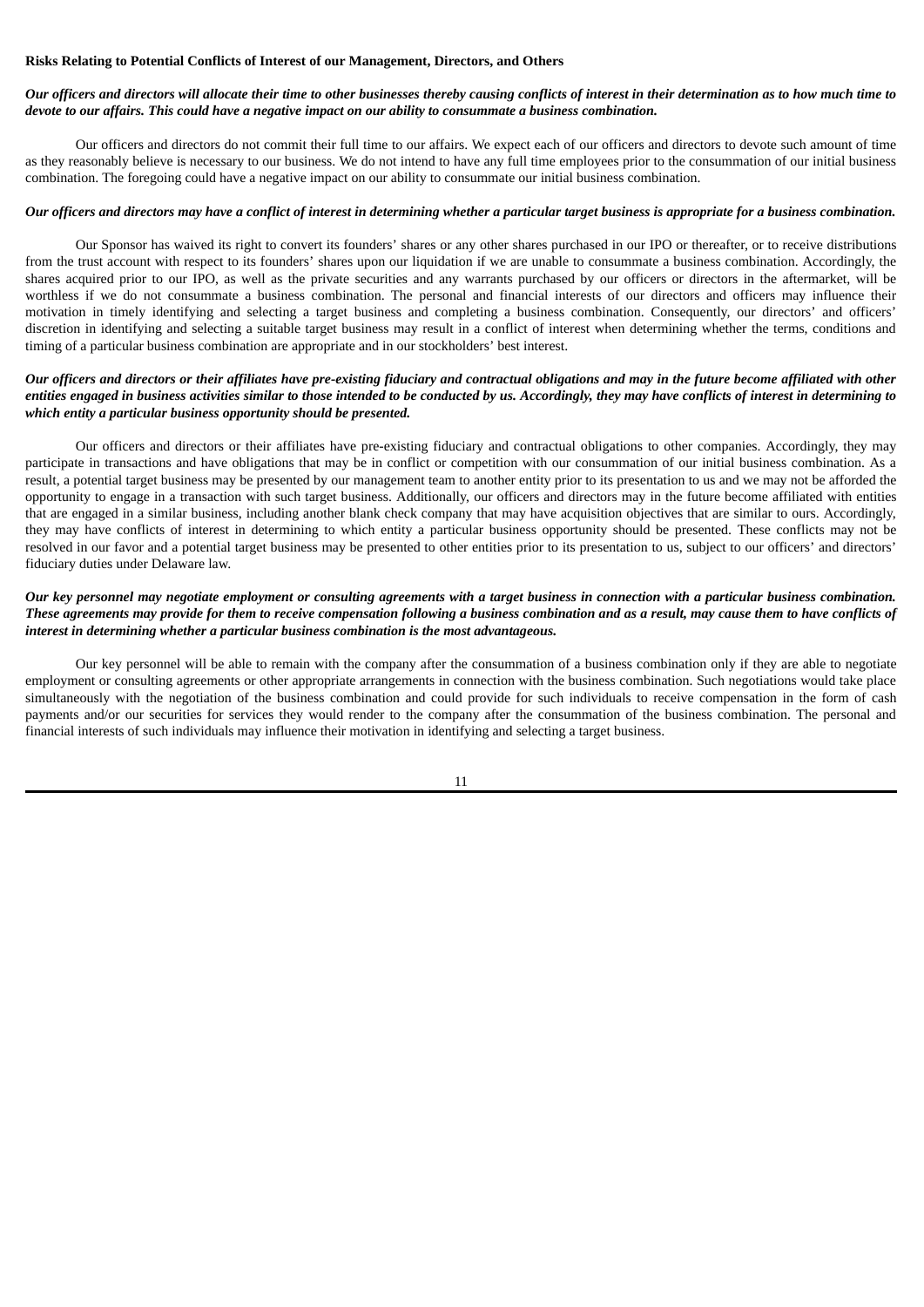## EarlyBirdCapital may have a conflict of interest in rendering services to us in connection with our initial business combination.

We have engaged EarlyBirdCapital to assist us in connection with our initial business combination. We will pay EarlyBirdCapital a cash fee for such services in an aggregate amount equal to up to 3.5% of the total gross proceeds raised in our IPO only if we consummate our initial business combination. The representative shares will also be worthless if we do not consummate an initial business combination. These financial interests may result in EarlyBirdCapital having a conflict of interest when providing the services to us in connection with an initial business combination.

#### **Risks Relating to our Securities**

#### If we do not file and maintain a current and effective prospectus relating to the common stock issuable upon exercise of the warrants, holders will only *be able to exercise such warrants on a "cashless basis."*

If we do not file and maintain a current and effective prospectus relating to the common stock issuable upon exercise of the warrants at the time that holders wish to exercise such warrants, they will only be able to exercise them on a "cashless basis" provided that an exemption from registration is available. As a result, the number of shares of common stock that holders will receive upon exercise of the warrants will be fewer than it would have been had such holder exercised his warrant for cash. Further, if an exemption from registration is not available, holders would not be able to exercise on a cashless basis and would only be able to exercise their warrants for cash if a current and effective prospectus relating to the common stock issuable upon exercise of the warrants is available. Under the terms of the warrant agreement, we have agreed to use our best efforts to meet these conditions and to file and maintain a current and effective prospectus relating to the common stock issuable upon exercise of the warrants until the expiration of the warrants. However, we cannot assure you that we will be able to do so. If we are unable to do so, the potential "upside" of the holder's investment in our company may be reduced or the warrants may expire worthless.

#### An investor will only be able to exercise a warrant if the issuance of shares of common stock upon such exercise has been registered or qualified or is *deemed exempt under the securities laws of the state of residence of the holder of the warrants.*

No warrants will be exercisable and we will not be obligated to issue shares of common stock unless the shares of common stock issuable upon such exercise has been registered or qualified or deemed to be exempt under the securities laws of the state of residence of the holder of the warrants. If the shares of common stock issuable upon exercise of the warrants are not qualified or exempt from qualification in the jurisdictions in which the holders of the warrants reside, the warrants may be deprived of any value, the market for the warrants may be limited and they may expire worthless if they cannot be sold.

#### The private warrants included in the Private Units may be exercised at a time when the public warrants may not be exercised.

Once the private warrants included in the Private Units become exercisable, such warrants may immediately be exercised on a cashless basis, at the holder's option, so long as they are held by the initial purchasers or their permitted transferees. The public warrants, however, will only be exercisable on a cashless basis at the option of the holders if we fail to register the shares issuable upon exercise of the warrants under the Securities Act within 90 days following the closing of our initial business combination. Accordingly, it is possible that the holders of the private warrants could exercise such warrants at a time when the holders of public warrants could not.

### We may amend the terms of the warrants in a manner that may be adverse to holders with the approval by the holders of at least 50% of the then *outstanding public warrants.*

Our warrants were issued in registered form under a warrant agreement between Continental Stock Transfer & Trust Company, as warrant agent, and us. The warrant agreement provides that the terms of the warrants may be amended without the consent of any holder to cure any ambiguity or correct any defective provision. The warrant agreement requires the approval by the holders of at least 50% of the then outstanding public warrants in order to make any change that adversely affects the interests of the registered holders.

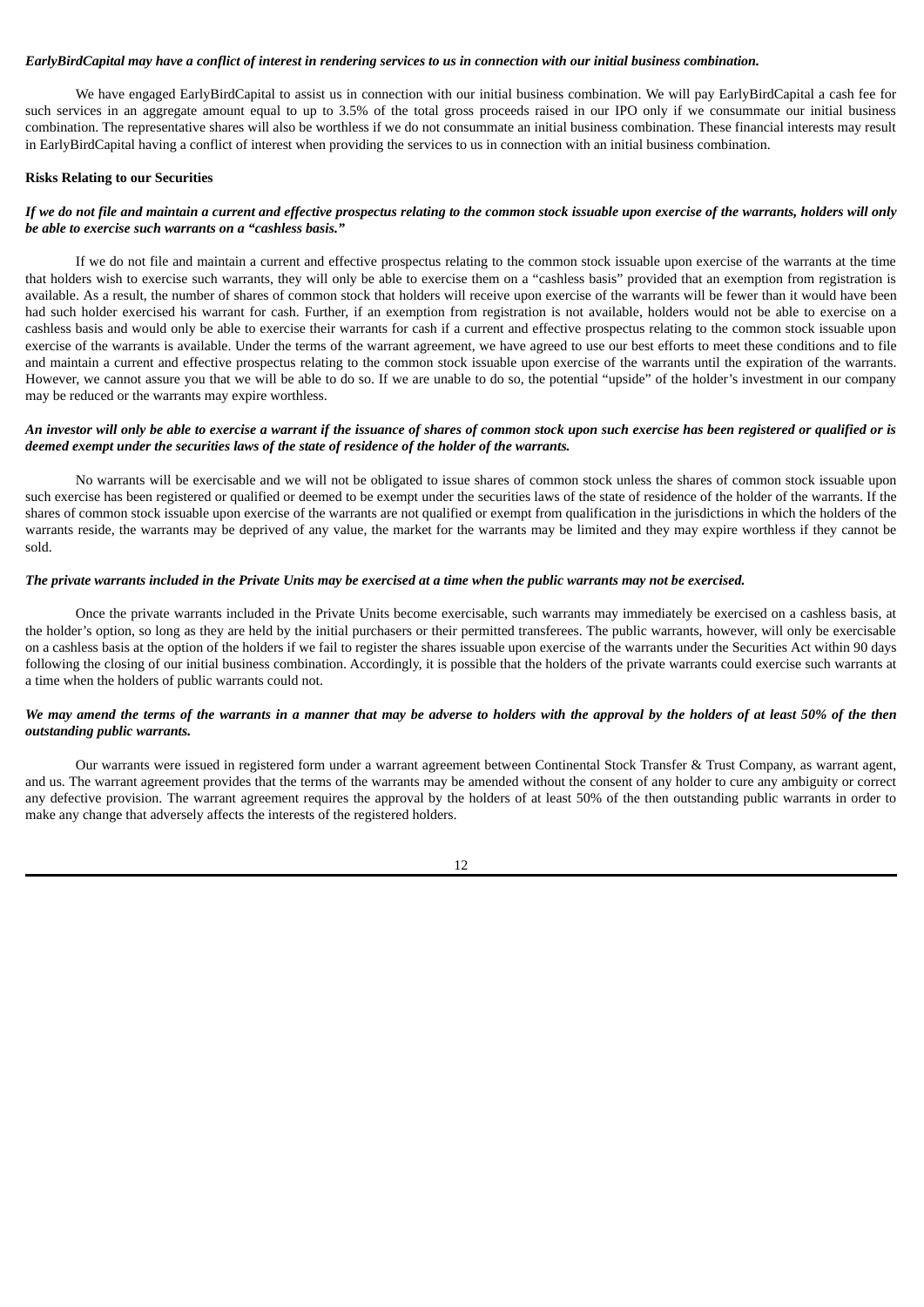## If third parties bring claims against us, the proceeds held in trust could be reduced and the per-share redemption price received by stockholders may be *less than \$10.00.*

Our placing of funds in trust may not protect those funds from third party claims against us. Although we will seek to have all vendors and service providers we engage and prospective target businesses we negotiate with execute agreements with us waiving any right, title, interest or claim of any kind in or to any monies held in the trust account for the benefit of our public stockholders, they may not execute such agreements. Furthermore, even if such entities execute such agreements with us, they may seek recourse against the trust account. A court may not uphold the validity of such agreements. Accordingly, the proceeds held in trust could be subject to claims which could take priority over those of our public stockholders. If we are unable to complete a business combination and distribute the proceeds held in trust to our public stockholders, our Sponsor has agreed (subject to certain exceptions described elsewhere in this Form 10-K) that it will be liable to ensure that the proceeds in the trust account are not reduced below \$10.00 per share by the claims of target businesses or claims of vendors or other entities that are owed money by us for services rendered or contracted for or products sold to us. However, we have not asked our Sponsor to reserve for such indemnification obligations, nor have we independently verified whether our Sponsor has sufficient funds to satisfy its indemnity obligations and believe that our Sponsor's only assets are securities of our company. Therefore, we believe it is unlikely that our Sponsor will be able to satisfy its indemnification obligations if it is required to do so. As a result, the per-share distribution from the trust account may be less than \$10.00, plus interest, due to such claims.

Additionally, if we are forced to file a bankruptcy case or an involuntary bankruptcy case is filed against us which is not dismissed, the proceeds held in the trust account could be subject to applicable bankruptcy law, and may be included in our bankruptcy estate and subject to the claims of third parties with priority over the claims of our stockholders. To the extent any bankruptcy claims deplete the trust account, we may not be able to return to our public stockholders at least \$10.00.

#### Our stockholders may be held liable for claims by third parties against us to the extent of distributions received by them.

Our amended and restated certificate of incorporation provides that we will continue in existence only until July 31, 2021 (which was extended from April 30, 2021 by vote of our stockholders), unless such date is further extended by our stockholders. If we have not completed a business combination by such date, we will (i) cease all operations except for the purpose of winding up, (ii) as promptly as reasonably possible but not more than ten business days thereafter, redeem 100% of the outstanding public shares, at a per-share price, payable in cash, equal to the aggregate amount then on deposit in the trust account, including any interest not previously released to us but net of franchise and income taxes payable, divided by the number of then outstanding public shares, which redemption will completely extinguish public stockholders' rights as stockholders (including the right to receive further liquidation distributions, if any), subject to applicable law, and (iii) as promptly as reasonably possible following such redemption, subject to the approval of our remaining stockholders and our board of directors, dissolve and liquidate, subject (in the case of (ii) and (iii) above) to our obligations under Delaware law to provide for claims of creditors and the requirements of other applicable law. We cannot assure you that we will properly assess all claims that may be potentially brought against us. As such, our stockholders could potentially be liable for any claims to the extent of distributions received by them (but no more) and any liability of our stockholders may extend well beyond the third anniversary of the date of distribution. Accordingly, we cannot assure you that third parties will not seek to recover from our stockholders amounts owed to them by us.

If we are forced to file a bankruptcy case or an involuntary bankruptcy case is filed against us which is not dismissed, any distributions received by stockholders could be viewed under applicable debtor/creditor and/or bankruptcy laws as either a "preferential transfer" or a "fraudulent conveyance." As a result, a bankruptcy court could seek to recover all amounts received by our stockholders. Furthermore, because we intend to distribute the proceeds held in the trust account to our public stockholders promptly after expiration of the time we have to complete an initial business combination, this may be viewed or interpreted as giving preference to our public stockholders over any potential creditors with respect to access to or distributions from our assets. Furthermore, our board may be viewed as having breached their fiduciary duties to our creditors and/or may have acted in bad faith, and thereby exposing itself and our company to claims of punitive damages, by paying public stockholders from the trust account prior to addressing the claims of creditors. We cannot assure you that claims will not be brought against us for these reasons.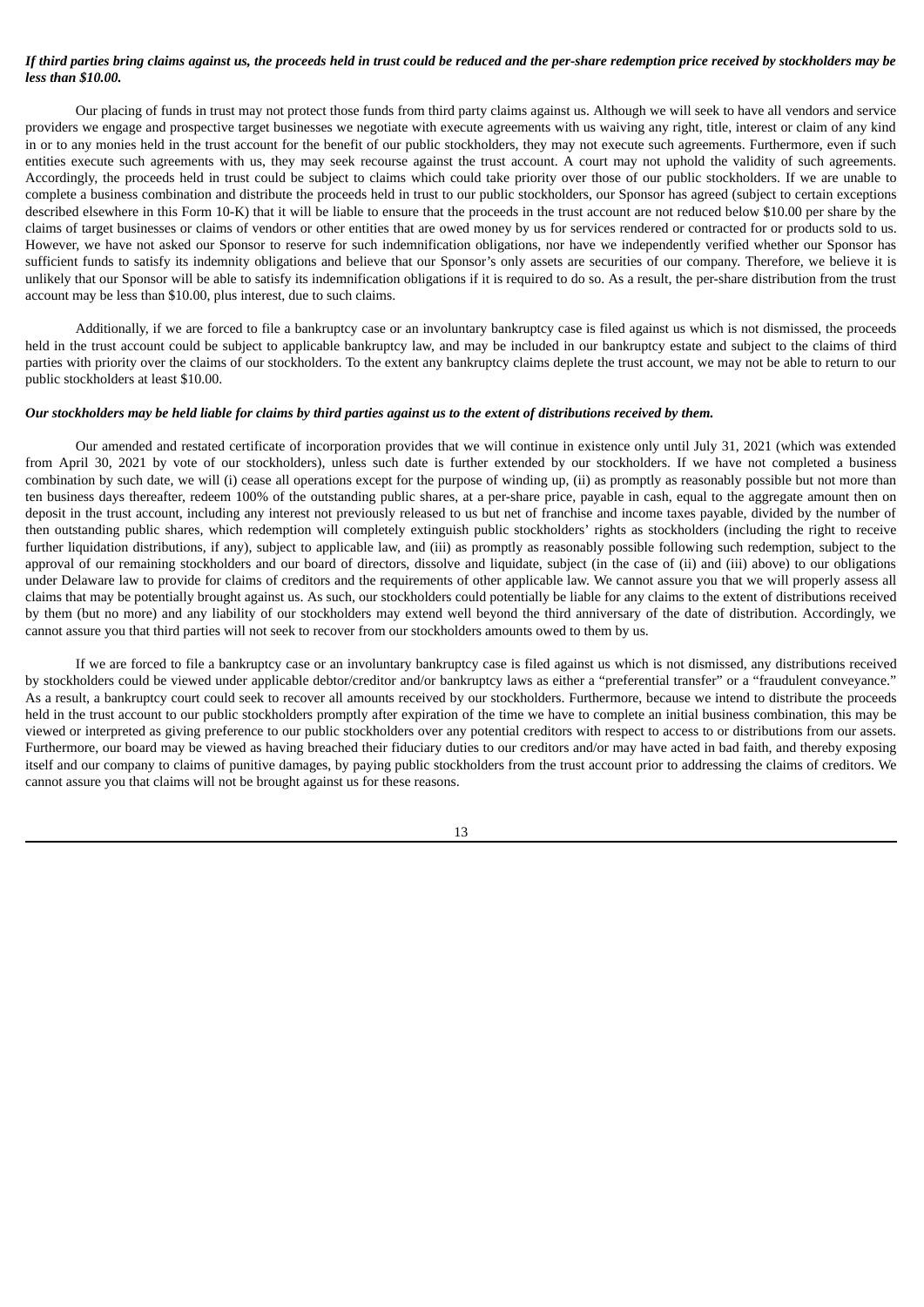## Our directors may decide not to enforce our Sponsor's indemnification obligations, resulting in a reduction in the amount of funds in the trust account *available for distribution to our public stockholders.*

In the event that the proceeds in the trust account are reduced below \$10.00 per public share and our Sponsor asserts that it is unable to satisfy its obligations or that it has no indemnification obligations related to a particular claim, our independent directors would determine whether to take legal action against our Sponsor to enforce such indemnification obligations. It is possible that our independent directors in exercising their business judgment may choose not to do so in any particular instance. If our independent directors choose not to enforce these indemnification obligations, the amount of funds in the trust account available for distribution to our public stockholders may be reduced below \$10.00 per share.

## Nasdaq may delist our securities from quotation on its exchange which could limit investors' ability to make transactions in our securities and subject *us to additional trading restrictions.*

Our securities are listed on Nasdaq, a national securities exchange. Although we expect to meet on a pro forma basis Nasdaq's minimum initial listing standards, which generally only requires that we meet certain requirements relating to stockholders' equity, market capitalization, aggregate market value of publicly held shares and distribution requirements, we cannot assure you that our securities will continue to be listed on Nasdaq in the future prior to an initial business combination. Further, we cannot assure you that we will continue to meet Nasdaq's corporate governance requirements. On May 28, 2021, we received a notice from the Listing Qualifications Department of The Nasdaq Stock Market stating that because we failed to timely file our Quarterly Report on Form 10-Q for the quarter ended March 31, 2021 ("Form 10-Q"), we were not in compliance with Nasdaq Listing Rule 5250(c)(1). The Company has until July 26, 2021 to submit a plan to regain compliance with the listing rule or to file the Form 10-Q. While we intend to file the Form 10-Q prior to such date and regain compliance with the listing rule, there can be no assurance that we will be able to do so.

Additionally, in connection with our initial business combination, it is likely that Nasdaq will require us to file a new initial listing application and meet its initial listing requirements as opposed to its more lenient continued listing requirements. We cannot assure you that we will be able to meet those initial listing requirements at that time. Nasdaq will also have discretionary authority to not approve our listing if Nasdaq determines that the listing of the company to be acquired is against public policy at that time.

If Nasdaq delists our securities from trading on its exchange, or we are not listed in connection with our initial business combination, we could face significant material adverse consequences, including:

- a limited availability of market quotations for our securities;
- reduced liquidity with respect to our securities;
- a determination that our shares of common stock are "penny stock" which will require brokers trading in our shares of common stock to adhere to more stringent rules, possibly resulting in a reduced level of trading activity in the secondary trading market for our shares of common stock;
- a limited amount of news and analyst coverage for our company; and
- a decreased ability to issue additional securities or obtain additional financing in the future.

The National Securities Markets Improvement Act of 1996, which is a federal statute, prevents or preempts the states from regulating the sale of certain securities, which are referred to as "covered securities." Because our units, common stock and warrants are listed on Nasdaq, our units, common stock and warrants will be covered securities. Although the states are preempted from regulating the sale of our securities, the federal statute does allow the states to investigate companies if there is a suspicion of fraud, and, if there is a finding of fraudulent activity, then the states can regulate or bar the sale of covered securities in a particular case. While we are not aware of a state having used these powers to prohibit or restrict the sale of securities issued by blank check companies, certain state securities regulators view blank check companies unfavorably and might use these powers, or threaten to use these powers, to hinder the sale of securities of blank check companies in their states. Further, if we were no longer listed on Nasdaq, our securities would not be covered securities and we would be subject to regulation in each state in which we offer our securities.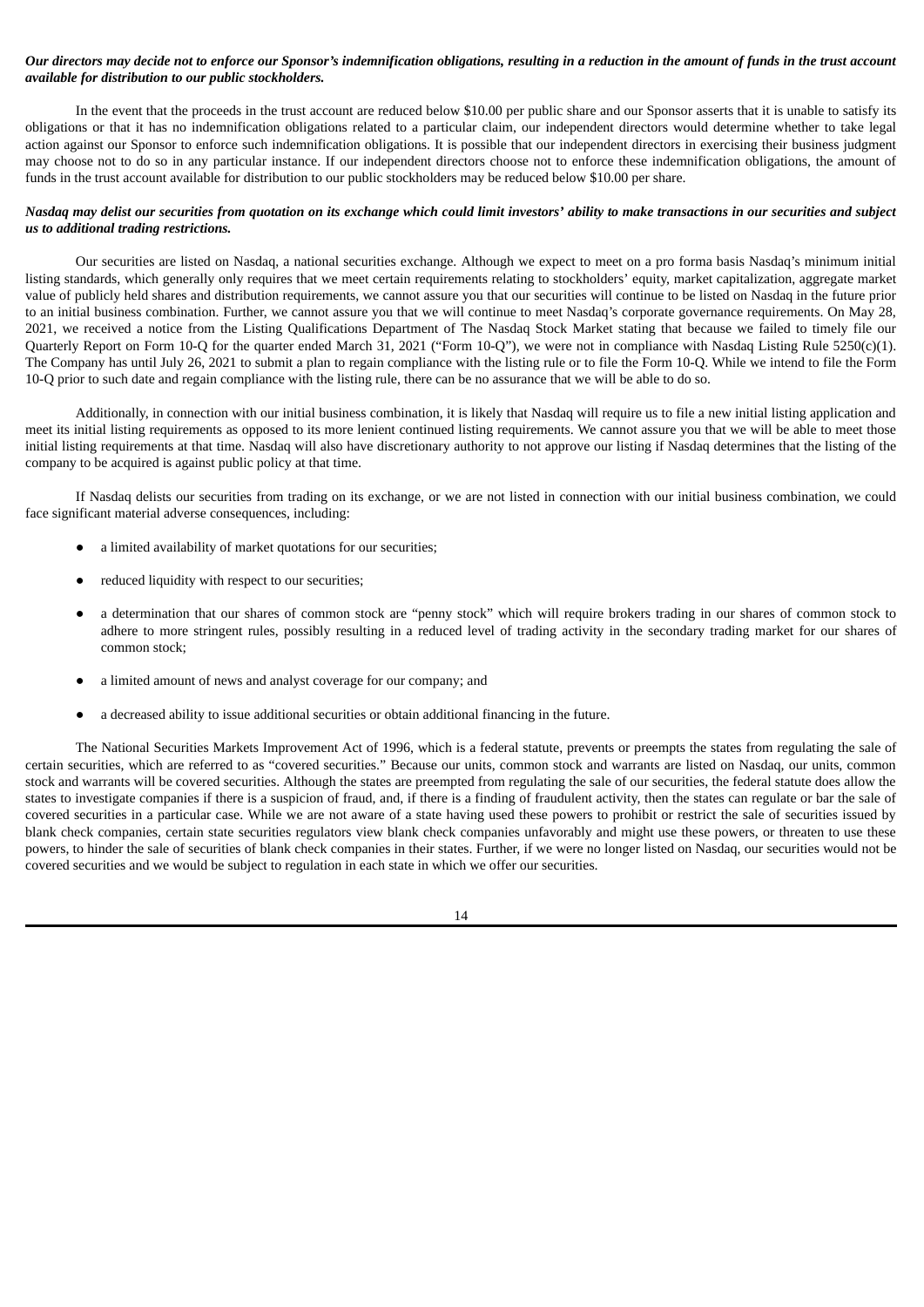## Our outstanding warrants may have an adverse effect on the market price of our common stock and make it more difficult to effect a business *combination.*

We issued warrants to purchase 27,600,000 shares of common stock as part of the units offered in our IPO and private warrants to purchase 687,000 shares of common stock as part of the Private Units. We may also issue other units and warrants to our Sponsor, initial stockholders, officers, directors or their affiliates in payment of working capital loans made to us. To the extent we issue shares of common stock to effect a business combination, the potential for the issuance of a substantial number of additional shares upon exercise of these warrants could make us a less attractive acquisition vehicle in the eyes of a target business. Such securities, when exercised, will increase the number of issued and outstanding shares of common stock and reduce the value of the shares issued to complete the business combination. Accordingly, our warrants may make it more difficult to effectuate a business combination or increase the cost of acquiring the target business. Additionally, the sale, or even the possibility of sale, of the shares underlying the warrants could have an adverse effect on the market price for our securities or on our ability to obtain future financing. If and to the extent these warrants are exercised, you may experience dilution to your holdings.

#### We may redeem your unexpired warrants prior to their exercise at a time that is disadvantageous to you, thereby making your warrants worthless.

We have the ability to redeem outstanding warrants (excluding the private warrants included in the Private Units and any warrants underlying additional units issued to our Sponsor, officers or directors in payment of working capital loans made to us) at any time after they become exercisable and prior to their expiration, at a price of \$0.01 per warrant, provided that the last reported sales price of the common stock equals or exceeds \$18.00 per share (as adjusted for stock splits, stock dividends, reorganizations and recapitalizations) for any 20 trading days within a 30 trading-day period ending on the third business day prior to proper notice of such redemption provided that on the date we give notice of redemption and during the entire period thereafter until the time we redeem the warrants, we have an effective registration statement under the Securities Act covering the shares of common stock issuable upon exercise of the warrants and a current prospectus relating to them is available. If and when the warrants become redeemable by us, we may exercise our redemption right even if we are unable to register or qualify the underlying securities for sale under all applicable state securities laws. Redemption of the outstanding warrants could force you (i) to exercise your warrants and pay the exercise price therefor at a time when it may be disadvantageous for you to do so, (ii) to sell your warrants at the then-current market price when you might otherwise wish to hold your warrants or (iii) to accept the nominal redemption price which, at the time the outstanding warrants are called for redemption, is likely to be substantially less than the market value of your warrants. None of the private warrants included in the Private Units will be redeemable by us so long as they are held by the initial purchasers or their permitted transferees.

### Our management's ability to require holders of our warrants to exercise such warrants on a cashless basis will cause holders to receive fewer shares of common stock upon their exercise of the warrants than they would have received had they been able to exercise their warrants for cash.

If we call our public warrants for redemption after the redemption criteria described elsewhere in this Form 10-K have been satisfied, our management will have the option to require any holder that wishes to exercise his warrant (including any private warrants included in the Private Units) to do so on a "cashless basis." If our management chooses to require holders to exercise their warrants on a cashless basis, the number of shares of common stock received by a holder upon exercise will be fewer than it would have been had such holder exercised his warrant for cash. This will have the effect of reducing the potential "upside" of the holder's investment in our company.

### If our security holders exercise their registration rights, it may have an adverse effect on the market price of our shares of common stock and the *existence of these rights may make it more difficult to effect a business combination.*

Our Sponsor is entitled to make a demand that we register the resale of the founders' shares at any time commencing three months prior to the date on which their shares may be released from escrow. Additionally, the holders of representative shares, the private securities and any units and warrants our Sponsor, initial stockholders, officers, directors, or their affiliates may be issued in payment of working capital loans made to us, are entitled to demand that we register the resale of the representative shares, private securities and any other units and warrants we issue to them (and the underlying securities) commencing at any time after we consummate an initial business combination. The presence of these additional securities trading in the public market may have an adverse effect on the market price of our securities. In addition, the existence of these rights may make it more difficult to effectuate a business combination or increase the cost of acquiring the target business, as the stockholders of the target business may be discouraged from entering into a business combination with us or will request a higher price for their securities because of the potential effect the exercise of such rights may have on the trading market for our shares of common stock.

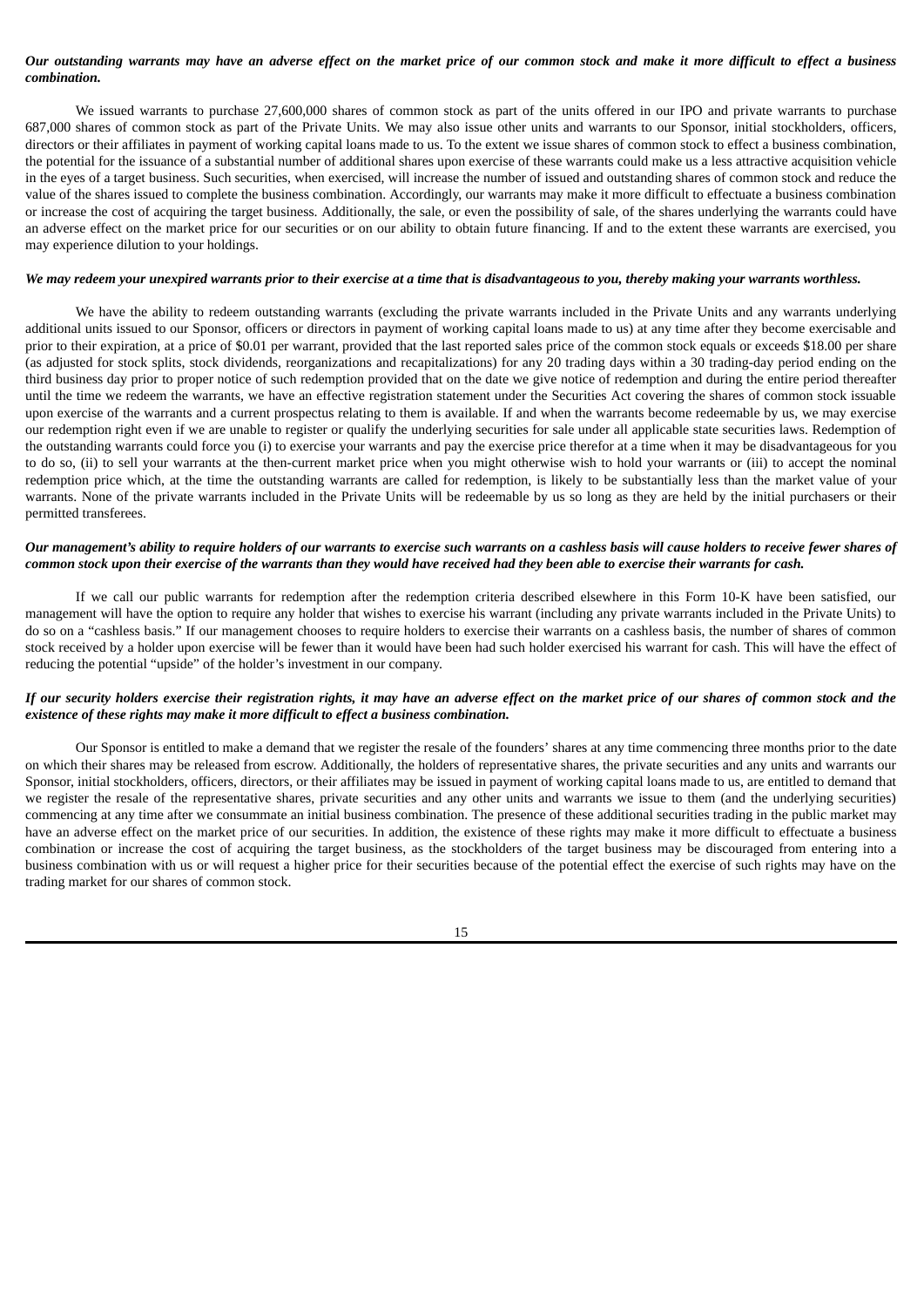## Provisions in our amended and restated certificate of incorporation and bylaws and Delaware law may inhibit a takeover of us, which could limit the price investors might be willing to pay in the future for our common stock and could entrench management.

Our amended and restated certificate of incorporation and bylaws contain provisions that may discourage unsolicited takeover proposals that stockholders may consider to be in their best interests. Our board of directors is divided into three classes, each of which will generally serve for a term of three years with only one class of directors being elected in each year. As a result, at a given annual meeting only a minority of the board of directors may be considered for election. Since our "staggered board" may prevent our stockholders from replacing a majority of our board of directors at any given annual meeting, it may entrench management and discourage unsolicited stockholder proposals that may be in the best interests of stockholders. Moreover, our board of directors has the ability to designate the terms of and issue new series of preferred stock.

We are also subject to anti-takeover provisions under Delaware law, which could delay or prevent a change of control. Together these provisions may make more difficult the removal of management and may discourage transactions that otherwise could involve payment of a premium over prevailing market prices for our securities.

## Our amended and restated certificate of incorporation provides, subject to limited exceptions, that the Court of Chancery of the State of Delaware will be the sole and exclusive forum for certain stockholder litigation matters, which could limit our stockholders' ability to obtain a favorable judicial *forum for disputes with us or our directors, officers, employees or stockholders.*

Our amended and restated certificate of incorporation requires, to the fullest extent permitted by law, that derivative actions brought in our name, actions against directors, officers and employees for breach of fiduciary duty and other similar actions may be brought only in the Court of Chancery in the State of Delaware and, if brought outside of Delaware, the stockholder bringing the suit will be deemed to have consented to service of process on such stockholder's counsel except any action (A) as to which the Court of Chancery in the State of Delaware determines that there is an indispensable party not subject to the jurisdiction of the Court of Chancery (and the indispensable party does not consent to the personal jurisdiction of the Court of Chancery within ten days following such determination), (B) which is vested in the exclusive jurisdiction of a court or forum other than the Court of Chancery, (C) for which the Court of Chancery does not have subject matter jurisdiction, or (D) any action arising under the Securities Act, as to which the Court of Chancery and the federal district court for the District of Delaware shall have concurrent jurisdiction. Any person or entity purchasing or otherwise acquiring any interest in shares of our capital stock shall be deemed to have notice of and consented to the forum provisions in our amended and restated certificate of incorporation.

This choice of forum provision may limit a stockholder's ability to bring a claim in a judicial forum that it finds favorable for disputes with us or any of our directors, officers or employees, which may discourage lawsuits with respect to such claims, although our stockholders will not be deemed to have waived our compliance with federal securities laws and the rules and regulations thereunder and may therefore bring a claim in another appropriate forum. We cannot be certain that a court will decide that this provision is either applicable or enforceable, and if a court were to find the choice of forum provision contained in our amended and restated certificate of incorporation to be inapplicable or unenforceable in an action, we may incur additional costs associated with resolving such action in other jurisdictions, which could harm our business, operating results and financial condition.

Our amended and restated certificate of incorporation also provides that the exclusive forum provision will be applicable to the fullest extent permitted by applicable law. Section 27 of the Exchange Act creates exclusive federal jurisdiction over all suits brought to enforce any duty or liability created by the Exchange Act or the rules and regulations thereunder. As a result, the exclusive forum provision will not apply to suits brought to enforce any duty or liability created by the Exchange Act or any other claim for which the federal courts have exclusive jurisdiction.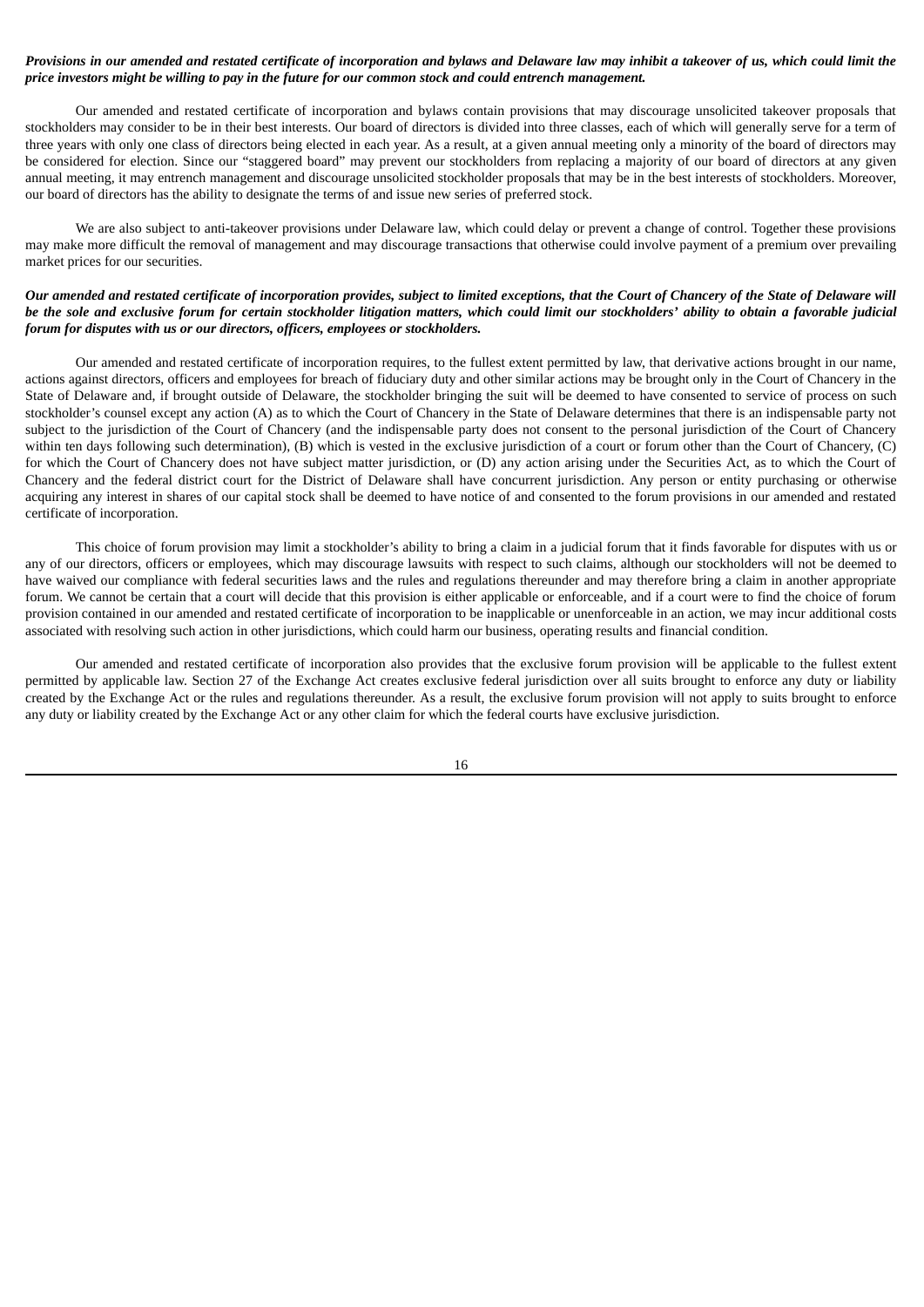## **General Risks**

## We are an "emerging growth company" and we cannot be certain if the reduced disclosure requirements applicable to emerging growth companies will *make our shares of common stock less attractive to investors.*

We are an "emerging growth company," as defined in the JOBS Act. We will remain an "emerging growth company" for up to five years. However, if our non-convertible debt issued within a three year period or revenues exceeds \$1.07 billion, or the market value of our shares of common stock that are held by non-affiliates exceeds \$700 million on the last day of the second fiscal quarter of any given fiscal year, we would cease to be an emerging growth company as of the following fiscal year. As an emerging growth company, we are not required to comply with the auditor attestation requirements of Section 404 of the Sarbanes-Oxley Act, we have reduced disclosure obligations regarding executive compensation in our periodic reports and proxy statements and we are exempt from the requirements of holding a nonbinding advisory vote on executive compensation and stockholder approval of any golden parachute payments not previously approved. Additionally, as an emerging growth company, we have elected to delay the adoption of new or revised accounting standards that have different effective dates for public and private companies until those standards apply to private companies. As such, our financial statements may not be comparable to companies that comply with public company effective dates. We cannot predict if investors will find our shares of common stock less attractive because we may rely on these provisions. If some investors find our shares of common stock less attractive as a result, there may be a less active trading market for our shares and our share price may be more volatile.

### If we are deemed to be an investment company, we may be required to institute burdensome compliance requirements and our activities may be *restricted, which may make it difficult for us to complete a business combination.*

A company that, among other things, is or holds itself out as being engaged primarily, or proposes to engage primarily, in the business of investing, reinvesting, owning, trading or holding certain types of securities would be deemed an investment company under the Investment Company Act, as amended, or the Investment Company Act. Since the proceeds of our IPO held in the trust account have been invested by us, it is possible that we could be deemed an investment company. Notwithstanding the foregoing, we do not believe that our anticipated principal activities will subject us to the Investment Company Act. To this end, the proceeds held in trust may be invested by the trustee only in United States "government securities" within the meaning of Section 2(a)(16) of the Investment Company Act having a maturity of 180 days or less or in money market funds meeting certain conditions under Rule 2a-7 promulgated under the Investment Company Act which invest only in direct U.S. government treasury obligations. By restricting the investment of the proceeds to these instruments, we intend to meet the requirements for the exemption provided in Rule 3a-1 promulgated under the Investment Company Act.

If we are nevertheless deemed to be an investment company under the Investment Company Act, we may be subject to certain restrictions that may make it more difficult for us to complete a business combination, including:

- restrictions on the nature of our investments; and
- restrictions on the issuance of securities.

In addition, we may have imposed upon us certain burdensome requirements, including:

- registration as an investment company;
- adoption of a specific form of corporate structure; and
- reporting, record keeping, voting, proxy, compliance policies and procedures and disclosure requirements and other rules and regulations.

Compliance with these additional regulatory burdens would require additional expense for which we have not allotted.

## Changes in laws or regulations, or a failure to comply with any laws and regulations, may adversely affect our business, investments and results of *operations.*

We are subject to laws and regulations enacted by national, regional and local governments. In particular, we are required to comply with certain SEC and other legal requirements. Compliance with, and monitoring of, applicable laws and regulations may be difficult, time consuming and costly. Those laws and regulations and their interpretation and application may also change from time to time and those changes could have a material adverse effect on our business, investments and results of operations. In addition, a failure to comply with applicable laws or regulations, as interpreted and applied, could have a material adverse effect on our business and results of operations.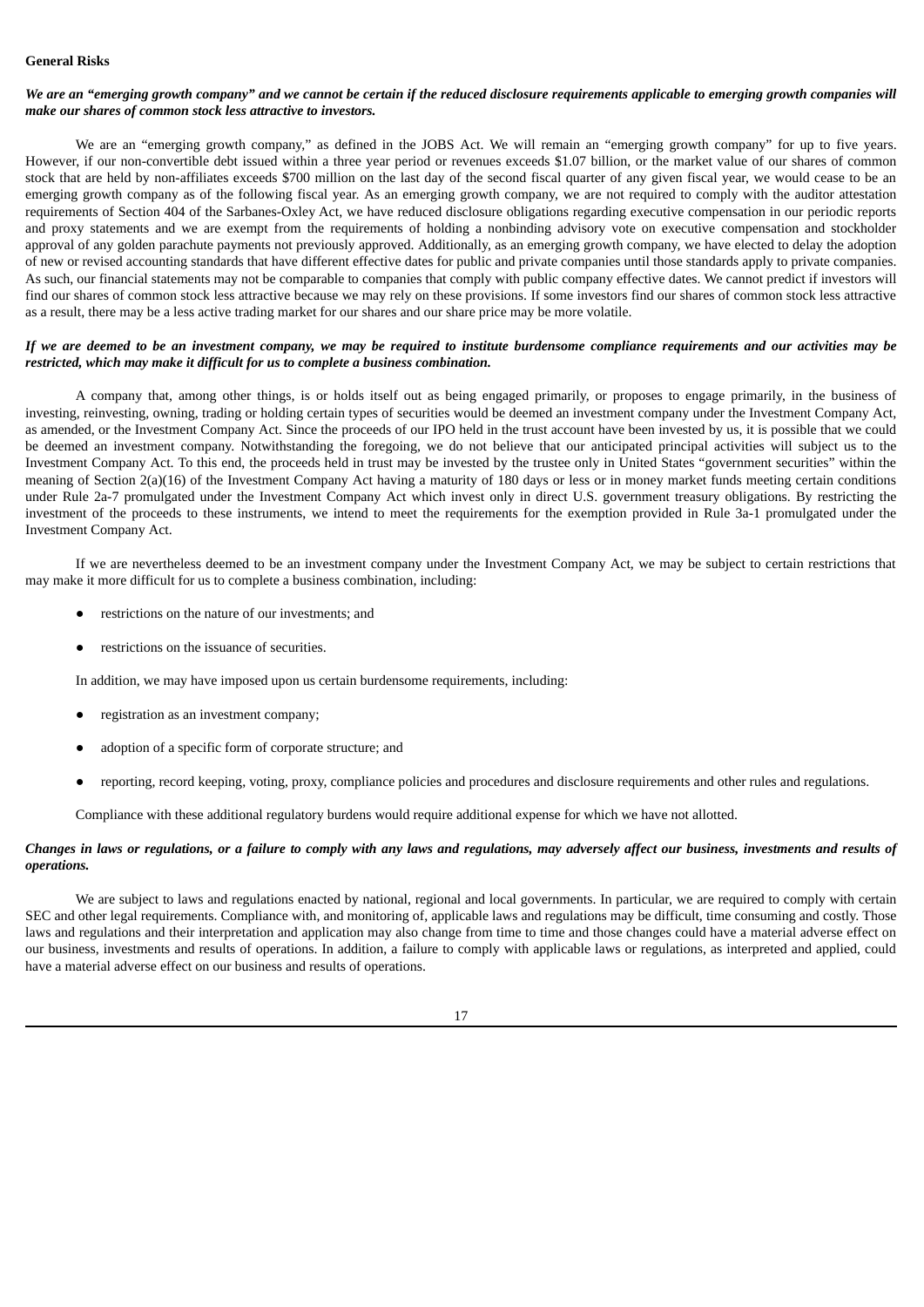#### <span id="page-21-0"></span>**ITEM 7. MANAGEMENT'S DISCUSSION AND ANALYSIS OF FINANCIAL CONDITION AND RESULTS OF OPERATIONS.**

The following discussion and analysis of the Company's financial condition and results of operations should be read in conjunction with our audited financial statements and the notes related thereto which are included in "Item 15. Exhibits and Financial Statement Schedules" of this Amendment. Certain information contained in the discussion and analysis set forth below includes forward-looking statements. Our actual results may differ materially from those anticipated in these forward-looking statements as a result of many factors, including those set forth under "Special Note Regarding Forward-*Looking Statements," "Item 1A. Risk Factors" and elsewhere in this Amendment and the Original 10-K.*

This Management's Discussion and Analysis of Financial Condition and Results of Operations has been amended and restated to give effect to the restatement and revision of our financial statements as more fully described in the Explanatory Note and in "Note 2-Restatement of Previously Issued Financial Statements" to our accompanying financial statements. For further detail regarding the restatement adjustments, see Explanatory Note and Item *9A: Controls and Procedures, both contained herein.*

### **Overview**

We are a blank check company incorporated on November 5, 2018 as a Delaware corporation and formed for the purpose of entering into a merger, share exchange, asset acquisition, stock purchase, recapitalization, reorganization or similar business combination with one or more businesses or entities. We intend to effectuate our initial business combination using cash from the proceeds of the IPO and the sale of the private units, our capital stock, debt or a combination of cash, stock and debt.

Our entire activity since inception relates to our formation, to prepare for our IPO, which was consummated on March 7, 2019, searching for a business combination candidate, and activities in connection with the proposed acquisition of Microvast.

#### **Recent Developments**

#### *Microvast Business Combination*

On February 1, 2021, Tuscan entered into an Agreement and Plan of Merger (as amended, the "Merger Agreement"), among Tuscan, TSCN Merger Sub Inc., a newly formed Delaware corporation and wholly owned subsidiary of Tuscan ("Merger Sub"), and Microvast, Inc., a Delaware corporation ("Microvast"). Pursuant to the Merger Agreement, Merger Sub will merge with and into Microvast and Microvast will survive the merger and become a wholly owned subsidiary of Tuscan. Under the Merger Agreement, all of the equity interests of Microvast will be converted into an aggregate of 210,000,000 shares of common stock. The Microvast shareholders and the investors in Microvast's majority-owned subsidiary, MPS, will also have the ability to earn an additional 20,000,000 shares of common stock if the daily volume weighted average price of the common stock is greater than or equal to \$18.00 for any 20 trading days within a 30 trading day period (or a change of control occurs that results in the holders of common stock receiving a per share price equal to or in excess of \$18.00), during the period commencing on the closing date and ending on the third anniversary of the closing date. Concurrently with the execution of the Merger Agreement, Tuscan and Microvast will jointly acquire 100% ownership of MPS and will discharge certain convertible loans of MPS.

The Merger will be accounted for as a reverse recapitalization in accordance with accounting principles generally accepted in the United States of America ("U.S. GAAP"). Under this method of accounting, Tuscan will be treated as the "acquired" company for accounting purposes and the Business Combination will be treated as the equivalent of Microvast issuing stock for the net assets of Tuscan, accompanied by a recapitalization. The net assets of Tuscan will be stated at historical cost, with no goodwill or other intangible assets recorded.

Additionally, the Merger Agreement provides that Tuscan will issue an aggregate of 6,736,111 shares of common stock in connection with the Bridge Note Conversion.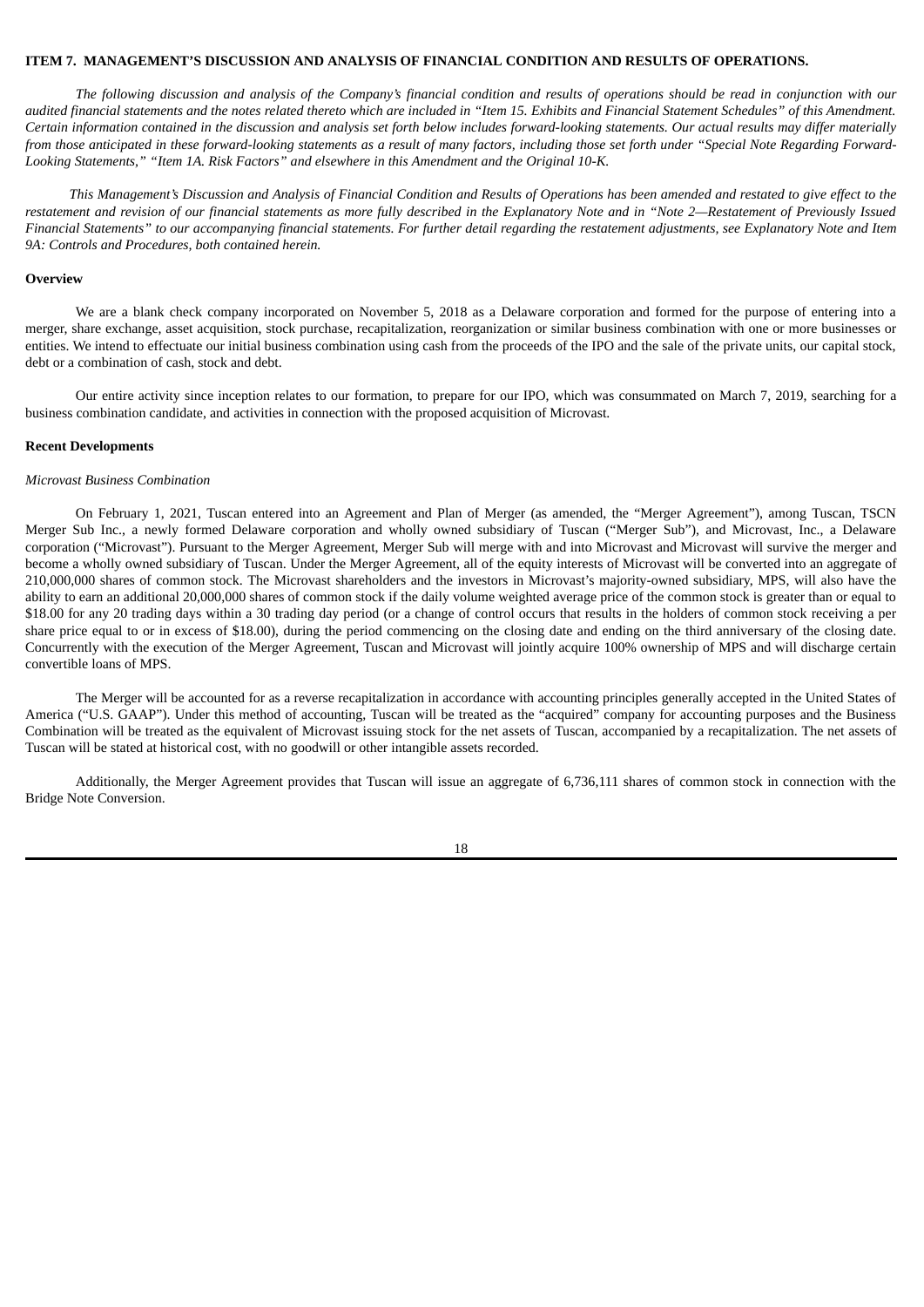Further, on February 1, 2021, Tuscan, the Sponsor, Microvast and certain stockholders of Tuscan entered into the Sponsor Support Agreement, pursuant to which the Sponsor Group agreed, among other things, to vote all equity interests of Tuscan held by such member of the Sponsor Group in favor of the approval and adoption of the proposed business combination with Microvast. Additionally, such members of the Sponsor Group have agreed not to (a) transfer any of their equity interests in the Company (or enter into any arrangement with respect thereto) other than as set forth therein or (b) exercise any conversion rights of any equity interests held by such member of the Sponsor Group in connection with the approval of the proposed business combination.

The Sponsor also agreed that, to the extent that certain expenses of Tuscan are in excess of \$46,000,000 (unless such expenses shall have been approved by Microvast), the Sponsor will either (i) pay any such excess amount in cash or (ii) forfeit to Tuscan such number of shares of common stock held by the Sponsor that would have a value equal to such excess. The Sponsor also agreed to amend the escrow agreement to make certain adjustments to the terms of the escrow of its shares of common stock as set forth in the Sponsor Support Agreement.

Contemporaneously with the execution of the Merger Agreement, certain investors entered into Subscription Agreements pursuant to which such investors subscribed for an aggregate value of \$482,500,000, representing 48,250,000 shares of Tuscan common stock at a purchase price of \$10.00 per share in a private placement to be consummated immediately prior to the consummation of the Transactions. Affiliates of InterPrivate, an advisor to the Sponsor, subscribed to purchase 6.5 million shares in the PIPE Financing for an aggregate purchase price of \$65 million.

Immediately following the Closing, the former equityholders of Microvast will hold approximately 69.9% of the issued and outstanding shares of common stock and the current stockholders of Tuscan will hold approximately 9.2% of the issued and outstanding shares of common stock, which pro forma ownership (1) assumes no Public Stockholder exercises its conversion rights in connection with the business combination, and (2) reflects the issuance of an aggregate of 48,250,000 shares of Common Stock in the PIPE Financing and 6,736,111 shares of common stock in the Bridge Notes Conversion, but does not include the effect of any other financing of Tuscan. If the maximum number of Public Shares are converted into cash such that Microvast does not have the right to terminate the Merger Agreement (i.e., Tuscan has at least \$5,000,001 of net tangible assets immediately prior to or upon consummation of the business combination), such percentages will be approximately 76.8% and 0.2%, respectively.

#### *Extension Amendment*

On December 3, 2020, Tuscan received stockholder approval to extend the date by which it must complete an initial business combination from December 7, 2020 to April 30, 2021. In connection with such extension, holders of 3,198 Public Shares exercised their right to convert their shares into cash at a conversion price of approximately \$10.22 per share, for an aggregate conversion amount of approximately \$32,684.

On March 12, 2021, Tuscan filed a preliminary proxy statement seeking approval from its stockholders to amend Tuscan's charter to further extend the date by which Tuscan is required to complete its initial business combination from April 30, 2021 to July 31, 2021 and to hold an annual meeting for the election of directors in accordance with Nasdaq listing rules. On April 28, 2021, Tuscan convened its annual meeting of stockholders (the "Annual Meeting") virtually. At the Annual Meeting, Tuscan's shareholders approved a proposal to elect Amy Butte as a Class I director, and approved a proposal to adjourn the Annual Meeting to a later date if there had been insufficient votes at the time of the Annual Meeting to approve the proposal to extend the date by which Tuscan must complete its initial business combination from April 30, 2021 to July 31, 2021 (the "Extension Amendment Proposal"). The Annual Meeting was adjourned to May 10, 2021 solely with respect to the voting on the Extension Amendment Proposal.

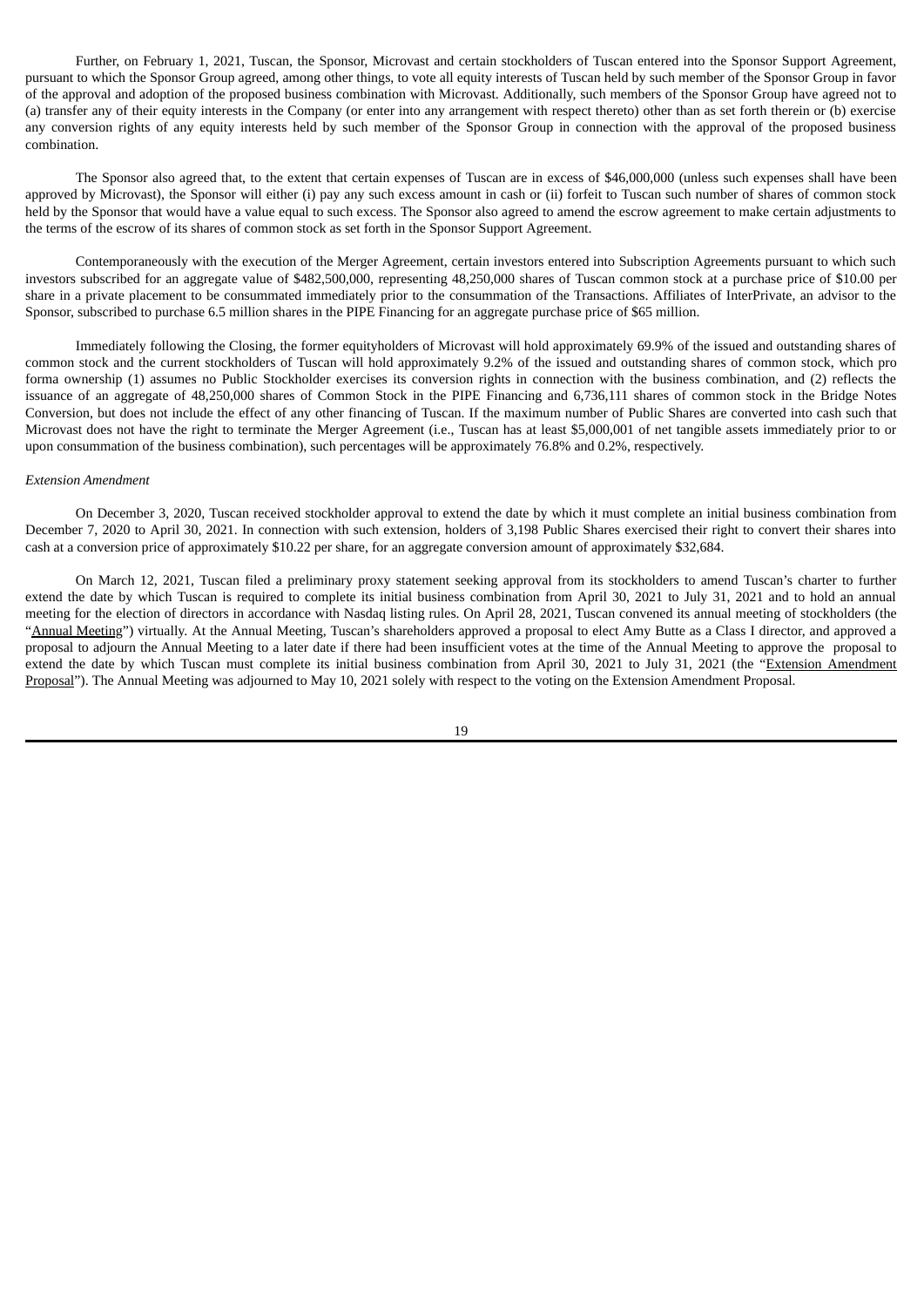At the time the Annual Meeting was convened on April 28, 2021, a quorum representing at least a majority of shares outstanding on the record date of March 17, 2021 was present in person or by proxy. However, Tuscan had not received the approval of holders of 65% of its shares outstanding on the record date then necessary to approve the Extension Amendment Proposal, as provided in Article Sixth of Tuscan's certificate of incorporation ("Article Sixth"). According to Article Sixth, as of May 1, 2021, the vote required for approval of the Extension Amendment Proposal will be reduced from 65% of the shares outstanding to a majority of the shares outstanding on the record date, based on the following provisions. Article Sixth provides that at any time during the "Target Business Acquisition Period," any amendment to Article Sixth requires the affirmative vote of the holders of at least 65% of the then outstanding shares of common stock. The "Target Business Acquisition Period" ends on the "Termination Date," which is defined in Article Sixth as April 30, 2021. Therefore, the 65% vote threshold in Article Sixth will no longer apply as of May 1, 2021, and the Extension Amendment Proposal may be approved by a majority of the shares outstanding on the record date. On May 10, 2021, Tuscan reconvened the Annual Meeting, at which the Extension Amendment Proposal was approved by Tuscan's stockholders. Following the Annual Meeting, Tuscan filed an amendment to its certificate of incorporation extending the date by which Tuscan must complete its initial business combination from April 30, 2021 to July 31, 2021.

#### *Loan Commitment*

On February 12, 2021, the Sponsor extended a loan to Tuscan in the aggregate principal amount totaling \$1.2 million, of which \$400,000 was drawn upon on such date. This loan was in addition to the previous \$200,000 drawn upon the \$300,000 convertible note that was committed by the Sponsor on April 21, 2020. As a result of the February 12, 2021 commitment, the Sponsor had committed to the Company a total of \$1.5 million, of which a total of \$600,000 has been drawn upon, with \$400,000 of the drawn amount pursuant to the February 12, 2021 note. The Sponsor intends to convert the \$1.5 million total loan balance into 150,000 Units immediately prior to the closing of the proposed business combination with Microvast. Such Units will have terms identical to the terms of the Company's Private Units and will consist of (i) 150,000 shares of common stock and (ii) warrants to purchase 150,000 shares of common stock at an exercise price of \$11.50 per share, subject to adjustment.

#### *Nasdaq Notification*

On January 6, 2021, we received a notice from the Listing Qualifications Department of The Nasdaq Stock Market stating that we failed to hold an Annual Meeting of stockholders within 12 months after our fiscal year ended December 31, 2019, as required by Nasdaq Listing Rule 5620(a). In accordance with Nasdaq Listing Rule  $5810(c)(2)(G)$ , we submitted a plan to regain compliance on February 4, 2021. Nasdaq accepted our plan and granted us an extension through June 29, 2021 to hold an annual meeting. Nasdaq's decision is subject to certain conditions, including that we provide periodic updates with respect to our proposed business combination with Microvast. On April 28, 2021, we held an annual meeting of stockholders, in compliance with our plan.

## **Results of Operations**

Our only activities from November 5, 2018 (inception) through December 31, 2020 were organizational activities, those necessary to consummate the IPO, described below, and, after the IPO, searching for a target company for a business combination. We do not expect to generate any operating revenues until after the completion of our business combination. We generate non-operating income in the form of interest income on marketable securities held in the trust account. We incur expenses as a result of being a public company (for legal, financial reporting, accounting and auditing compliance), as well as for due diligence expenses.

As a result of the restatement described in Note 2 of the notes to the financial statements included herein, we classify the Private Warrants as liabilities at their fair value and adjust the warrant instrument to fair value at each reporting period. This liability is subject to re-measurement at each balance sheet date until exercised, and any change in fair value is recognized in our statement of operations.

For the year ended December 31, 2020, we had net loss of \$2,423,649, which consisted of operating costs of \$921,665, a change in fair value of warrant liability of \$3,799,110, and a provision for income taxes of \$366,764, offset by interest income on marketable securities held in the Trust Account of \$2,654,140 and an unrealized gain on marketable securities held in the Trust Account of \$9,750.

For the year ended December 31, 2020, income earned on the investment held in the trust account decreased \$2,258,206, or 46.0% to \$2,654,140 from \$4,912,346 for the year ended December 31, 2019. As a result of the Covid-19 pandemic, the average annual yield on the investment held in the trust account dropped to 0.10% in the second quarter of 2020 down from an average of 1.73% for 2019 and the first quarter of 2020.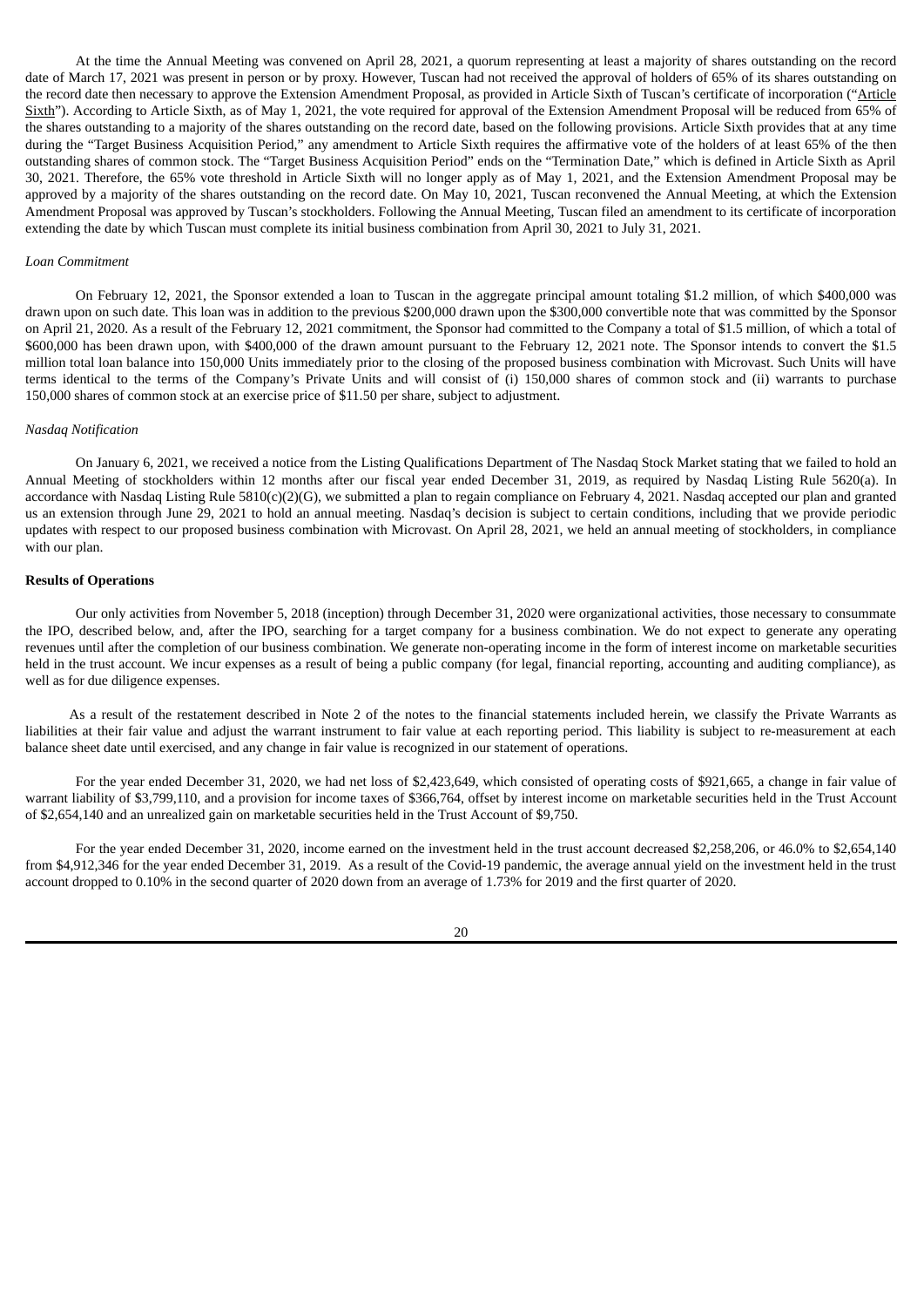For the year ended December 31, 2019, we had net income of \$3,394,659, which consisted of interest income on marketable securities held in the trust account of \$4,912,346 and an unrealized gain on marketable securities held in the trust account of \$128,899, partially offset by a change in fair value of warrant liability of \$27,480, operating costs of \$778,815 and a provision for income taxes of \$895,251.

For the three months ended September 30,2020, we had a net loss of \$48,045, which consisted of operating costs of \$174,340 and an unrealized loss on marketable securities held in the Trust Account of \$532,988, offset by interest income on marketable securities held in the Trust Account of \$579,117, a change in fair value of warrant liability of \$53,242 and an income tax benefit of \$26,924.

For the nine months ended September 30,2020, we had net income of \$1,558,248, which consisted of interest income on marketable securities held in the Trust Account of \$2,589,682 and a change in fair value of warrant liability of \$56,667, offset by operating costs of \$654,803, an unrealized loss on marketable securities held in the Trust Account of \$33,021, and a provision for income taxes of \$400,287.

For the three months ended September 30, 2019, we had net income of \$910,334, which consisted of interest income on marketable securities held in the Trust Account of \$1,577,268 and a change in fair value of warrant liability of \$13,740, offset by operating costs of \$262,271, an unrealized loss on marketable securities held in the Trust Account of \$187,306 and a provision for income taxes of \$231,097.

For the nine months ended September 30, 2019, we had net income of \$2,355,418, which consisted of interest income on marketable securities held in the Trust Account of \$3,657,526 and a change in fair value of warrant liability of \$89,310, offset by operating costs of \$527,663, an unrealized loss on marketable securities held in the Trust Account of \$35,094 and a provision for income taxes of \$650,041.

For the three months ended June 30,2020, we had a net loss of \$297,162, which consisted of operating costs of \$251,714, a change in fair value of warrant liability of \$133,965 and an unrealized loss on marketable securities held in the Trust Account of \$938,273, offset by interest income on marketable securities held in the Trust Account of \$983,408 and an income tax benefit of \$43,382.

For the six months ended June 30,2020, we had net income of \$1,606,293, which consisted of interest income on marketable securities held in the Trust Account of \$2,010,565, a change in fair value of warrant liability of \$3,435 and an unrealized gain on marketable securities held in the Trust Account of \$499,967, offset by operating costs of \$480,463 and a provision for income taxes of \$427,211.

For the three months ended June 30, 2019, we had net income of \$1,209,849, which consisted of interest income on marketable securities held in the Trust Account of \$1,670,719 and an unrealized gain on marketable securities held in the Trust Account of \$133,070, offset by operating costs of \$195,350, a change in fair value of warrant liability of \$54,960 and a provision for income taxes of \$343,630.

For the six months ended June 30, 2019, we had net income of \$1,445,084, which consisted of interest income on marketable securities held in the Trust Account of \$2,080,258, a change in fair value of warrant liability of \$103,050 and an unrealized gain on marketable securities held in the Trust Account of \$152,212, offset by operating costs of \$265,392 and a provision for income taxes of \$418,944.

For the three months ended March 31,2020, we had net income of \$1,903,455, which consisted of interest income on marketable securities held in the Trust Account of \$1,027,157, a change in fair value of warrant liability of \$137,400 and an unrealized gain on marketable securities held in the Trust Account of \$1,438,240, offset by operating costs of \$228,749 and provision for income taxes of \$470,593.

For the three months ended March 31, 2019, we had net income of \$235,235, which consisted of interest income on marketable securities held in the Trust Account of \$409,539, a change in fair value of warrant liability of \$48,090 and an unrealized gain on marketable securities held in the Trust Account of \$19,142, offset by operating costs of \$70,042 and provision for income taxes of \$75,314.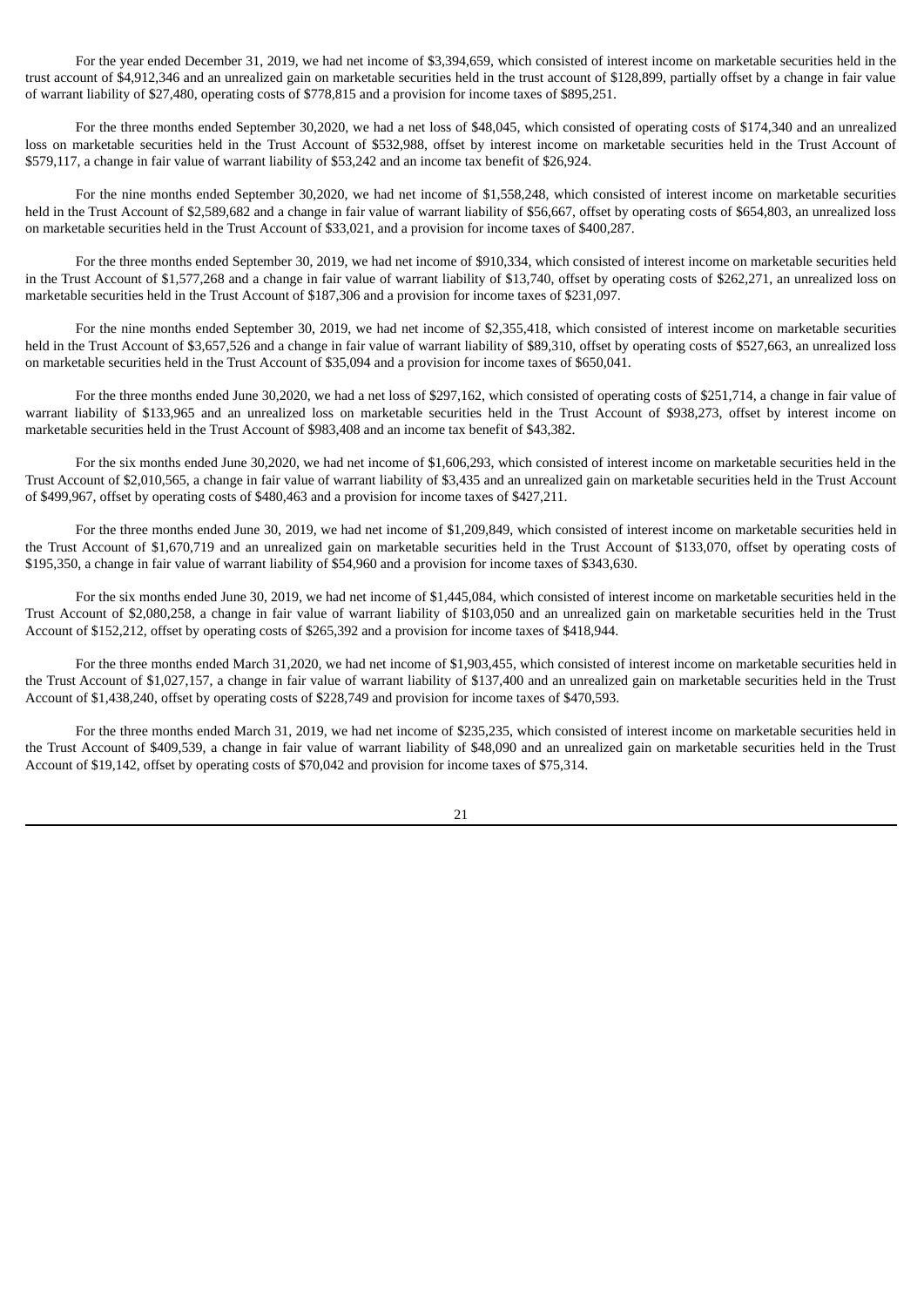## **Liquidity and Capital Resources**

On March 7, 2019, we consummated our IPO of 24,000,000 units, at a price of \$10.00 per unit, generating gross proceeds of \$240,000,000. Simultaneously with the closing of the IPO, we consummated the sale of 615,000 private units to our Sponsor and EarlyBirdCapital and its designee, generating gross proceeds of \$6,150,000. On March 12, 2019, in connection with the underwriters' exercise of their over-allotment option in full, we consummated the sale of an additional 3,600,000 units at a price of \$10.00 per unit, generating total gross proceeds of \$36,000,000. In addition, we also consummated the sale of an additional 72,000 private units to our Sponsor and EarlyBirdCapital and its designee at \$10.00 per private unit, generating total gross proceeds of \$720,000. Following the IPO, the exercise of the over-allotment option and the sale of the private units, a total of \$276,000,000 was placed in the trust account. We incurred \$6,059,098 in IPO related costs, including \$5,520,000 of underwriting fees, and \$539,098 of other costs.

As of December 31, 2020, we had marketable securities held in the Trust Account of \$282,254,978 (including approximately \$6,255,000 of interest income and unrealized gains less interest withdrawn) consisting of U.S. treasury bills with a maturity of 180 days or less. As of September 30, 2020, we had marketable securities held in the Trust Account of \$282,180,433. As of June 30, 2020, we had marketable securities held in the Trust Account of \$282,267,303. As of March 31, 2020, we had marketable securities held in the Trust Account of \$282,403,044. As of December 31, 2019, we had marketable securities held in the trust account of \$280,103,245. As of September 30, 2019, we had marketable securities held in the trust account of \$278,902,432. As of June 30, 2019, we had marketable securities held in the trust account of \$277,762,470. As of March 31, 2019, we had marketable securities held in the trust account of \$276,428,681. Interest income on the balance in the Trust Account may be used by us to pay taxes. Through December 31, 2020, we withdrew approximately \$1,417,000 of interest earned on the Trust Account to pay our franchise and income tax obligations, of which approximately \$479,000 was withdrawn during the year ended December 31, 2020.

For the year ended December 31, 2020, cash used in operating activities was \$705,994. Net loss of \$2,423,649 was affected by a non-cash charge for the fair value of warrant liabilities of \$3,799,110, interest earned on marketable securities held in the Trust Account of \$2,654,140, an unrealized gain on marketable securities held in our Trust Account of \$9,750 and a deferred income tax benefit of \$5,601. Changes in operating assets and liabilities provided \$588,036 of cash from operating activities.

For the nine months ended September 30, 2020, cash used in operating activities was \$563,890. Net income of \$1,558,248 was affected by interest earned on marketable securities held in the Trust Account of \$2,589,682, a noncash charge for the fair value of warrant liabilities of \$56,667, an unrealized loss on marketable securities held in our Trust Account of \$33,021 and a deferred income tax benefit of \$34,003. Changes in operating assets and liabilities provided \$525,203 of cash from operating activities.

For the six months ended June 30, 2020, cash used in operating activities was \$545,136. Net income of \$1,606,293 was affected by interest earned on marketable securities held in the Trust Account of \$2,010,565, a noncash charge for the fair value of warrant liabilities of \$3,435, an unrealized gain on marketable securities held in our Trust Account of \$499,967 and a deferred income tax provision of \$77,924. Changes in operating assets and liabilities provided \$284,614 of cash from operating activities.

For the three months ended March 31, 2020, cash used in operating activities was \$109,922. Net income of \$1,903,455 was affected by interest earned on marketable securities held in the Trust Account of \$1,027,157, a noncash charge for the fair value of warrant liabilities of \$137,400, an unrealized gain on marketable securities held in our Trust Account of \$1,438,240 and a deferred income tax provision of \$274,962. Changes in operating assets and liabilities provided \$314,458 of cash from operating activities.

For the year ended December 31, 2019, cash used in operating activities was \$1,634,432. Net income of \$3,394,659 was affected by interest earned on marketable securities held in the trust account of \$4,912,346, a non-cash charge for the fair value of warrant liabilities of \$27,480, an unrealized gain on marketable securities held in our trust account of \$128,899 and a deferred income tax provision of \$27,069. Changes in operating assets and liabilities provided \$12,565 of cash from operating activities.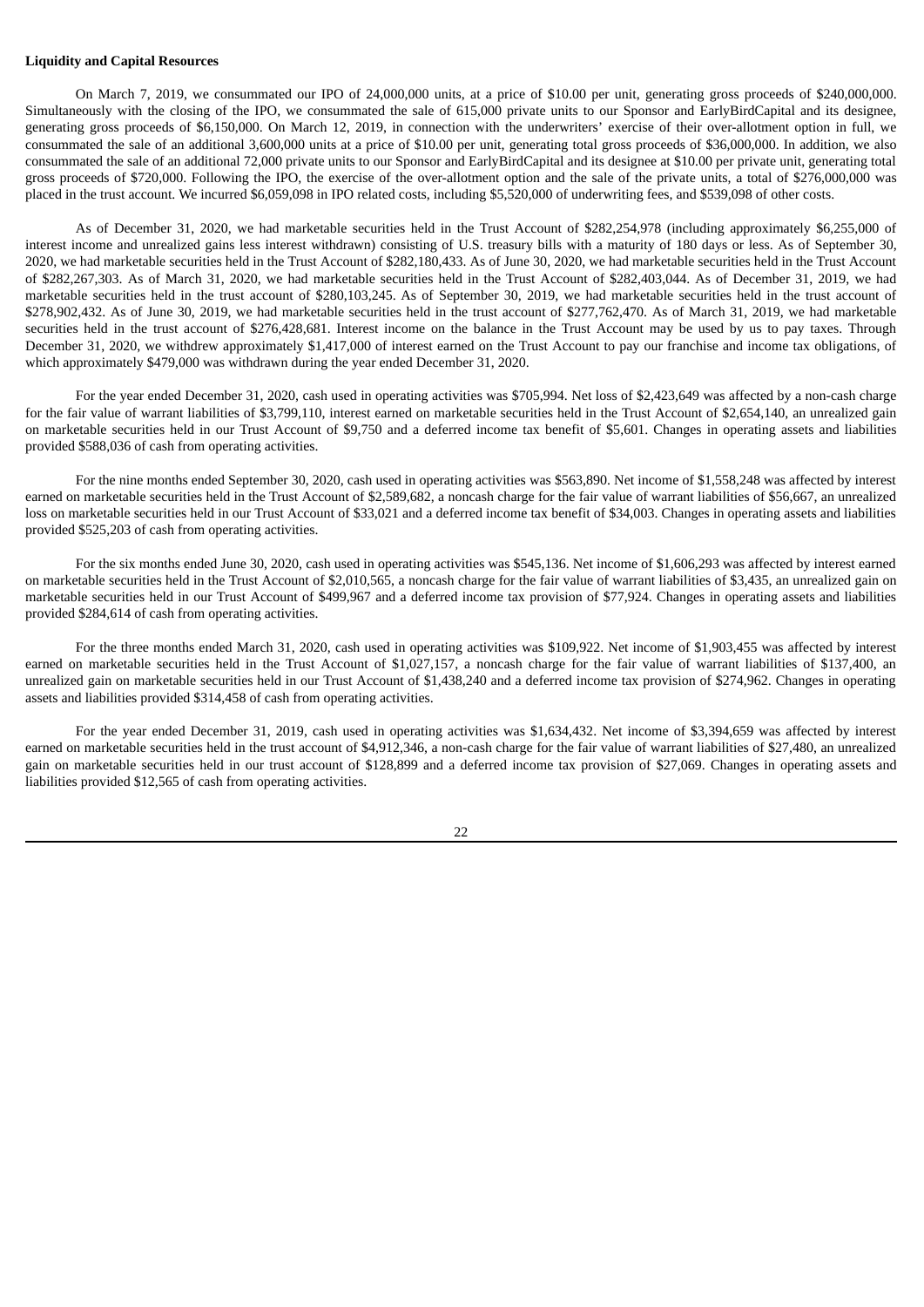For the nine months ended September 30, 2019, cash used in operating activities was \$1,115,949. Net income \$2,355,418 was affected by interest earned on marketable securities held in the trust account of \$3,657,526, a noncash charge for the fair value of warrant liabilities of \$89,310, an unrealized loss on marketable securities held in our trust account of \$35,094 and a deferred income tax provision of \$7,370. Changes in operating assets and liabilities provided \$69,125 of cash from operating activities.

For the six months ended June 30, 2019, cash used in operating activities was \$279,358. Net income \$1,445,084 was affected by interest earned on marketable securities held in the trust account of \$2,080,258, a noncash charge for the fair value of warrant liabilities of \$103,050, an unrealized gain on marketable securities held in our trust account of \$152,212 and a deferred income tax provision of \$31,965. Changes in operating assets and liabilities provided \$373,013 of cash from operating activities.

For the three months ended March 31, 2019, cash used in operating activities was \$27,594. Net income \$235,235 was affected by interest earned on marketable securities held in the Trust Account of \$409,539, a non-cash charge for the fair value of warrant liabilities of \$48,090, an unrealized gain on marketable securities held in our Trust Account of \$19,142 and deferred income taxes of \$4,020. Changes in operating assets and liabilities provided \$113,742 of cash from operating activities.

We intend to use substantially all of the funds held in the trust account, to acquire a target business and to pay our expenses relating thereto, including fees payable to EarlyBirdCapital and Morgan Stanley, upon consummation of our initial business combination for assisting us in connection with our initial business combination. To the extent that our capital stock is used in whole or in part as consideration to effect a business combination, the remaining funds held in the trust account will be used as working capital to finance the operations of the target business. Such working capital funds could be used in a variety of ways including continuing or expanding the target business' operations, for strategic acquisitions and for marketing, research and development of existing or new products. Such funds could also be used to repay any operating expenses or finders' fees which we had incurred prior to the completion of our business combination if the funds available to us outside of the trust account were insufficient to cover such expenses.

As of December 31, 2020, we had cash of \$135,961. As of September 30, 2020, we had cash of \$255,886. As of June 30, 2020, we had cash of \$144,474. As of March 31, 2020, we had cash of \$195,979. As of December 31, 2019, we had cash of \$140,303. As of September 30, 2019, we had cash of \$440,786. As of June 30, 2019, we had cash of \$1,027,377. As of March 31, 2019, we had cash of \$809,141 We intend to use the funds held outside the trust account for identifying and evaluating prospective acquisition candidates, performing business due diligence on prospective target businesses, traveling to and from the offices, plants or similar locations of prospective target businesses, reviewing corporate documents and material agreements of prospective target businesses, selecting the target business to acquire and structuring, negotiating and consummating the business combination.

On April 20, 2020, the Sponsor committed to provide us an aggregate of \$500,000 in loans. The loans shall be non-interest bearing, unsecured and due upon the consummation of a business combination. In the event that a business combination does not close, the loans would be repaid only out of funds held outside the Trust Account to the extent such funds are available. Otherwise, all amounts loaned to us would be forgiven.

On April 21, 2020, we issued an unsecured promissory note to the Sponsor in the aggregate amount of \$300,000 (the "Sponsor Note"), of which \$200,000 was drawn upon on such date. The Sponsor Note is non-interest bearing and payable upon the consummation of a business combination. The Sponsor Note is convertible, at the lender's option, into units of the post-business combination entity at a price of \$10.00 per unit. The units would be identical to the Private Units. If a business combination is not consummated, the Sponsor Notes will not be repaid by us and all amounts owed thereunder by us will be forgiven except to the extent that we have funds available to us outside of our Trust Account. As of December 31, 2020, there was \$200,000 outstanding under the Sponsor Note.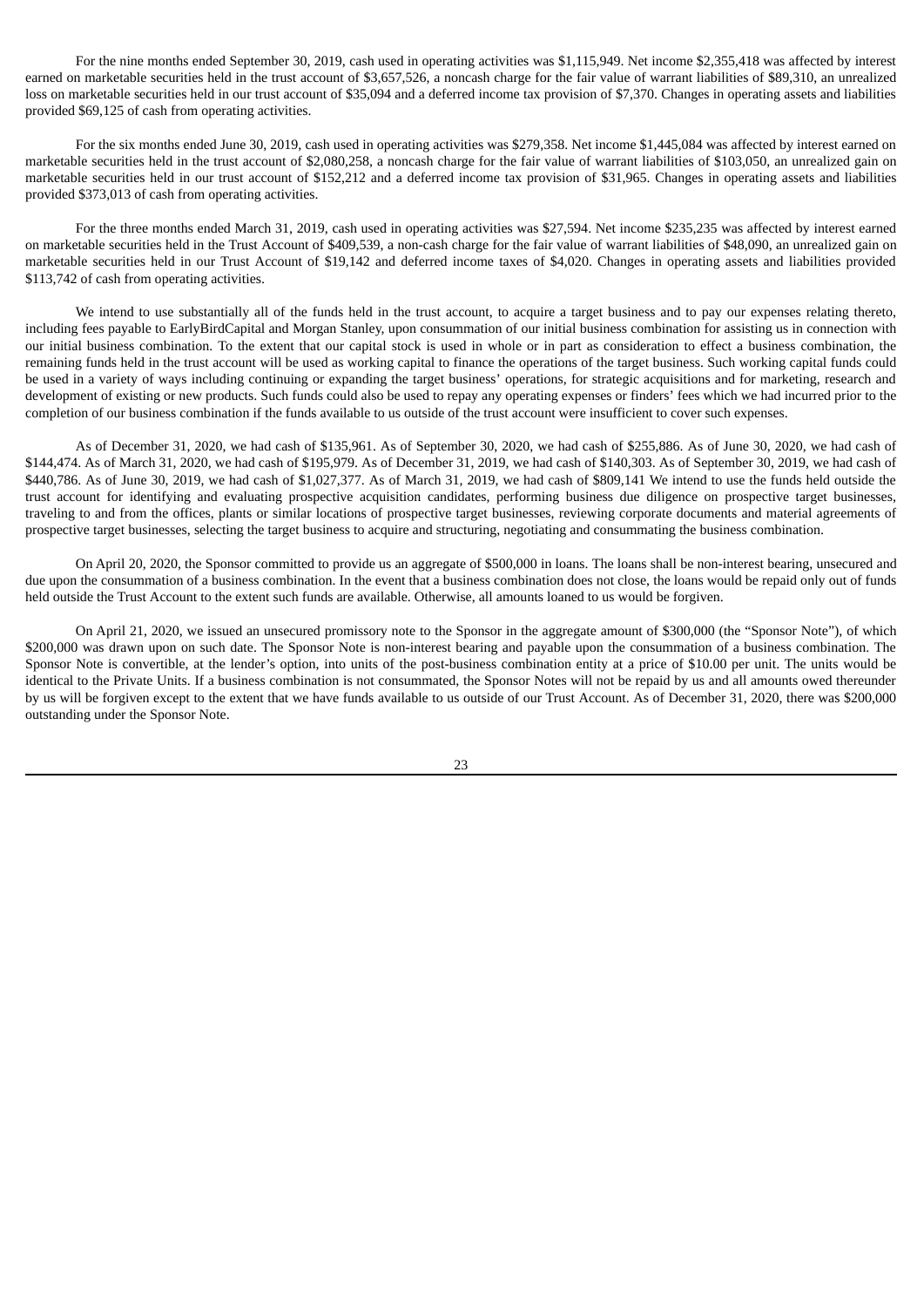In order to fund working capital deficiencies or finance transaction costs in connection with a business combination, the Sponsor or our officers and directors or their affiliates may, but are not obligated to, loan us funds on a non-interest basis as may be required, except as described above. If we complete our initial business combination, we will repay such loaned amounts. In the event that our initial business combination does not close, we may use a portion of the working capital held outside the trust account to repay such loaned amounts but no proceeds from our trust account would be used for such repayment. Up to \$1,500,000 of notes may be convertible into private units, at a price of \$10.00 per unit. The units would be identical to the private units.

As described above, our Sponsor committed to loan us a total of \$1.5 million (inclusive of amounts currently outstanding) in aggregate principal amount prior to the consummation of the proposed business combination with Microvast. We will need to raise additional capital through loans or additional investments from our Sponsor, stockholders, officers, directors, or third parties. Other than the \$1.5 million loan (inclusive of amounts currently outstanding) committed to us by our Sponsor, our Sponsor, officers, directors, or their affiliates may, but are not obligated to, loan us funds, from time to time or at any time, in whatever amount they deem reasonable in their sole discretion, to meet our working capital needs. Accordingly, we may not be able to obtain additional financing. If we are unable to raise such additional capital, we may be required to take additional measures to conserve liquidity, which could include, but not necessarily be limited to, curtailing operations, suspending the pursuit of a potential transaction, and reducing overhead expenses. We cannot provide any assurance that new financing will be available to us on commercially acceptable terms, if at all. These conditions raise substantial doubt about our ability to continue as a going concern through April 30, 2021 (or July 31, 2021, if our stockholders approve an amendment to our charter), the date that we will be required to cease all operations, except for the purpose of winding up, if a business combination is not consummated. The financial statements included in this Form 10-K do not include any adjustments relating to the recovery of the recorded assets or the classification of the liabilities that might be necessary should we be unable to continue as a going concern.

#### **Off-Balance Sheet Financing Arrangements**

We did not have any off-balance sheet arrangements as of December 31, 2020.

#### **Contractual Obligations**

We do not have any long-term debt, capital lease obligations, operating lease obligations or long-term liabilities other than an agreement to pay an affiliate of our Sponsor a monthly fee of \$10,000 for office space, utilities and secretarial and administrative support. We began incurring these fees on March 5, 2019 and will continue to incur these fees monthly until the earlier of the completion of the business combination and our liquidation.

We have engaged EarlyBirdCapital to act as an advisor in connection with a business combination, to assist us in holding meetings with our shareholders to discuss the potential business combination and the target business' attributes, introduce us to potential investors that are interested in purchasing our securities in connection with a business combination, assist us in obtaining shareholder approval for the business combination and assist us with our press releases and public filings in connection with the business combination. We will pay EarlyBirdCapital a cash fee for such services upon the consummation of a business combination in an amount equal to \$9,660,000 (exclusive of any applicable finders' fees which might become payable); provided that up to 30% of the fee may be allocated at our sole discretion to other FINRA members that assist us in identifying and consummating a business combination.

We engaged Morgan Stanley to provide financial advisory services in connection with the Microvast business combination, and, upon consummation of the transaction with Microvast, we must pay that firm a transaction fee of \$5.5 million, plus expenses. Morgan Stanley also acted as placement agent in connection with the PIPE Financing, and we are obligated to pay Morgan Stanley a placement fee equal to (i) 3.5% of the sum of (x) the aggregate gross proceeds raised in the PIPE Financing up to \$300 million (not including funds from the sale of certain excluded securities) and (y) any borrowings pursuant to a bridge financing provided in connection with the proposed business combination by investors introduced by Morgan Stanley, and (ii) 2.5% of the aggregate gross proceeds raised in the PIPE Financing above \$300 million.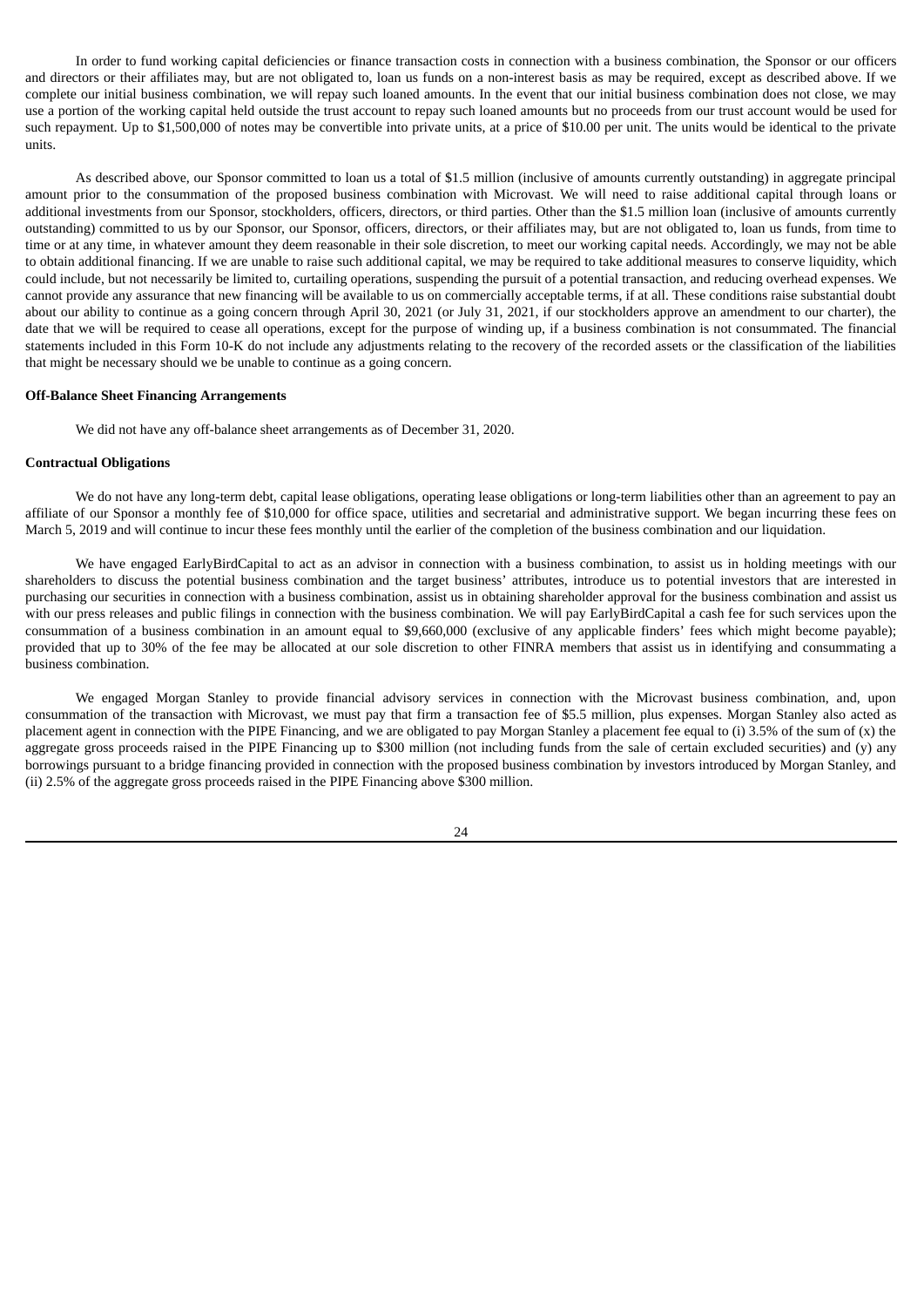## **Critical Accounting Policies**

The preparation of financial statements and related disclosures in conformity with accounting principles generally accepted in the United States of America ("GAAP") requires management to make estimates and assumptions that affect the reported amounts of assets and liabilities, disclosure of contingent assets and liabilities at the date of the financial statements, and income and expenses during the periods reported. Actual results could materially differ from those estimates. We have identified the following critical accounting policies:

#### *Warrant Liability*

We account for warrants in accordance with the guidance contained in ASC 815-40-15-7D under which the warrants do not meet the criteria for equity treatment and must be recorded as liabilities. As the Private Warrants meet the definition of a derivative as contemplated in ASC 815, we classify the Private Warrants as liabilities at their fair value and adjust the Private Warrants to fair value at each reporting period. This liability is subject to remeasurement at each balance sheet date until exercised, and any change in fair value is recognized in our statement of operations. The Private Warrants for periods where no observable traded price was available are valued using a binomial lattice model. For periods subsequent to the detachment of the Private Warrants from the Units, the Public Warrant quoted market price was used as the fair value as of each relevant date (see Note 12).

### *Common Stock Subject to Possible Redemption*

We account for our common stock subject to possible conversion in accordance with the guidance in Accounting Standards Codification ("ASC") Topic 480 "Distinguishing Liabilities from Equity." Common stock subject to mandatory redemption is classified as a liability instrument and is measured at fair value. Conditionally redeemable common stock (including common stock that features redemption rights that are either within the control of the holder or subject to redemption upon the occurrence of uncertain events not solely within our control) is classified as temporary equity. At all other times, common stock is classified as stockholders' equity. Our common stock features certain redemption rights that are considered to be outside of our control and subject to occurrence of uncertain future events. Accordingly, common stock subject to possible redemption is presented at redemption value as temporary equity, outside of the stockholders' equity section of our balance sheets.

#### *Net Income (Loss) Per Common Share*

Our statement of operations includes a presentation of income per share for common shares subject to possible redemption in a manner similar to the two-class method of loss per share. Net income per common share, basic and diluted, for Common stock subject to possible redemption is calculated by dividing the proportionate share of income on marketable securities held by the Trust Account, net of applicable franchise and income taxes, by the weighted average number of Common stock subject to possible redemption outstanding since original issuance.

Net loss per share, basic and diluted, for non-redeemable common stock is calculated by dividing the net income, adjusted for income on marketable securities attributable to Common stock subject to possible redemption, by the weighted average number of non-redeemable common stock outstanding for the period.

Non-redeemable common stock includes Founder Shares and non-redeemable shares of common stock as these shares do not have any redemption features. Non-redeemable common stock participates in the income on marketable securities based on non-redeemable common stock shares' proportionate interest.

#### *Recent Accounting Pronouncements*

Management does not believe that any other recently issued, but not yet effective, accounting standards, if currently adopted, would have a material effect on our financial statements.

## <span id="page-28-0"></span>**ITEM 8. FINANCIAL STATEMENTS AND SUPPLEMENTARY DATA.**

This information appears following Item 15 of this Amendment and is included herein by reference.

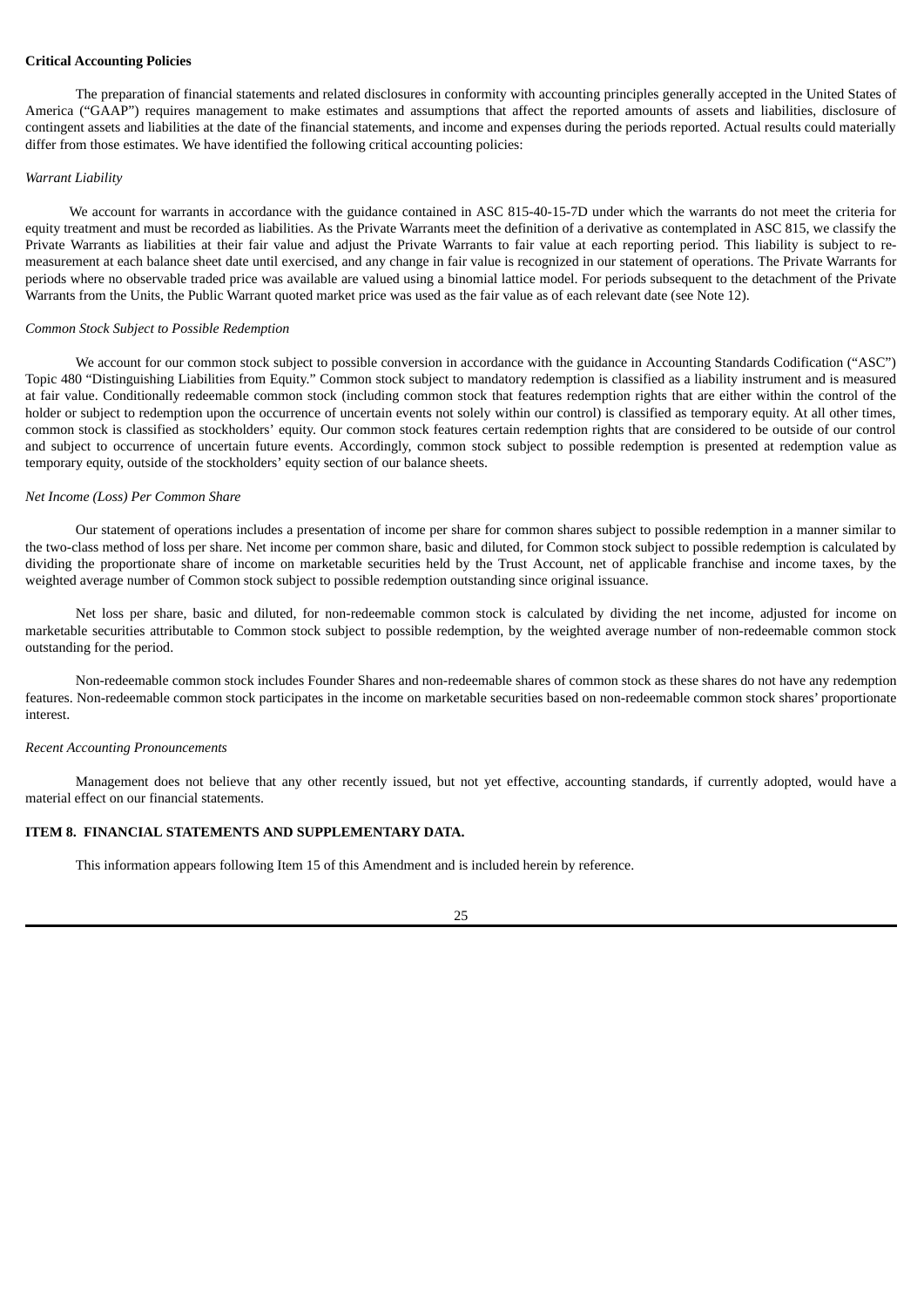### <span id="page-29-0"></span>**ITEM 9A. CONTROLS AND PROCEDURES.**

#### **Evaluation of Disclosure Controls and Procedures**

Disclosure controls and procedures are controls and other procedures that are designed to ensure that information required to be disclosed in our reports filed or submitted under the Exchange Act is recorded, processed, summarized and reported within the time periods specified in the SEC's rules and forms. Disclosure controls and procedures include, without limitation, controls and procedures designed to ensure that information required to be disclosed in company reports filed or submitted under the Exchange Act is accumulated and communicated to management, including our Chief Executive Officer and Chief Financial Officer, to allow timely decisions regarding required disclosure.

As required by Rules 13a-15 and 15d-15 under the Exchange Act, our Chief Executive Officer and Chief Financial Officer (our "Certifying Officers") carried out an evaluation of the effectiveness of the design and operation of our disclosure controls and procedures as of December 31, 2020. On March 25, 2021, we filed our Original 10-K. Based upon their evaluation at that time, our Certifying Officers had concluded that our disclosure controls and procedures (as defined in Rules 13a-15(e) and 15d-15(e) under the Exchange Act) were effective. Subsequently, and in connection with this Amendment, our Certifying Officers re-evaluated the effectiveness of our disclosure controls and procedures as of December 31, 2020, pursuant to Rule 13a-15(b) under the Exchange Act. Based upon that evaluation and in light of the SEC Statement, our Certifying Officers concluded that, solely due to the Company's restatement of its financial statements to reclassify the Company's Private Warrants as described in the Explanatory Note to this Amendment, our disclosure controls and procedures were not effective as of December 31, 2020.

We do not expect that our disclosure controls and procedures will prevent all errors and all instances of fraud. Disclosure controls and procedures, no matter how well conceived and operated, can provide only reasonable, not absolute, assurance that the objectives of the disclosure controls and procedures are met. Further, the design of disclosure controls and procedures must reflect the fact that there are resource constraints, and the benefits must be considered relative to their costs. Because of the inherent limitations in all disclosure controls and procedures, no evaluation of disclosure controls and procedures can provide absolute assurance that we have detected all our control deficiencies and instances of fraud, if any. The design of disclosure controls and procedures also is based partly on certain assumptions about the likelihood of future events, and there can be no assurance that any design will succeed in achieving its stated goals under all potential future conditions.

#### **Management's Annual Report on Internal Controls Over Financial Reporting**

Our management is responsible for establishing and maintaining adequate internal control over financial reporting, as defined in the Exchange Act Rule 13a-15(f). Our internal control over financial reporting is designed to provide reasonable assurance to our management and board of directors regarding the preparation and fair presentation of published financial statements. A control system, no matter how well designed and operated, can only provide reasonable, not absolute, assurance that the objectives of the control system are met. Because of these inherent limitations, management does not expect that our internal control over financial reporting will prevent all error and all fraud. Management conducted an evaluation of our internal control over financial reporting based on the framework in Internal Control—Integrated Framework issued in 2013 by the Committee of Sponsoring Organizations of the Treadway Commission (the "2013 Framework"). Based on our evaluation under the 2013 Framework, management concluded that our internal control over financial reporting was not effective as of December 31, 2020.

In connection with the restatement of our financial statements included in this Amendment, our management, including our principal executive and financial officers, have evaluated the effectiveness of our internal control over financial reporting and concluded that we did not maintain effective internal control over financial reporting as of December 31, 2020 because of a material weakness in our internal control over financial reporting described below related to the accounting for a significant and unusual transaction related to the Private Warrants. Notwithstanding the material weakness described below, our management has concluded that our restated and revised audited financial statements included in this Amendment are fairly stated in all material respects in accordance with U.S. GAAP for each of the periods presented herein.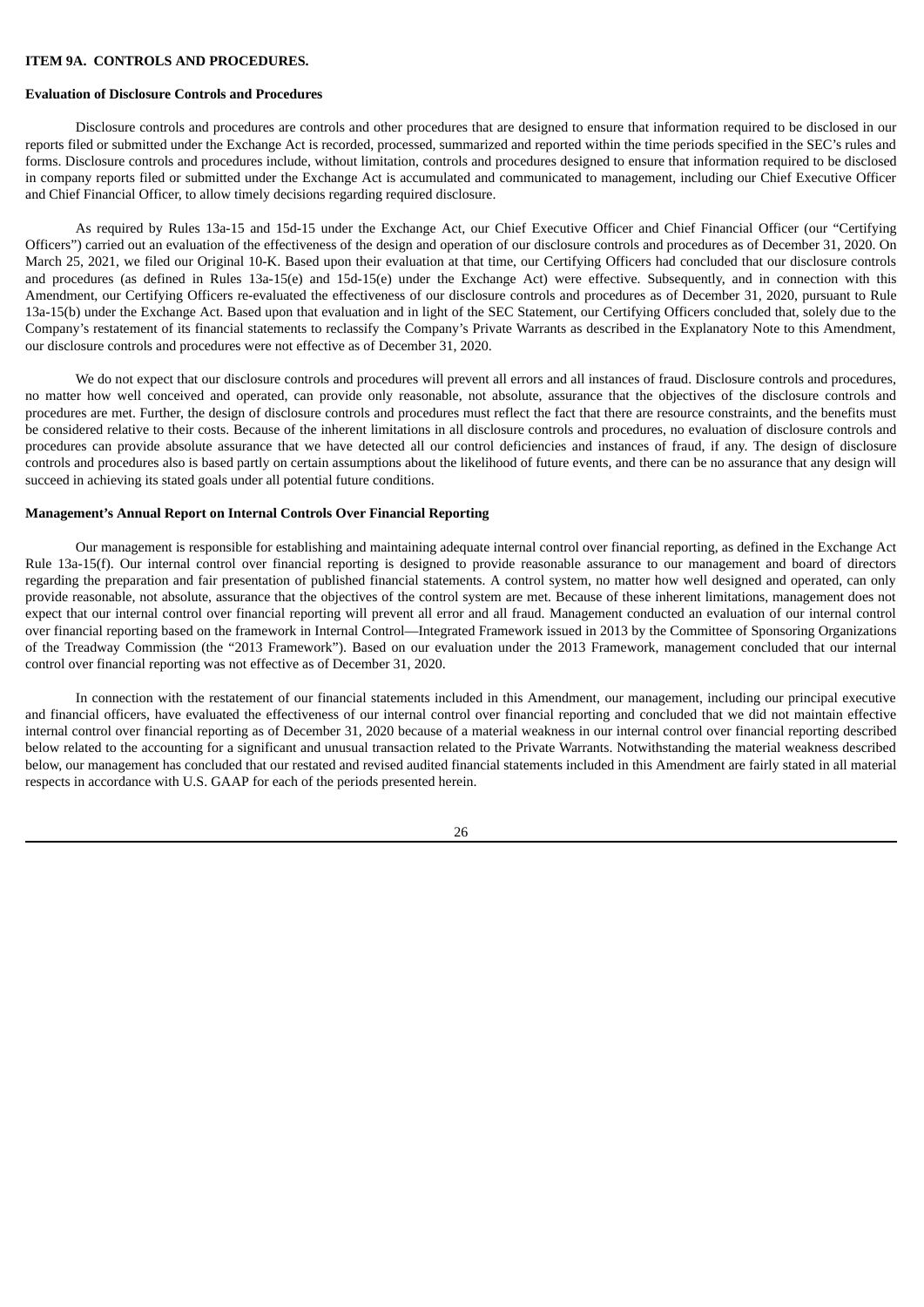In connection with the restatement described in "Note 2— Restatement of Previously Issued Financial Statements" to the accompanying financial statements included in this Amendment, management identified a material weakness in our internal control over financial reporting related to the accounting for a significant and unusual transaction related to the Private Warrants. This material weakness resulted in a material misstatement of our warrant liability, change in fair value of warrant liability, additional paid-in capital and retained earnings as of and for the years ended December 31, 2020.

To respond to this material weakness, we have devoted, and plan to continue to devote, significant effort and resources to the remediation and improvement of our internal control over financial reporting. While we have processes to identify and appropriately apply applicable accounting requirements, we plan to enhance these processes to better evaluate our research and understanding of the nuances of the complex accounting standards that apply to our financial statements. Our plans at this time include providing enhanced access to accounting literature, research materials and documents and increased communication among our personnel and third-party professionals with whom we consult regarding complex accounting applications. The elements of our remediation plan can only be accomplished over time, and we can offer no assurance that these initiatives will ultimately have the intended effects.

This Amendment does not include an attestation report of internal controls from our independent registered public accounting firm due to our status as an emerging growth company under the JOBS Act.

#### **Restatement of Previously Issued Financial Statements**

On May 28, 2021, we revised our prior position on accounting for warrants and concluded that our previously issued financial statements as of and for the years ended December 31, 2020 and 2019, as of and for the periods ended March 31, 2019, June 30, 2019, September 30, 2019, March 31, 2020, June 30, 2020 and September 30, 2020, and as of March 7, 2019 should not be relied on because of a misapplication in the guidance on warrant accounting.

#### **Changes in Internal Control over Financial Reporting**

There were no changes in our internal control over financial reporting (as such term is defined in Rules 13a-15(f) and 15d-15(f) of the Exchange Act) during the most recent fiscal quarter that have materially affected, or are reasonably likely to materially affect, our internal control over financial reporting.) In light of the restatement of our financial statements included in this Amendment, we plan to enhance our processes to identify and appropriately apply applicable accounting requirements to better evaluate and understand the nuances of the complex accounting standards that apply to our financial statements. Our plans at this time include providing enhanced access to accounting literature, research materials and documents and increased communication among our personnel and third-party professionals with whom we consult regarding complex accounting applications. The elements of our remediation plan can only be accomplished over time, and we can offer no assurance that these initiatives will ultimately have the intended effects.

## <span id="page-30-0"></span>**ITEM 15. EXHIBITS, FINANCIAL STATEMENTS, AND SCHEDULES**

(a) The following documents are filed as part of this report:

(1) Financial Statements:

| <b>Description</b>                                              |                 |
|-----------------------------------------------------------------|-----------------|
| <b>Report of Independent Registered Public Accounting Firm</b>  | $F-2$           |
| <b>Financial Statements:</b>                                    |                 |
| <b>Balance Sheets (Restated)</b>                                | $F-3$           |
| <b>Statements of Operations (Restated)</b>                      | $F-4$           |
| <b>Statements of Changes in Stockholders' Equity (Restated)</b> | $F-5$           |
| <b>Statements of Cash Flows (Restated)</b>                      | $F-6$           |
| <b>Notes to Financial Statements (Restated)</b>                 | $F-7$ to $F-25$ |

(2) Financial Statement Schedules:

None.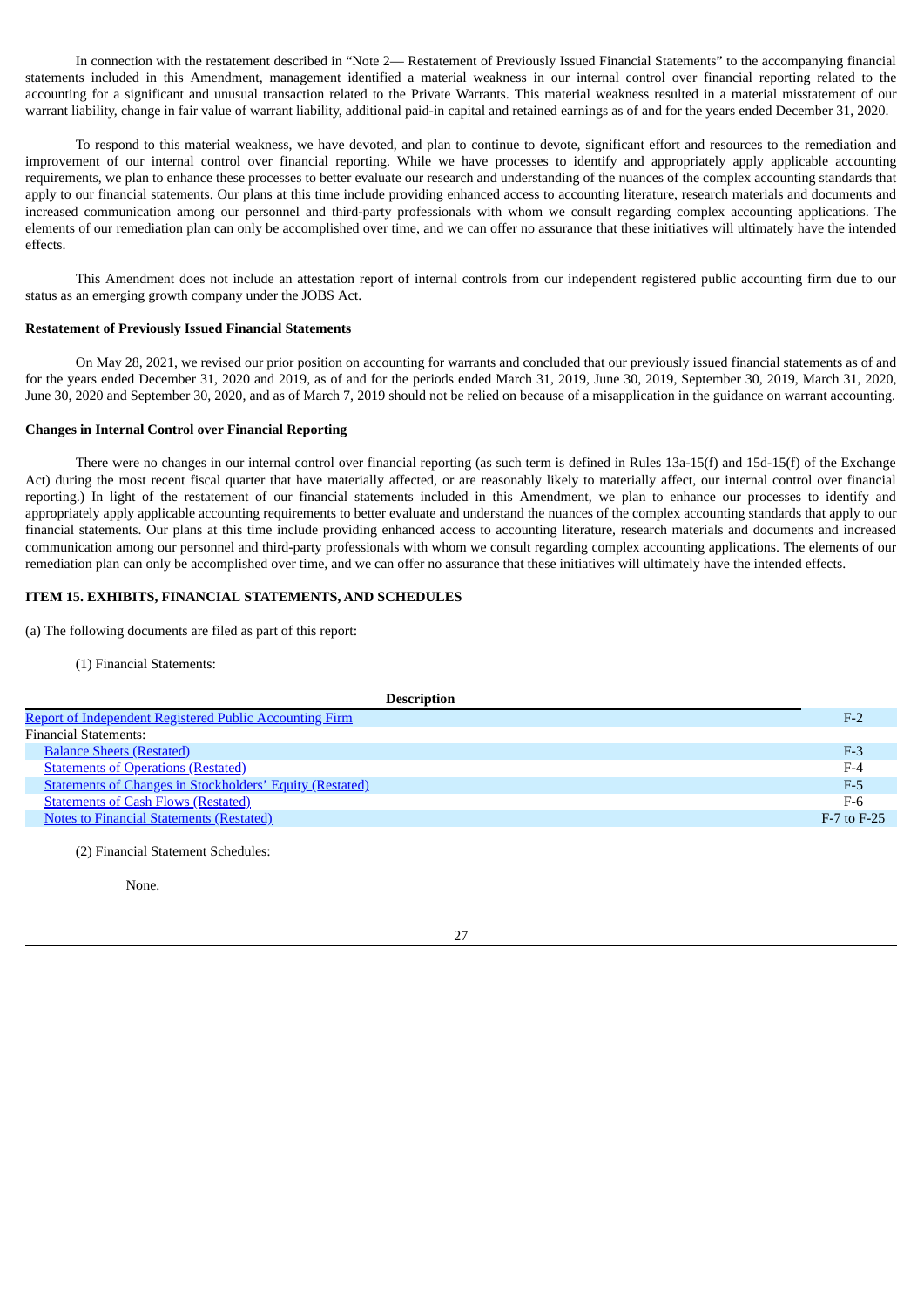## (b) The following Exhibits are filed as part of this Amendment:

| <b>Exhibit No.</b> | <b>Description</b>                                                                                                                                                                                           | <b>Included</b>     | Form                     | <b>Date</b>          |
|--------------------|--------------------------------------------------------------------------------------------------------------------------------------------------------------------------------------------------------------|---------------------|--------------------------|----------------------|
| $\overline{1.2}$   | Business Combination Marketing Agreement between Tuscan Holdings Corp. and<br>EarlyBirdCapital, Inc.                                                                                                         | <b>By Reference</b> | $8-K$                    | March 5, 2019        |
| 3.1                | <b>Amended and Restated Certificate of Incorporation</b>                                                                                                                                                     | <b>By Reference</b> | 8-K                      | March 5, 2019        |
| 3.2                | Amendment to the Amended and Restated Certificate of Incorporation                                                                                                                                           | <b>By Reference</b> | $8-K$                    | December 3,<br>2020  |
| 3.3                | <b>Bylaws</b>                                                                                                                                                                                                | <b>By Reference</b> | $S-1/A$                  | February 26,<br>2019 |
| 4.1                | <b>Specimen Unit Certificate</b>                                                                                                                                                                             | <b>By Reference</b> | $S-1/A$                  | February 26,<br>2019 |
| 4.2                | <b>Specimen Common Stock Certificate</b>                                                                                                                                                                     | <b>By Reference</b> | $S-1/A$                  | February 26,<br>2019 |
| 4.3                | <b>Specimen Warrant Certificate</b>                                                                                                                                                                          | <b>By Reference</b> | $S-1/A$                  | February 26,<br>2019 |
| 4.4                | Warrant Agreement between Continental Stock Transfer & Trust Company and Tuscan<br><b>Holdings Corp.</b>                                                                                                     | <b>By Reference</b> | $8-K$                    | March 5, 2019        |
| 4.5                | <b>Description of Securities</b>                                                                                                                                                                             | <b>By Reference</b> | $10-K$                   | March 25, 2021       |
| 10.1               | Form of Letter Agreement from each of the initial stockholders, officers, and directors of<br><b>Tuscan Holdings Corp.</b>                                                                                   | By Reference        | $S-1/A$                  | February 26,<br>2019 |
| 10.2               | <b>Investment Management Trust Agreement between Continental Stock Transfer &amp; Trust</b><br><b>Company and Tuscan Holdings Corp.</b>                                                                      | <b>By Reference</b> | $8-K$                    | March 5, 2019        |
| 10.3               | <b>Registration Rights Agreement.</b>                                                                                                                                                                        | <b>By Reference</b> | 8-K                      | March 5, 2019        |
| 10.4               | Subscription Agreement for Private Units between Tuscan Holdings Acquisition LLC<br>and Tuscan Holdings Corp.                                                                                                | <b>By Reference</b> | $S-1/A$                  | February 26,<br>2019 |
| 10.5               | Subscription Agreement for Private Units between EarlyBirdCapital, Inc. and Tuscan<br><b>Holdings Corp.</b>                                                                                                  | <b>By Reference</b> | $S-1/A$                  | February 26,<br>2019 |
| 10.6               | <b>Stock Escrow Agreement.</b>                                                                                                                                                                               | <b>By Reference</b> | $8-K$                    | March 5, 2019        |
| 10.7               | Sponsor Commitment Letter, dated as of April 20, 2020.                                                                                                                                                       | <b>By Reference</b> | $8-K$                    | April 20, 2020       |
| 10.8               | Convertible Promissory Note, dated as of April 21, 2020.                                                                                                                                                     | <b>By Reference</b> | $8-K$                    | April 20, 2020       |
| 10.9               | Convertible Promissory Note, dated as of February 12, 2021                                                                                                                                                   | <b>By Reference</b> | $10-K$                   | March 25, 2021       |
| 10.10              | Agreement and Plan of Merger, dated as of February 1, 2021, by and among Tuscan<br>Holdings Corp., TSCN Merger Sub Inc., and Microvast, Inc.                                                                 | <b>By Reference</b> | $8-K$                    | February 5,<br>2021  |
| 10.11              | Framework Agreement, dated as of February 1, 2021, by and among Tuscan Holdings<br>Corp., Microvast, Inc., MVST SPV Inc., Microvast Power System (Huzhou) Co., Ltd.,<br>and the other parties thereto        | <b>By Reference</b> | $8-K$                    | February 5,<br>2021  |
| 10.12              | Microvast Stockholder Support Agreement, dated as of February 1, 2021, by and among<br>Tuscan Holdings Corp., Microvast, Inc., and certain stockholders of Microvast, Inc.                                   | <b>By Reference</b> | $8-K$                    | February 5,<br>2021  |
| 10.13              | Sponsor Support Agreement, dated as of February 1, 2021, by and among Tuscan<br>Holdings Corp., Microvast, Inc., Tuscan Holdings Acquisition LLC, and certain other<br>stockholders of Tuscan Holdings Corp. | <b>By Reference</b> | $8-K$                    | February 5,<br>2021  |
| 10.14              | Form of Subscription Agreement                                                                                                                                                                               | <b>By Reference</b> | $8-K$                    | February 5,<br>2021  |
| 10.15              | Subscription Agreement, dated as of February 1, 2021, by and between Tuscan Holdings<br>Corp. and Riheng HK Limited                                                                                          | <b>By Reference</b> | $8-K$                    | February 5,<br>2021  |
| 10.16              | Subscription Agreement, dated as of February 1, 2021, by and between Tuscan Holdings<br><b>Corp.</b> and Aurora Sheen Limited                                                                                | <b>By Reference</b> | $8-K$                    | February 5,<br>2021  |
| 21                 | <b>List of Subsidiaries</b>                                                                                                                                                                                  | <b>By Reference</b> | $10-K$                   | March 25, 2021       |
| 31.1               | <b>Certification of Principal Executive Officer and Principal Financial and Accounting</b><br>Officer pursuant to Section 302 of the Sarbanes-Oxley Act of 2002.                                             | Herewith            | --                       |                      |
| 31.2               | Certification of Principal Financial Officer and Principal Financial and Accounting<br>Officer pursuant to Section 302 of the Sarbanes-Oxley Act of 2002.                                                    | Herewith            | $\overline{\phantom{0}}$ | $\overline{a}$       |
| 32                 | Certification pursuant to Section 906 of the Sarbanes-Oxley Act of 2002.                                                                                                                                     | Herewith            | --                       | --                   |
| 101.INS            | <b>XBRL Instance Document</b>                                                                                                                                                                                |                     |                          |                      |
| 101.SCH            | XBRL Taxonomy Extension Schema Document                                                                                                                                                                      |                     |                          |                      |
| 101.CAL            | XBRL Taxonomy Extension Calculation Linkbase Document                                                                                                                                                        |                     |                          |                      |
| 101.DEF            | XBRL Taxonomy Extension Definition Linkbase Document                                                                                                                                                         |                     |                          |                      |
| 101.LAB            | XBRL Taxonomy Extension Label Linkbase Document                                                                                                                                                              |                     |                          |                      |
| 101.PRE            | XBRL Taxonomy Extension Presentation Linkbase Document                                                                                                                                                       |                     |                          |                      |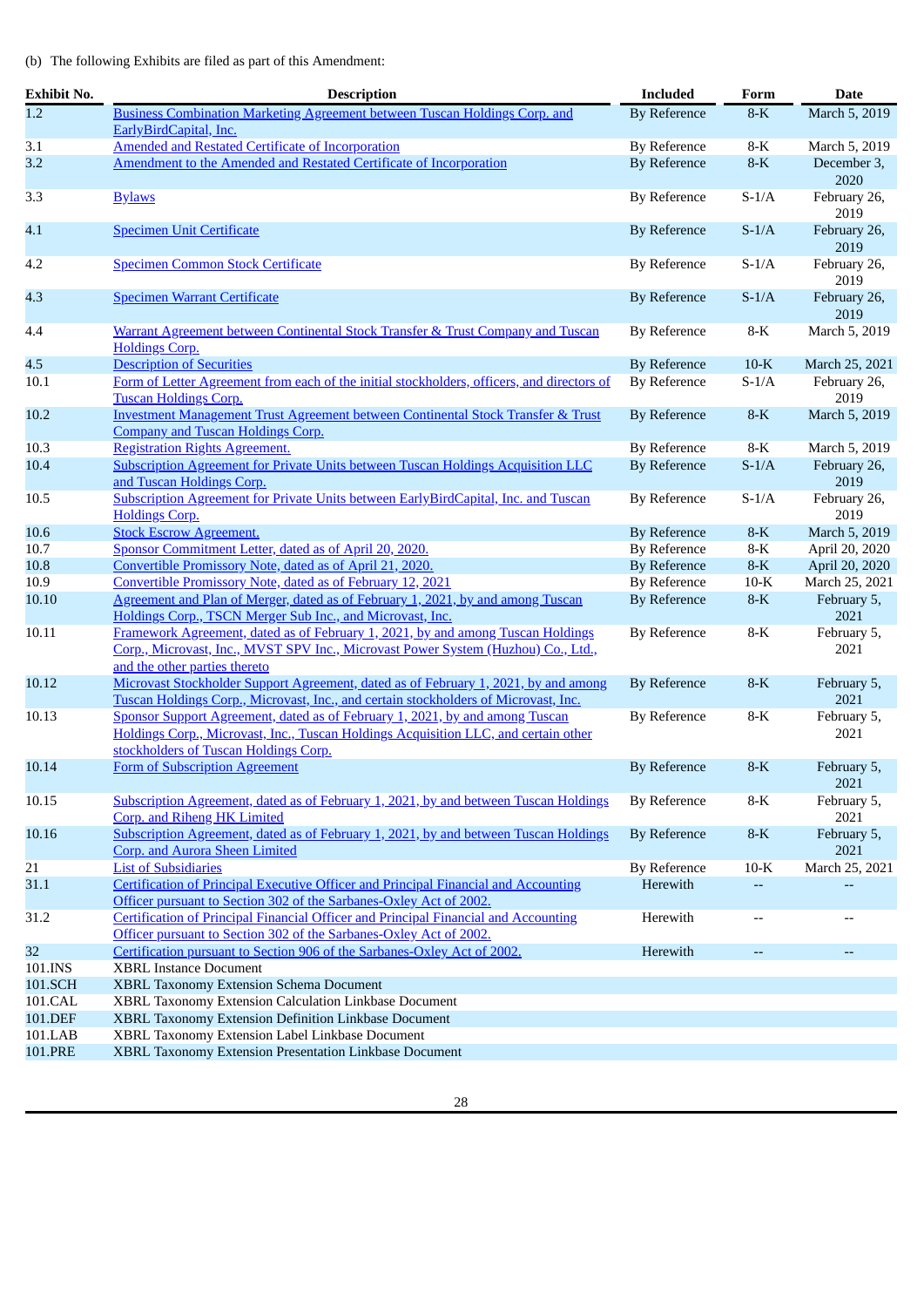## **SIGNATURES**

Pursuant to the requirements of the Section 13 or 15 or 15(d) of the Securities Exchange Act of 1934, the registrant has duly caused this report to be signed on its behalf by the undersigned, thereunto duly authorized on the 28th day of May, 2021.

## **TUSCAN HOLDINGS CORP.**

By: /s/ Stephen A. Vogel

Stephen A. Vogel Chief Executive Officer

In accordance with the Securities Exchange Act of 1934, this report has been signed below by the following persons on behalf of the registrant and in the capacities and on the dates indicated.

| <b>Name</b>                                | <b>Title</b>                                                                                       | <b>Date</b>  |
|--------------------------------------------|----------------------------------------------------------------------------------------------------|--------------|
| /s/ Stephen A. Vogel<br>Stephen A. Vogel   | Chairman and Chief Executive Officer<br>(Principal Executive Officer)                              | May 28, 2021 |
| /s/ Ruth Epstein<br>Ruth Epstein           | President, Chief Financial Officer<br>(Principal Financial and Accounting Officer) and<br>Director | May 28, 2021 |
| /s/ Amy Butte<br>Amy Butte                 | Director                                                                                           | May 28, 2021 |
| /s/ Richard O. Rieger<br>Richard O. Rieger | Director                                                                                           | May 28, 2021 |
| /s/ Stefan M. Selig<br>Stefan M. Selig     | <b>Director</b>                                                                                    | May 28, 2021 |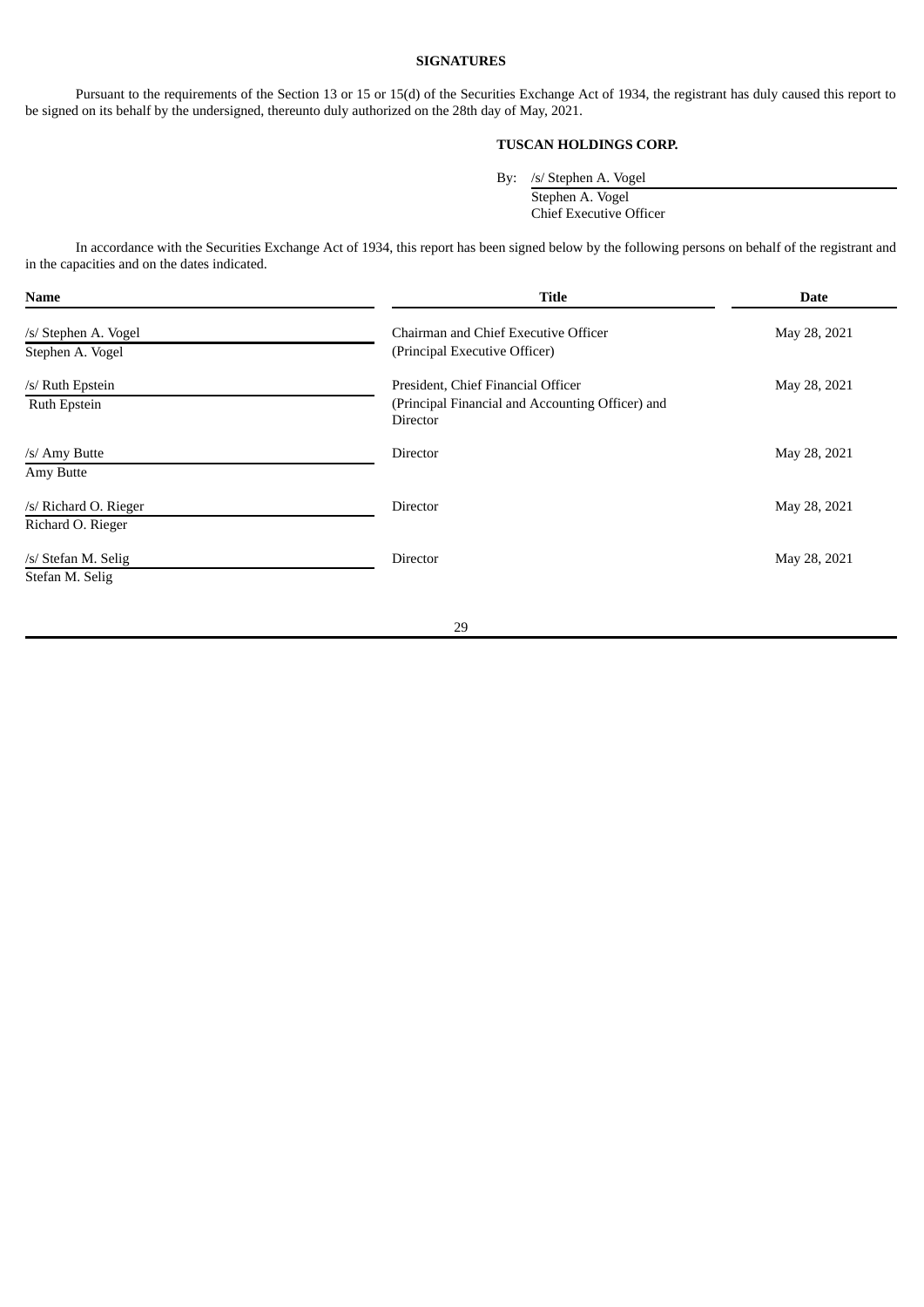## **TUSCAN HOLDINGS CORP.**

## **INDEX TO FINANCIAL STATEMENTS**

| <b>Report of Independent Registered Public Accounting Firm</b>  | $F-2$           |
|-----------------------------------------------------------------|-----------------|
| <b>Financial Statements:</b>                                    |                 |
| <b>Balance Sheets (Restated)</b>                                | $F-3$           |
| <b>Statements of Operations (Restated)</b>                      | $F-4$           |
| <b>Statements of Changes in Stockholders' Equity (Restated)</b> | $F-5$           |
| <b>Statements of Cash Flows (Restated)</b>                      | F-6             |
| <b>Notes to Financial Statements (Restated)</b>                 | $F-7$ to $F-25$ |
|                                                                 |                 |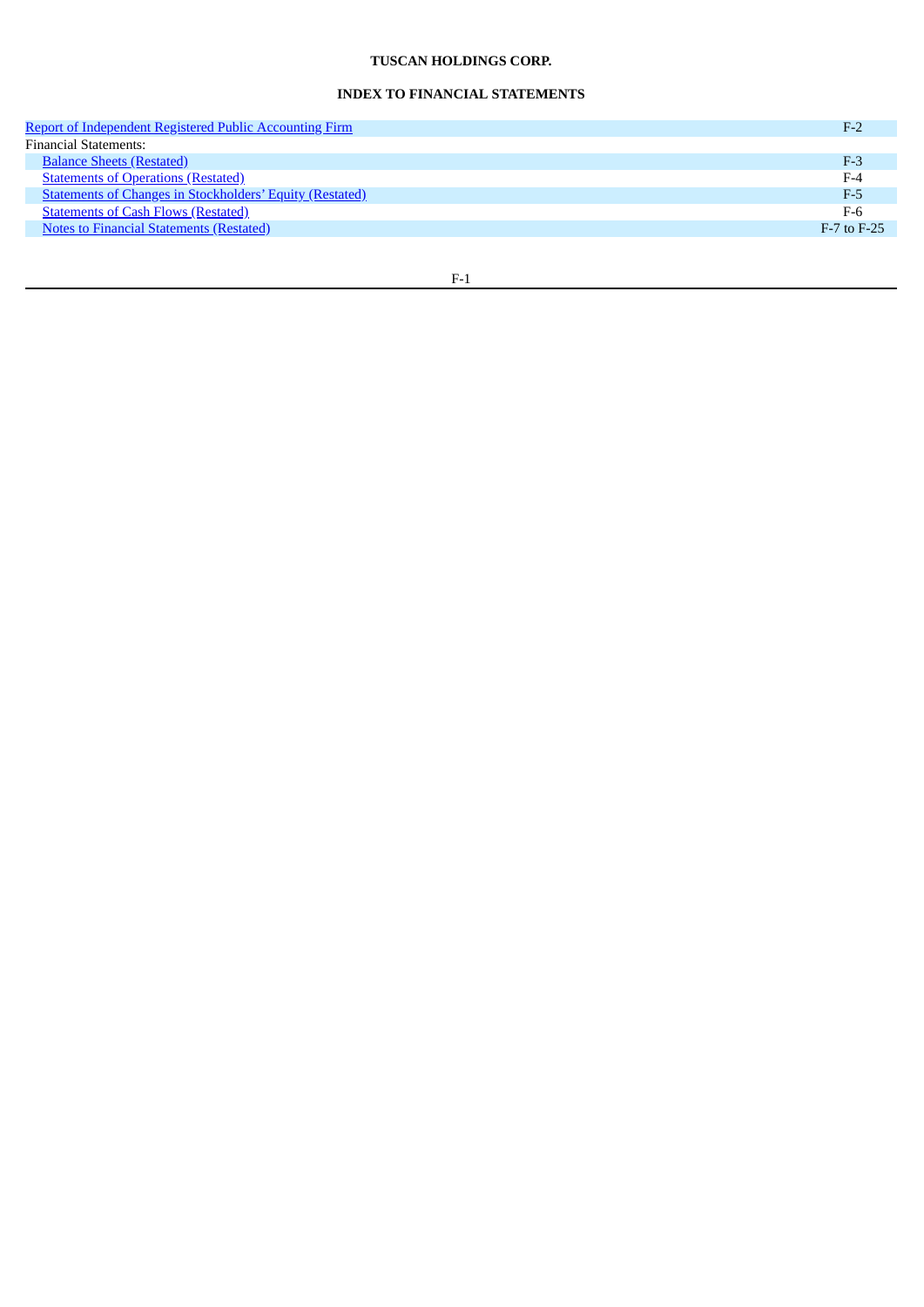## **REPORT OF INDEPENDENT REGISTERED PUBLIC ACCOUNTING FIRM**

### <span id="page-34-0"></span>To the Shareholders and Board of Directors of **Tuscan Holdings Corp.**

### **Opinion on the Financial Statements**

We have audited the accompanying balance sheets of Tuscan Holdings Corp. (the "Company") as of December 31, 2020 and 2019, the related statements of operations, changes in stockholders' equity and cash flows for each of the years ended December 31, 2020, and the related notes (collectively referred to as the "financial statements"). In our opinion, the financial statements present fairly, in all material respects, the financial position of the Company as of December 31, 2020 and 2019, and the results of its operations and its cash flows for each of the years ended December 31, 2020, in conformity with accounting principles generally accepted in the United States of America.

## **Explanatory Paragraph – Going Concern**

The accompanying financial statements have been prepared assuming that the Company will continue as a going concern. As discussed in Note 1 to the financial statements, the Company's cash and working capital as of December 31, 2020 are not sufficient to complete its planned activities. These conditions raise substantial doubt about the Company's ability to continue as a going concern. Management's plans in regard to these matters are also described in Note 1. The financial statements do not include any adjustments that might result from the outcome of this uncertainty.

#### **Restatement of Previously Issued Financial Statement**

As discussed in Note 2, the accompanying financial statements as of December 31, 2020 and 2019, the related statements of operations, changes in stockholders' equity and cash flows for each of the years ended December 31, 2020, have been restated to correct an error.

### **Basis for Opinion**

These financial statements are the responsibility of the Company's management. Our responsibility is to express an opinion on the Company's financial statements based on our audits. We are a public accounting firm registered with the Public Company Accounting Oversight Board (United States) ("PCAOB") and are required to be independent with respect to the Company in accordance with the U.S. federal securities laws and the applicable rules and regulations of the Securities and Exchange Commission and the PCAOB.

We conducted our audits in accordance with the standards of the PCAOB. Those standards require that we plan and perform the audits to obtain reasonable assurance about whether the financial statements are free of material misstatement, whether due to error or fraud. The Company is not required to have, nor were we engaged to perform, an audit of its internal control over financial reporting. As part of our audits, we are required to obtain an understanding of internal control over financial reporting but not for the purpose of expressing an opinion on the effectiveness of the Company's internal control over financial reporting. Accordingly, we express no such opinion.

Our audits included performing procedures to assess the risks of material misstatement of the financial statements, whether due to error or fraud, and performing procedures that respond to those risks. Such procedures included examining, on a test basis, evidence regarding the amounts and disclosures in the financial statements. Our audit also included evaluating the accounting principles used and significant estimates made by management, as well as evaluating the overall presentation of the financial statements. We believe that our audits provide a reasonable basis for our opinion.

/s/ Marcum LLP

We have served as the Company's auditor since 2018.

New York, NY March 24, 2021, except for the effects of the restatement disclosed in Note 2, and the subsequent events discussed in Note 12 as to which the date is May 28, 2021

F-2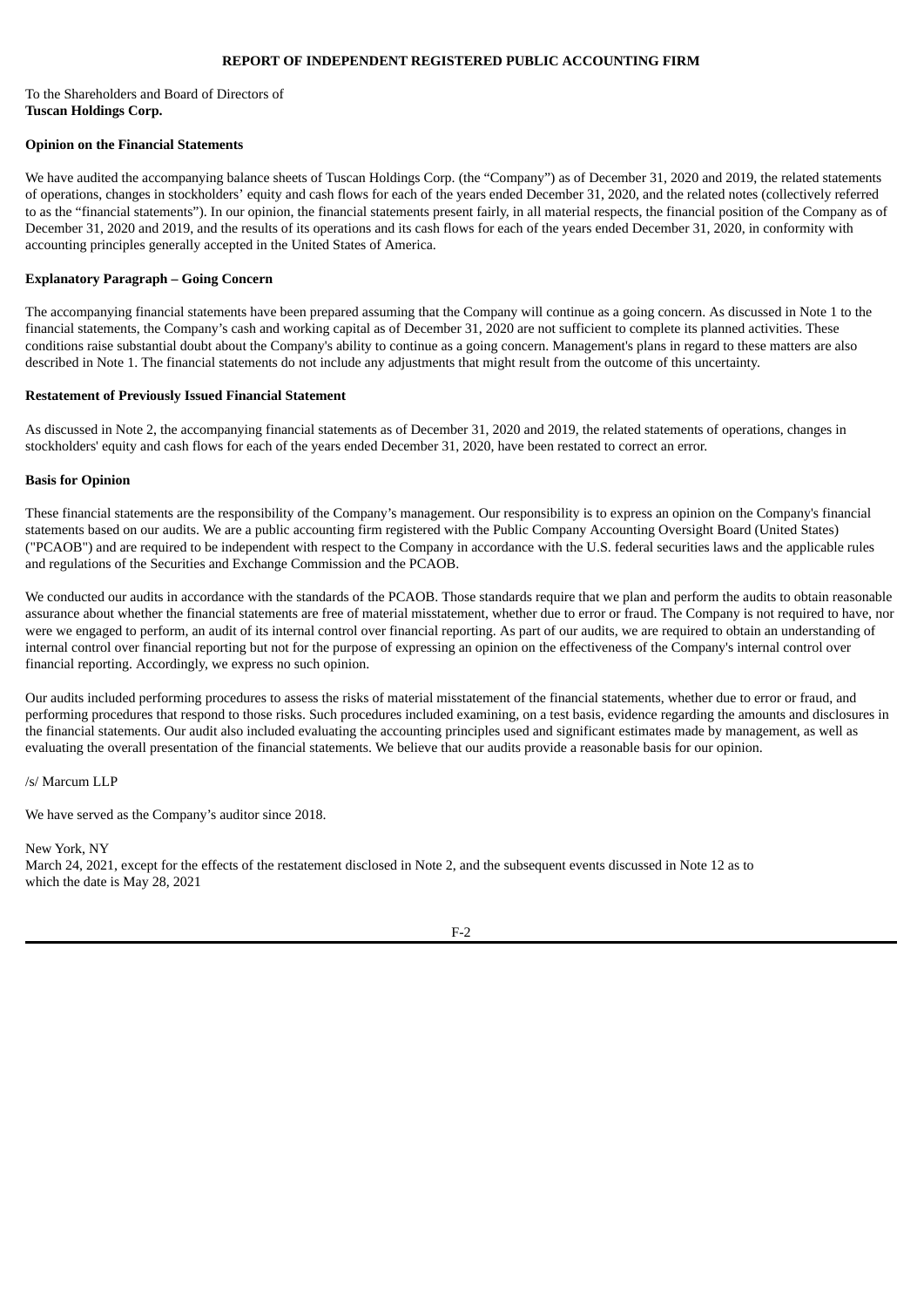## **TUSCAN HOLDINGS CORP. BALANCE SHEETS (As Restated)**

<span id="page-35-0"></span>

|                                                                                                                                                                                                                      | December 31, |             |               |             |
|----------------------------------------------------------------------------------------------------------------------------------------------------------------------------------------------------------------------|--------------|-------------|---------------|-------------|
|                                                                                                                                                                                                                      |              | 2020        |               | 2019        |
| <b>ASSETS</b>                                                                                                                                                                                                        |              |             |               |             |
| Current assets                                                                                                                                                                                                       |              |             |               |             |
| Cash                                                                                                                                                                                                                 | \$           | 135,961     | \$            | 140,303     |
| Prepaid income taxes                                                                                                                                                                                                 |              |             |               | 69,818      |
| Prepaid expenses and other current assets                                                                                                                                                                            |              | 22,499      |               | 186,247     |
| <b>Total Current Assets</b>                                                                                                                                                                                          |              | 158,460     |               | 396,368     |
| Cash and marketable securities held in Trust Account                                                                                                                                                                 |              | 282,254,978 |               | 280,103,245 |
| <b>TOTAL ASSETS</b>                                                                                                                                                                                                  | \$           | 282,413,438 | <sup>\$</sup> | 280,499,613 |
|                                                                                                                                                                                                                      |              |             |               |             |
| LIABILITIES AND STOCKHOLDERS' EQUITY                                                                                                                                                                                 |              |             |               |             |
| <b>Current liabilities</b>                                                                                                                                                                                           |              |             |               |             |
| Accounts payable and accrued expenses                                                                                                                                                                                | \$           | 320,978     | \$            | 269,055     |
| Income taxes payable                                                                                                                                                                                                 |              | 302,547     |               |             |
| Advances from related party                                                                                                                                                                                          |              | 22,179      |               |             |
| <b>Total Current Liabilities</b>                                                                                                                                                                                     |              | 645,704     |               | 269,055     |
| Convertible promissory note – related party                                                                                                                                                                          |              | 200,000     |               |             |
| Warrant liability                                                                                                                                                                                                    |              | 4,204,440   |               | 405,330     |
| Deferred tax liability                                                                                                                                                                                               |              | 21,468      |               | 27,069      |
| <b>TOTAL LIABILITIES</b>                                                                                                                                                                                             |              | 5,071,612   |               | 701,454     |
| Commitments                                                                                                                                                                                                          |              |             |               |             |
|                                                                                                                                                                                                                      |              |             |               |             |
| Common stock subject to possible redemption 26,675,733 and 27,086,524 at December 31, 2020 and 2019,<br>respectively                                                                                                 |              | 272,341,820 |               | 274,798,150 |
| <b>Stockholders' Equity</b>                                                                                                                                                                                          |              |             |               |             |
| Preferred stock, \$0.0001 par value; 1,000,000 shares authorized; none issued and outstanding                                                                                                                        |              |             |               |             |
| Common stock, \$0.0001 par value; 65,000,000 shares authorized; 8,808,069 and 8,400,476 shares issued and<br>outstanding (excluding 26,675,733 and 27,086,524 shares subject to possible redemption) at December 31, |              |             |               |             |
| 2020 and 2019, respectively                                                                                                                                                                                          |              | 881         |               | 840         |
| Additional paid-in capital                                                                                                                                                                                           |              | 4,028,907   |               | 1,605,302   |
| Retained earnings                                                                                                                                                                                                    |              | 970,218     |               | 3,393,867   |
| <b>Total Stockholders' Equity</b>                                                                                                                                                                                    |              | 5,000,006   |               | 5,000,009   |
| TOTAL LIABILITIES AND STOCKHOLDERS' EQUITY                                                                                                                                                                           |              | 282,413,438 |               | 280,499,613 |
|                                                                                                                                                                                                                      |              |             |               |             |

*The accompanying notes are an integral part of these financial statements.*

## F-3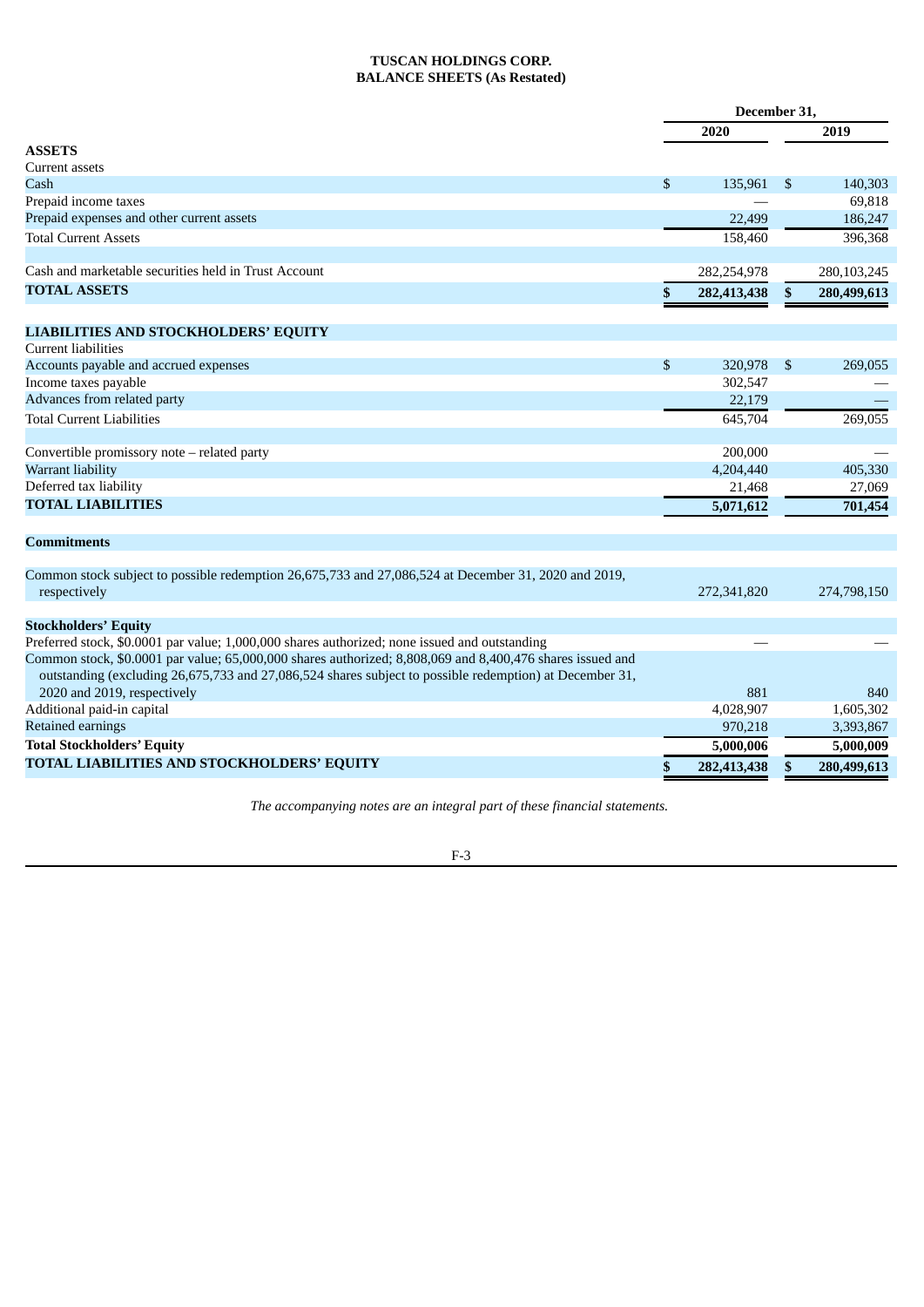## **TUSCAN HOLDINGS CORP. STATEMENTS OF OPERATIONS (As Restated)**

<span id="page-36-1"></span><span id="page-36-0"></span>

|                                                                                                    | <b>Year Ended December 31,</b> |               |               |            |  |
|----------------------------------------------------------------------------------------------------|--------------------------------|---------------|---------------|------------|--|
|                                                                                                    |                                | 2020          |               | 2019       |  |
| Operating and formation costs                                                                      | \$                             | 921,665       | <sup>\$</sup> | 778,815    |  |
| <b>Loss from operations</b>                                                                        |                                | (921, 665)    |               | (778, 815) |  |
|                                                                                                    |                                |               |               |            |  |
| Other income (expense):                                                                            |                                |               |               |            |  |
| Interest earned on marketable securities held in Trust Account                                     |                                | 2,654,140     |               | 4,912,346  |  |
| Change in fair value of warrant liability                                                          |                                | (3,799,110)   |               | 27,480     |  |
| Unrealized gain on marketable securities held in Trust Account                                     |                                | 9,750         |               | 128,899    |  |
| Other income (expense)                                                                             |                                | (1, 135, 220) |               | 5,068,725  |  |
|                                                                                                    |                                |               |               |            |  |
| Income before provision for income taxes                                                           |                                | (2,056,885)   |               | 4,289,910  |  |
| Provision for income taxes                                                                         |                                | (366, 764)    |               | (895,251)  |  |
| Net (loss) income                                                                                  |                                | (2,423,649)   |               | 3,394,659  |  |
|                                                                                                    |                                |               |               |            |  |
| Basic and diluted weighted average shares outstanding, Common stock subject to possible redemption |                                | 27,069,514    |               | 27,072,466 |  |
|                                                                                                    |                                |               |               |            |  |
| Basic and diluted net income per share, Common stock subject to possible redemption                |                                | 0.07          |               | 0.14       |  |
| Basic weighted average shares outstanding, Common stock                                            |                                | 8,417,241     |               | 7,969,549  |  |
|                                                                                                    |                                |               |               |            |  |
| Basic net loss per common share, Common stock                                                      |                                | (0.53)        | - 56          | (0.06)     |  |
|                                                                                                    |                                |               |               |            |  |
| Diluted weighted average shares outstanding, Common Stock                                          |                                | 8,417,241     |               | 7,969,549  |  |
|                                                                                                    |                                |               |               |            |  |
| Diluted net loss per common share, Common stock                                                    | \$                             | (0.53)        | S             | (0.07)     |  |

*The accompanying notes are an integral part of these financial statements*.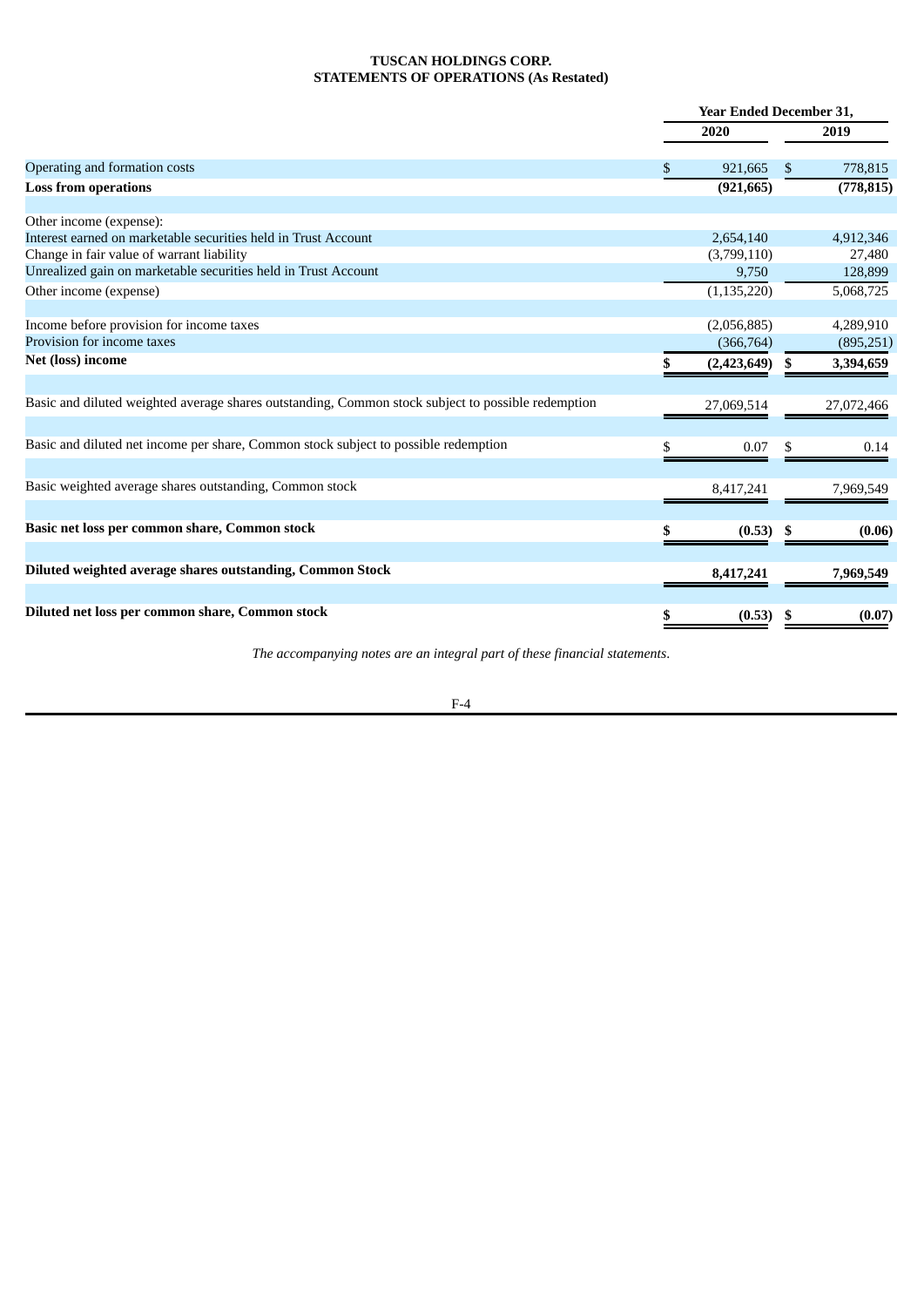## **TUSCAN HOLDINGS CORP. STATEMENTS OF CHANGES IN STOCKHOLDERS' EQUITY (As Restated)**

<span id="page-37-0"></span>

|                                                            | <b>Common Stock</b> |    |               | <b>Additional</b><br>Paid-in |                 | <b>Retained</b><br>Earnings/<br>(Accumulated |             | <b>Total</b><br>Stockholders' |                 |  |               |
|------------------------------------------------------------|---------------------|----|---------------|------------------------------|-----------------|----------------------------------------------|-------------|-------------------------------|-----------------|--|---------------|
|                                                            | <b>Shares</b>       |    | <b>Amount</b> |                              | <b>Capital</b>  |                                              | Deficit)    |                               |                 |  | <b>Equity</b> |
| Balance - January 1, 2019                                  | 7,200,000           | \$ | 720           | \$                           | 25,480          | \$                                           | (792)       | \$                            | 25,408          |  |               |
|                                                            |                     |    |               |                              |                 |                                              |             |                               |                 |  |               |
| Sale of 27,600,000 Units, net of underwriting discount and |                     |    |               |                              |                 |                                              |             |                               |                 |  |               |
| offering expenses                                          | 27,600,000          |    | 2,760         |                              | 269,938,142     |                                              |             |                               | 269,940,902     |  |               |
|                                                            |                     |    |               |                              |                 |                                              |             |                               |                 |  |               |
| Sale of 687,000 Private Units, net of warrant liability    | 687,000             |    | 68            |                              | 6,437,122       |                                              |             |                               | 6,437,190       |  |               |
|                                                            |                     |    |               |                              |                 |                                              |             |                               |                 |  |               |
| Common stock subject to possible redemption                | (27,086,524)        |    | (2,708)       |                              | (274, 795, 442) |                                              |             |                               | (274, 798, 150) |  |               |
| Net income                                                 |                     |    |               |                              |                 |                                              | 3,394,659   |                               | 3,394,659       |  |               |
|                                                            |                     |    |               |                              |                 |                                              |             |                               |                 |  |               |
| Balance - December 31, 2019                                | 8,400,476           |    | 840           |                              | 1,605,302       |                                              | 3,394,659   |                               | 5,000,009       |  |               |
|                                                            |                     |    |               |                              |                 |                                              |             |                               |                 |  |               |
| Change in value of common stock subject to possible        |                     |    |               |                              |                 |                                              |             |                               |                 |  |               |
| redemption                                                 | 407,593             |    | 41            |                              | 2,423,605       |                                              |             |                               | 2,423,646       |  |               |
|                                                            |                     |    |               |                              |                 |                                              |             |                               |                 |  |               |
| Net loss                                                   |                     |    |               |                              |                 |                                              | (2,423,649) |                               | (2,423,649)     |  |               |
|                                                            |                     |    |               |                              |                 |                                              |             |                               |                 |  |               |
| <b>Balance – December 31, 2020</b>                         | 8,808,069           | \$ | 881           | \$                           | 4,028,907       | \$                                           | 970,218     | \$                            | 5,000,006       |  |               |

*The accompanying notes are an integral part of the financial statements.*

F-5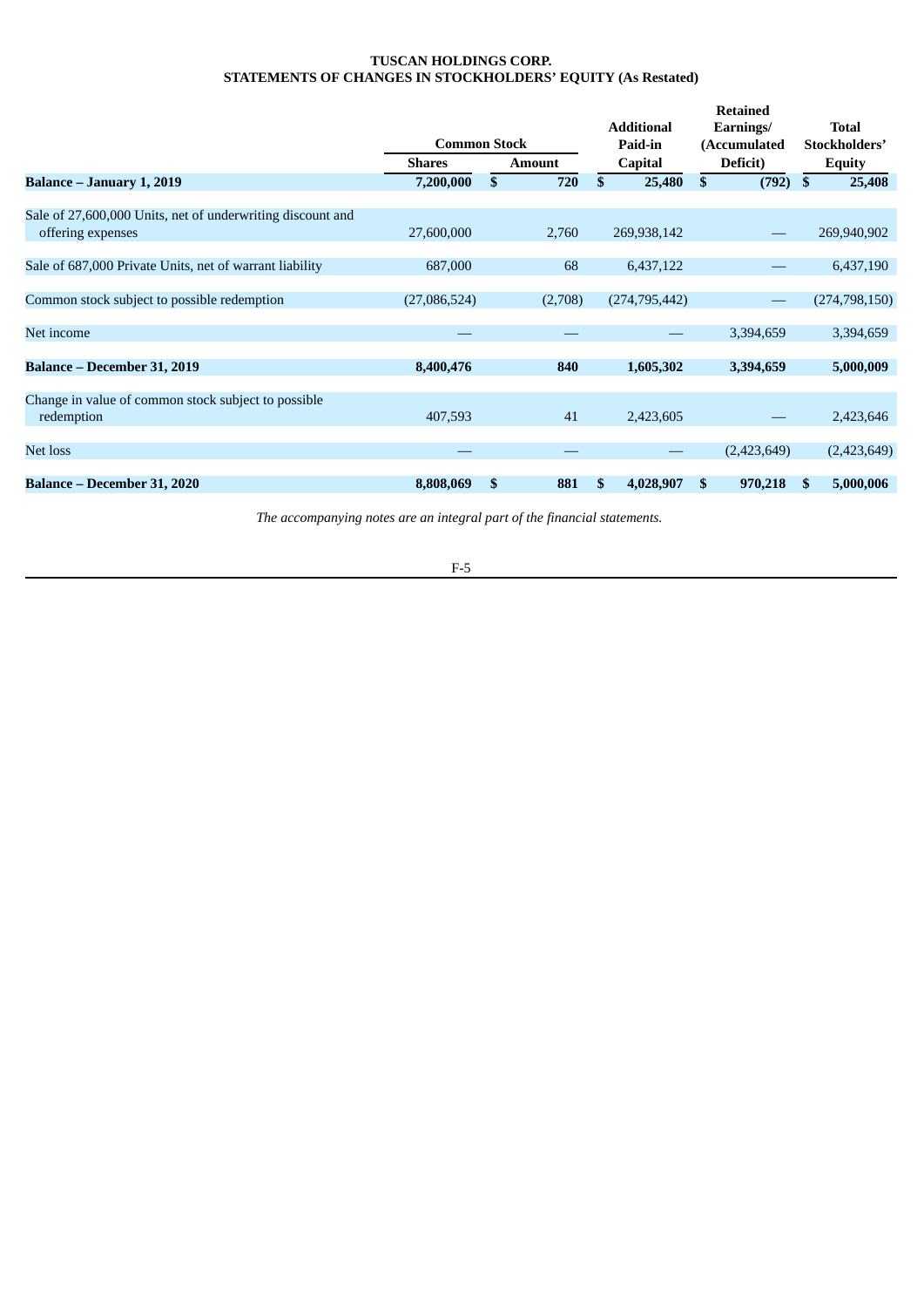## **TUSCAN HOLDINGS CORP. STATEMENTS OF CASH FLOWS (As Restated)**

<span id="page-38-0"></span>

|                                                                               | <b>Year Ended December 31,</b> |    |               |
|-------------------------------------------------------------------------------|--------------------------------|----|---------------|
|                                                                               | 2020                           |    | 2019          |
| <b>Cash Flows from Operating Activities:</b>                                  |                                |    |               |
| Net (loss) income                                                             | \$<br>$(2,423,649)$ \$         |    | 3,394,659     |
| Adjustments to reconcile net income to net cash used in operating activities: |                                |    |               |
| Change in fair value of warrant liability                                     | 3,799,110                      |    | (27, 480)     |
| Interest earned on marketable securities held in Trust Account                | (2,654,140)                    |    | (4,912,346)   |
| Unrealized gain on marketable securities held in Trust Account                | (9,750)                        |    | (128, 899)    |
| Deferred tax provision                                                        | (5,601)                        |    | 27,069        |
| Changes in operating assets and liabilities:                                  |                                |    |               |
| Prepaid expenses and other current assets                                     | 163,748                        |    | (186, 222)    |
| Prepaid income taxes                                                          | 69,818                         |    | (69, 818)     |
| Accounts payable and accrued expenses                                         | 51,923                         |    | 268,605       |
| Income taxes payable                                                          | 302,547                        |    |               |
| Net cash used in operating activities                                         | (705, 994)                     |    | (1,634,432)   |
| <b>Cash Flows from Investing Activities:</b>                                  |                                |    |               |
| <b>Investment of cash in Trust Account</b>                                    |                                |    | (276,000,000) |
| Cash withdrawn from Trust Account for redemptions                             | 32,684                         |    |               |
| Cash withdrawn from Trust Account to pay income taxes                         | 479,473                        |    | 938,000       |
| Net cash provided by (used in) investing activities                           | 512,157                        |    | (275,062,000) |
|                                                                               |                                |    |               |
| <b>Cash Flows from Financing Activities:</b>                                  |                                |    |               |
| Proceeds from sale of Units, net of underwriting discounts paid               |                                |    | 270,480,000   |
| Proceeds from sale of Private Units                                           |                                |    | 6,870,000     |
| Advances from related party                                                   | 25,012                         |    | 86,748        |
| Repayment of advances from related party                                      | (2, 833)                       |    | (86,748)      |
| Proceeds from convertible promissory note - related party                     | 200,000                        |    |               |
| Proceeds from promissory note - related party                                 |                                |    | 15,000        |
| Repayment of promissory note - related party                                  |                                |    | (90, 342)     |
| Payment of offering costs                                                     | (32, 684)                      |    | (455, 423)    |
| Net cash provided by financing activities                                     | 189,495                        |    | 276,819,235   |
| Net Change in Cash                                                            | (4, 342)                       |    | 122,803       |
| Cash - Beginning of period                                                    | 140,303                        |    | 17,500        |
| Cash – End of period                                                          | \$<br>135,961                  | \$ | 140,303       |
|                                                                               |                                |    |               |
| <b>Supplemental cash flow information</b>                                     |                                |    |               |
| Cash paid for income taxes                                                    | \$                             | \$ | 938,000       |
|                                                                               |                                |    |               |
| <b>Non-Cash investing and financing activities:</b>                           |                                |    |               |
| Initial classification of common stock subject to possible redemption         | \$                             | \$ | 271,403,050   |
| Change in value of common stock subject to possible redemption                | (2,456,330)                    | \$ | 3,395,100     |

*The accompanying notes are an integral part of these financial statements.*

F-6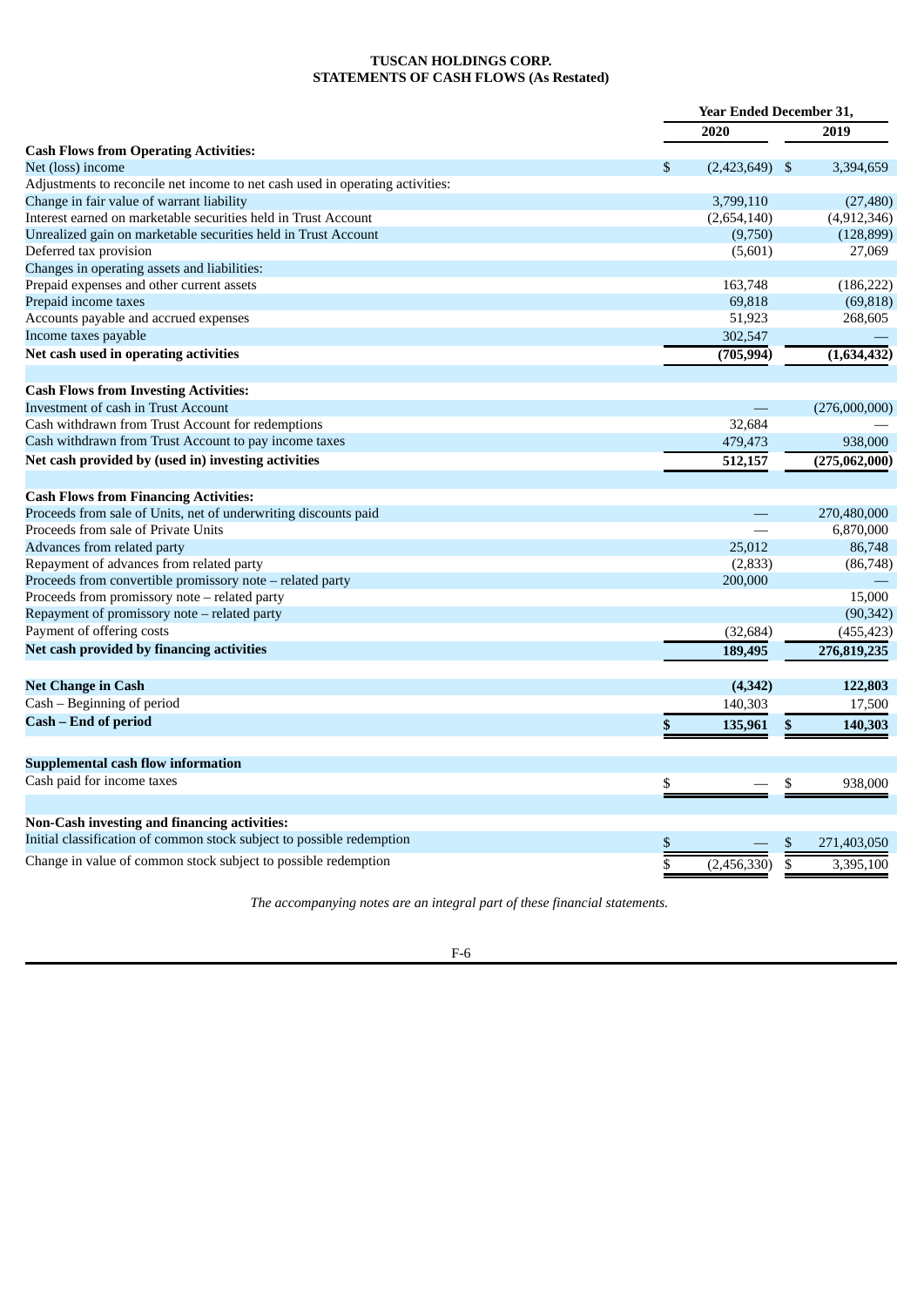## <span id="page-39-0"></span>**NOTE 1. DESCRIPTION OF ORGANIZATION AND BUSINESS OPERATIONS**

Tuscan Holdings Corp. (the "Company") was incorporated in Delaware on November 5, 2018. The Company was formed for the purpose of entering into a merger, share exchange, asset acquisition, stock purchase, recapitalization, reorganization or similar business combination with one or more businesses or entities (the "Business Combination").

Although the Company is not limited to a particular industry or sector for purposes of consummating a Business Combination, the Company is focusing its search on companies in the cannabis industry.

The Company has one subsidiary, TSCN Merger Sub Inc., a wholly-owned subsidiary of the Company incorporated in Delaware on January 21, 2021 ("Merger Sub") (see Note 12).

All activity through December 31, 2020 relates to the Company's formation, the initial public offering ("Initial Public Offering"), which is described below, identifying a target company for a Business Combination, activities in connection with the proposed acquisition of Microvast, Inc., a Delaware corporation ("Microvast") (see Note 12). The Company will not generate any operating revenues until after the completion of a Business Combination, at the earliest. The Company generates non-operating income in the form of interest income from the proceeds derived from the Initial Public Offering.

The registration statement for the Company's Initial Public Offering was declared effective on March 5, 2019. On March 7, 2019, the Company consummated the Initial Public Offering of 24,000,000 units (the "Units" and, with respect to the shares of common stock included in the Units sold, the "Public Shares") at \$10.00 per Unit, generating gross proceeds of \$240,000,000, which is described in Note 4.

Simultaneously with the closing of the Initial Public Offering, the Company consummated the sale of 615,000 units (the "Private Units") at a price of \$10.00 per Private Unit in a private placement to Tuscan Holdings Acquisition LLC (the "Sponsor") and EarlyBirdCapital, Inc. ("EarlyBirdCapital") and its designee, generating gross proceeds of \$6,150,000, which is described in Note 5.

Following the closing of the Initial Public Offering on March 7, 2019, an amount of \$240,000,000 (\$10.00 per Unit) from the net proceeds of the sale of the Units in the Initial Public Offering and the sale of the Private Units was placed in a trust account ("Trust Account") which are invested in U.S. government securities, within the meaning set forth in Section 2(a)(16) of the Investment Company Act of 1940, as amended (the "Investment Company Act"), with a maturity of 180 days or less or in any open-ended investment company that holds itself out as a money market fund meeting the conditions of Rule 2a-7 of the Investment Company Act of 1940, as amended (the "Investment Company Act"), as determined by the Company, until the earlier of: (i) the completion of a Business Combination or (ii) the distribution of the Trust Account, as described below.

On March 12, 2019, the underwriters exercised their over-allotment option in full, resulting in the sale of an additional 3,600,000 Units for \$36,000,000, less the underwriters' discount of \$720,000. In connection with the underwriters' exercise of their over-allotment option, the Company also consummated the sale of an additional 72,000 Private Units at \$10.00 per Private Unit, generating total gross proceeds of \$720,000. A total of \$36,000,000 was deposited into the Trust Account from the sale of the additional Units pursuant to the over-allotment option and the additional sale of Private Units, bringing the aggregate proceeds held in the Trust Account to \$276,000,000.

Transaction costs amounted to \$6,059,098, consisting of \$5,520,000 of underwriting fees and \$539,098 of other offering costs.

The Company's management has broad discretion with respect to the specific application of the net proceeds of the Initial Public Offering and the sale of the Private Units, although substantially all of the net proceeds are intended to be applied generally toward consummating a Business Combination. The Company's Business Combination must be with one or more target businesses that together have a fair market value of at least 80% of the assets held in the Trust Account (excluding taxes payable on income earned on the Trust Account) at the time of the agreement to enter into a Business Combination. The Company will only complete a Business Combination if the post-transaction company owns or acquires 50% or more of the outstanding voting securities of the target or otherwise acquires a controlling interest in the target sufficient for it not to be required to register as an investment company under the Investment Company Act. There is no assurance that the Company will be able to complete a Business Combination successfully.

The Company will provide its holders of the outstanding Public Shares (the "public stockholders") with the opportunity to redeem all or a portion of their Public Shares upon the completion of a Business Combination either (i) in connection with a stockholder meeting called to approve the Business Combination or (ii) by means of a tender offer. The decision as to whether the Company will seek stockholder approval of a Business Combination or conduct a tender offer will be made by the Company, solely in its discretion. The public stockholders will be entitled to redeem their Public Shares for a pro rata portion of the amount then in the Trust Account (\$10.00 per Public Share, plus any pro rata interest earned on the funds held in the Trust Account and not previously released to the Company to pay its franchise and income tax obligations). There will be no redemption rights upon the completion of a Business Combination with respect to the Company's warrants.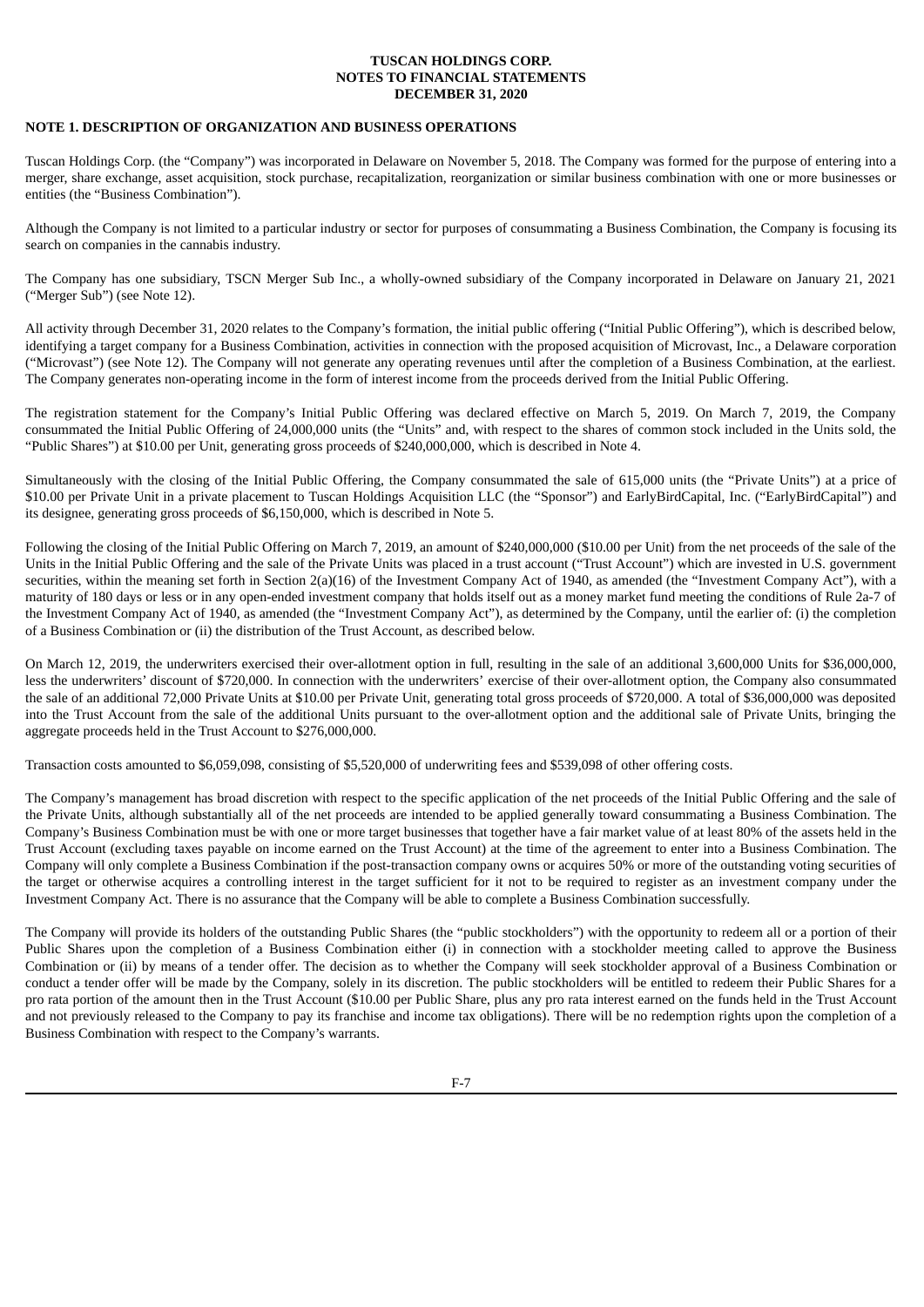The Company will proceed with a Business Combination only if the Company has net tangible assets of at least \$5,000,001 upon such consummation of a Business Combination and, solely if the Company seeks stockholder approval, a majority of the shares voted are voted in favor of the Business Combination. If a stockholder vote is not required by law and the Company does not decide to hold a stockholder vote for business or other legal reasons, the Company will, pursuant to its Amended and Restated Certificate of Incorporation (the "Amended and Restated Certificate of Incorporation"), conduct the redemptions pursuant to the tender offer rules of the U.S. Securities and Exchange Commission ("SEC") and file tender offer documents with the SEC prior to completing a Business Combination. If, however, stockholder approval of the transaction is required by law, or the Company decides to obtain stockholder approval for business or legal reasons, the Company will offer to redeem shares in conjunction with a proxy solicitation pursuant to the proxy rules and not pursuant to the tender offer rules. If the Company seeks stockholder approval in connection with a Business Combination, the Company's Sponsor and EarlyBirdCapital have agreed to vote their Founder Shares (as defined in Note 6), Private Shares (as defined in Note 5) and any Public Shares purchased after the Initial Public Offering in favor of approving a Business Combination and not to convert any shares in connection with a stockholder vote to approve a Business Combination or sell any shares to the Company in a tender offer in connection with a Business Combination. Additionally, each public stockholder may elect to redeem their Public Shares irrespective of whether they vote for or against the proposed transaction or do not vote at all.

The Sponsor and EarlyBirdCapital have agreed (a) to waive their rights to liquidating distributions from the Trust Account with respect to the Founder Shares and Private Shares if the Company fails to consummate a Business Combination and (b) not to propose an amendment to the Amended and Restated Certificate of Incorporation that would affect a public stockholders' ability to convert or sell their shares to the Company in connection with a Business Combination or affect the substance or timing of the Company's obligation to redeem 100% of its Public Shares if the Company does not complete a Business Combination, unless the Company provides the public stockholders with the opportunity to redeem their Public Shares in conjunction with any such amendment.

The Company had until December 7, 2020 to complete a Business Combination (the "Combination Period"). On December 3, 2020, the Company held a special meeting pursuant to which the Company's stockholders approved extending the Combination Period from December 7, 2020 to April 30, 2021 (the "Extension Date"). In connection with the approval of the extension, stockholders elected to redeem an aggregate of 3,198 shares of the Company's common stock. As a result, an aggregate of approximately \$32,700 (or approximately \$10.22 per share) was released from the Company's Trust Account to pay such stockholders. Additionally, on May 10, 2021, at a reconvened annual meeting of stockholders initially convened on April 28, 2021, the Company received stockholder approval to further extend the date by which the Company is required to complete a business combination from April 30, 2021 to July 31, 2021. In connection with such extension, holders of an aggregate of 13,290 Public Shares exercised their right to redeem their shares for cash.

If the Company is unable to complete a Business Combination within the Combination Period, the Company will (i) cease all operations except for the purpose of winding up, (ii) as promptly as reasonably possible but not more than ten business days thereafter, redeem the Public Shares, at a per-share price, payable in cash, equal to the aggregate amount then on deposit in the Trust Account including interest earned on the funds held in the Trust Account and not previously released to the Company to pay franchise and income taxes, divided by the number of then outstanding Public Shares, which redemption will completely extinguish public stockholders' rights as stockholders (including the right to receive further liquidating distributions, if any), subject to applicable law, and (iii) as promptly as reasonably possible following such redemption, subject to the approval of the Company's remaining stockholders and the Company's board of directors, dissolve and liquidate, subject in each case to the Company's obligations under Delaware law to provide for claims of creditors and the requirements of other applicable law. There will be no redemption rights or liquidating distributions with respect to the Company's warrants, which will expire worthless if the Company fails to complete a Business Combination within the Combination Period.

In order to protect the amounts held in the Trust Account, the Sponsor has agreed to be liable to the Company if and to the extent any claims by a third party for services rendered or products sold to the Company, or a prospective target business with which the Company has discussed entering into a transaction agreement, reduce the amount of funds in the Trust Account to below \$10.00 per Public Share, except as to any claims by a third party who executed an agreement with the Company waiving any right, title, interest or claim of any kind they may have in or to any monies held in the Trust Account and except as to any claims under the Company's indemnity of the underwriters of Initial Public Offering against certain liabilities, including liabilities under the Securities Act of 1933, as amended (the "Securities Act"). Moreover, in the event that an executed waiver is deemed to be unenforceable against a third party, the Insiders will not be responsible to the extent of any liability for such third-party claims. The Company will seek to reduce the possibility that the Sponsor will have to indemnify the Trust Account by endeavoring to have all vendors, service providers, prospective target businesses or other entities with which the Company does business, execute agreements with the Company waiving any right, title, interest or claim of any kind in or to monies held in the Trust Account.

## *Risks and Uncertainties*

Management continues to evaluate the impact of the COVID-19 pandemic and has concluded that while it is reasonably possible that the virus could have a negative effect on the Company's financial position, results of its operations and/or search for a target company, the specific impact is not readily determinable as of the date of these financial statements. The financial statements do not include any adjustments that might result from the outcome of this uncertainty.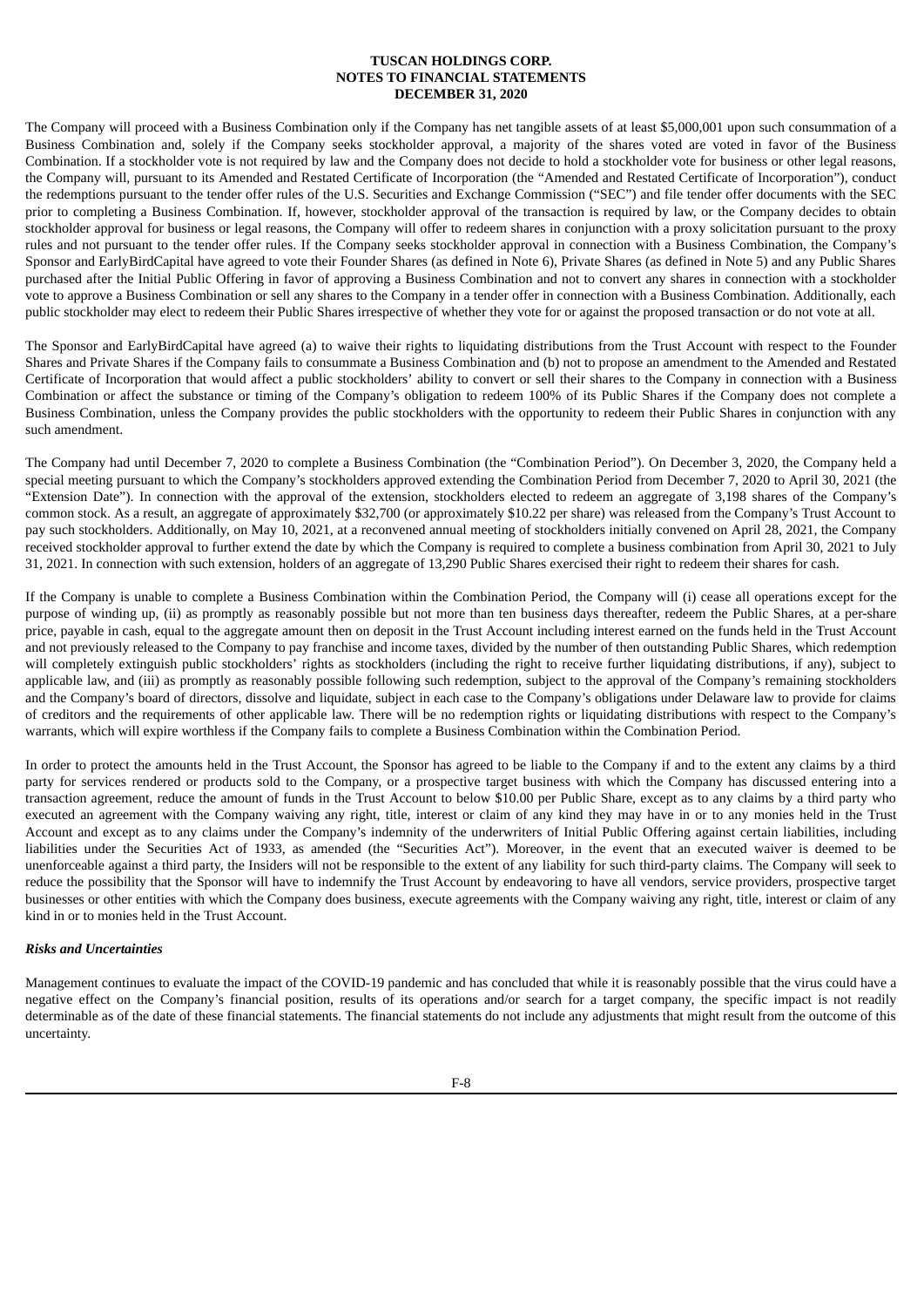## *Liquidity and Going Concern*

The Company has principally financed its operations from inception using proceeds from the sale of its equity securities to its stockholders prior to the Initial Public Offering and such amount of proceeds from the Initial Public Offering that were placed in an account outside of the Trust Account for working capital purposes. As of December 31, 2020, the Company had \$135,961 held outside of the Trust Account. As of April 20, 2020, the Sponsor committed to provide an aggregate of \$500,000 in loans to the Company. The loans shall be non-interest bearing, unsecured and due upon the consummation of a Business Combination. In the event that a Business Combination does not close, the loans would be repaid only out of funds held outside the Trust Account to the extent such funds are available. Otherwise, all amounts loaned to the Company would be forgiven. On April 21, 2020, the Sponsor loaned the Company an aggregate of \$200,000 (see Note 6).

Until the consummation of a Business Combination, the Company will be using the funds not held in the Trust Account for identifying and evaluating prospective acquisition candidates, performing due diligence on prospective target businesses, paying for travel expenditures, selecting the target business to acquire, and structuring, negotiating and consummating the Business Combination.

The Company will need to raise further additional capital through loans or additional investments from its Sponsor, stockholders, officers, directors, or third parties. In addition to the loan commitment described herein (see Note 12), the Company's officers, directors and Sponsor may, but are not obligated to, loan the Company funds, from time to time or at any time, in whatever amount they deem reasonable in their sole discretion, to meet the Company's working capital needs. Accordingly, the Company may not be able to obtain additional financing. If the Company is unable to raise additional capital, it may be required to take additional measures to conserve liquidity, which could include, but not necessarily be limited to, curtailing operations, suspending the pursuit of a potential transaction, and reducing overhead expenses. The Company cannot provide any assurance that new financing will be available to it on commercially acceptable terms, if at all. These conditions raise substantial doubt about the Company's ability to continue as a going concern through July 31, 2021 (which was extended from April 30, 2021 by vote of the Company's stockholders), the current date that the Company will be required to cease all operations, except for the purpose of winding up, if a Business Combination is not consummated. These financial statements do not include any adjustments relating to the recovery of the recorded assets or the classification of the liabilities that might be necessary should the Company be unable to continue as a going concern.

## **NOTE 2 — RESTATEMENT OF PREVIOUSLY ISSUED FINANCIAL STATEMENTS**

The Company previously accounted for its outstanding Private Warrants as components of equity instead of as derivative liabilities. The warrant agreement governing the Private Warrants includes a provision that provides for potential changes to the settlement amounts dependent upon the characteristics of the holder of the Private Warrant.

On April 12, 2021, the Acting Director of the Division of Corporation Finance and Acting Chief Accountant of the Securities and Exchange Commission together issued a statement regarding the accounting and reporting considerations for warrants issued by special purpose acquisition companies entitled "Staff Statement on Accounting and Reporting Considerations for Warrants Issued by Special Purpose Acquisition Companies ("SPACs")" (the "SEC Statement"). The SEC Statement advises, among other things, that certain adjustments generally present in SPAC warrants preclude such warrants from being accounted for as equity, which terms are similar to those contained in the warrant agreement (the "Warrant Agreement").

In further consideration of the SEC Statement, the Company's management further evaluated the Private Warrants under Accounting Standards Codification ("ASC") Subtopic 815-40, Contracts in Entity's Own Equity. ASC Section 815-40-15 addresses equity versus liability treatment and classification of equity-linked financial instruments, including warrants, and states that a warrant may be classified as a component of equity only if, among other things, the warrant is indexed to the issuer's common stock. Under ASC Section 815-40-15, a warrant is not indexed to the issuer's common stock if the terms of the warrant require an adjustment to the exercise price upon a specified event and that event is not an input to the fair value of the warrant. Based on management's evaluation, the Company's audit committee, in consultation with management, concluded that the Company's Private Warrants are not indexed to the Company's common stock in the manner contemplated by ASC Section 815-40-15 because the holder of the instrument is not an input into the pricing of a fixed-for-fixed option on equity shares.

As a result of the above, the Company should have classified the Private Warrants as derivative liabilities in its previously issued financial statements. Under this accounting treatment, the Company is required to measure the fair value of the Private Warrants at the end of each reporting period as well as reevaluate the treatment of the Private Warrants and recognize changes in the fair value from the prior period in the Company's operating results for the current period.

 $F_0$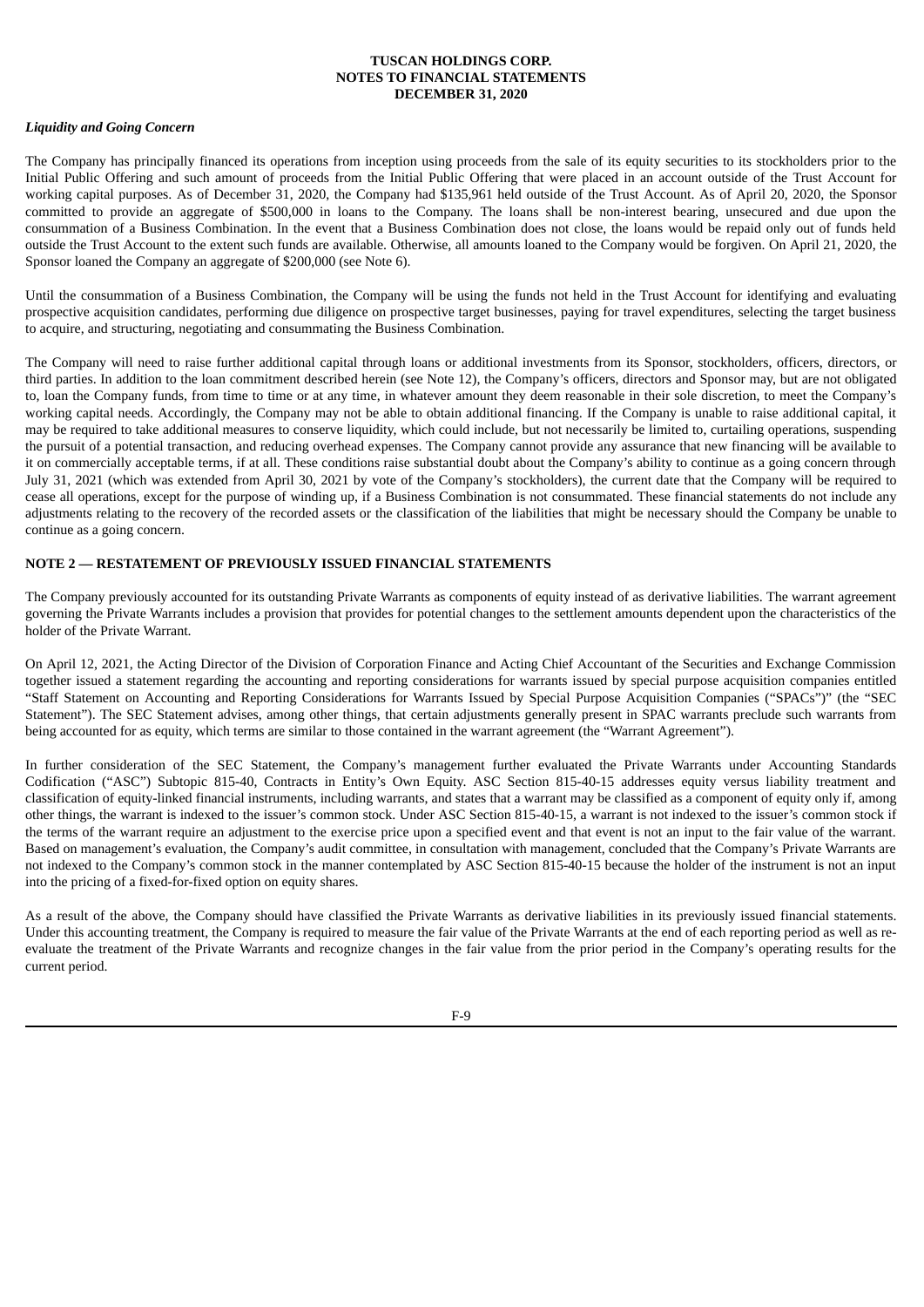The Company's accounting for the Private Warrants as components of equity instead of as derivative liabilities did not have any effect on the Company's previously reported investments held in trust, operating expenses, or cash.

The table below summarizes the effects of the restatement on the financial statements for all periods being restated.

|                                                    | As<br><b>Previously</b><br><b>Reported</b> |             | <b>Adjustments</b> |                |     | As<br><b>Restated</b> |
|----------------------------------------------------|--------------------------------------------|-------------|--------------------|----------------|-----|-----------------------|
| Balance sheet as of March 7, 2019 (audited)        |                                            |             |                    |                |     |                       |
| <b>Total Liabilities</b>                           | \$                                         | 800         | \$                 | 387,450        | -\$ | 388,250               |
| Common Stock Subject to Possible Redemption        |                                            | 235,835,860 |                    | (387, 450)     |     | 235,448,410           |
| <b>Common Stock</b>                                |                                            | 823         |                    | $\overline{4}$ |     | 827                   |
| Additional Paid-in Capital                         |                                            | 5,000,419   |                    | (4)            |     | 5,000,415             |
| <b>Accumulated Deficit</b>                         |                                            | (1,237)     |                    | $\blacksquare$ |     | (1,237)               |
| Number of shares subject to redemption             |                                            | 23,583,586  |                    | (38, 745)      |     | 23,544,841            |
| Balance sheet as of March 31, 2019 (unaudited)     |                                            |             |                    |                |     |                       |
| <b>Total Liabilities</b>                           | \$                                         | 141,266     | \$                 | 480,900        | \$  | 622,166               |
| Common Stock Subject to Possible Redemption        |                                            | 272,119,628 |                    | (480,900)      |     | 271,638,728           |
| Common Stock                                       |                                            | 830         |                    | 5              |     | 835                   |
| <b>Additional Paid-in Capital</b>                  |                                            | 4,716,644   |                    | 48,085         |     | 4,764,729             |
| <b>Retained Earnings</b>                           |                                            | 282,533     |                    | (48,090)       |     | 234,443               |
| Number of shares subject to redemption             |                                            | 27,181,690  |                    | (48,037)       |     | 27,133,653            |
| Balance sheet as of June 30, 2019 (unaudited)      |                                            |             |                    |                |     |                       |
| <b>Total Liabilities</b>                           | \$                                         | 575,711     | $\mathbb{S}$       | 535,860        | \$  | 1,111,571             |
| Common Stock Subject to Possible Redemption        |                                            | 273,384,442 |                    | (535, 860)     |     | 272,848,582           |
| <b>Common Stock</b>                                |                                            | 827         |                    | 5              |     | 832                   |
| Additional Paid-in Capital                         |                                            | 3,451,833   |                    | 103,045        |     | 3,554,878             |
| <b>Retained Earnings</b>                           |                                            | 1,547,342   |                    | (103,050)      |     | 1,444,292             |
| Number of shares subject to redemption             |                                            | 27,212,685  |                    | (53, 339)      |     | 27,159,346            |
| Balance sheet as of September 30, 2019 (unaudited) |                                            |             |                    |                |     |                       |
| <b>Total Liabilities</b>                           | \$                                         | 305,931     | \$                 | 522,120        | \$  | 828,051               |
| Common Stock Subject to Possible Redemption        |                                            | 274,281,031 |                    | (522, 120)     |     | 273,758,911           |
| Common Stock                                       |                                            | 833         |                    | 5              |     | 838                   |
| <b>Additional Paid-in Capital</b>                  |                                            | 2,555,238   |                    | 89,305         |     | 2,644,543             |
| <b>Retained Earnings</b>                           |                                            | 2,443,936   |                    | (89,310)       |     | 2,354,626             |
| Number of shares subject to redemption             |                                            | 27,157,275  |                    | (51,696)       |     | 27,105,579            |
| Balance sheet as of December 31, 2019 (audited)    |                                            |             |                    |                |     |                       |
| <b>Total Liabilities</b>                           | \$                                         | 296,124     |                    | 405,330        |     | 701,454               |
| Common Stock Subject to Possible Redemption        |                                            | 275,203,480 |                    | (405, 330)     |     | 274,798,150           |
| <b>Common Stock</b>                                |                                            | 836         |                    | $\overline{4}$ |     | 840                   |
| Additional Paid-in Capital                         |                                            | 1,632,786   |                    | (27, 484)      |     | 1,605,302             |
| <b>Retained Earnings</b>                           |                                            | 3,366,387   |                    | 27,480         |     | 3,393,867             |
| Number of shares subject to redemption             |                                            | 27,126,477  |                    | (39, 953)      |     | 27,086,524            |
| Balance sheet as of March 31, 2020 (unaudited)     |                                            |             |                    |                |     |                       |
| <b>Total Liabilities</b>                           | \$                                         | 845,553     | \$                 | 267,930        | \$  | 1,113,483             |
| Common Stock Subject to Possible Redemption        |                                            | 276,969,542 |                    | (267, 930)     |     | 276,701,612           |
| Common Stock                                       |                                            | 840         |                    | 2              |     | 842                   |
| <b>Additional Paid-in Capital</b>                  |                                            |             |                    | (164, 882)     |     | (164, 882)            |
| <b>Retained Earnings</b>                           |                                            | 4,999,162   |                    | 164,880        |     | 5,164,042             |
| Number of shares subject to redemption             |                                            | 27,082,526  |                    | (26, 199)      |     | 27,056,327            |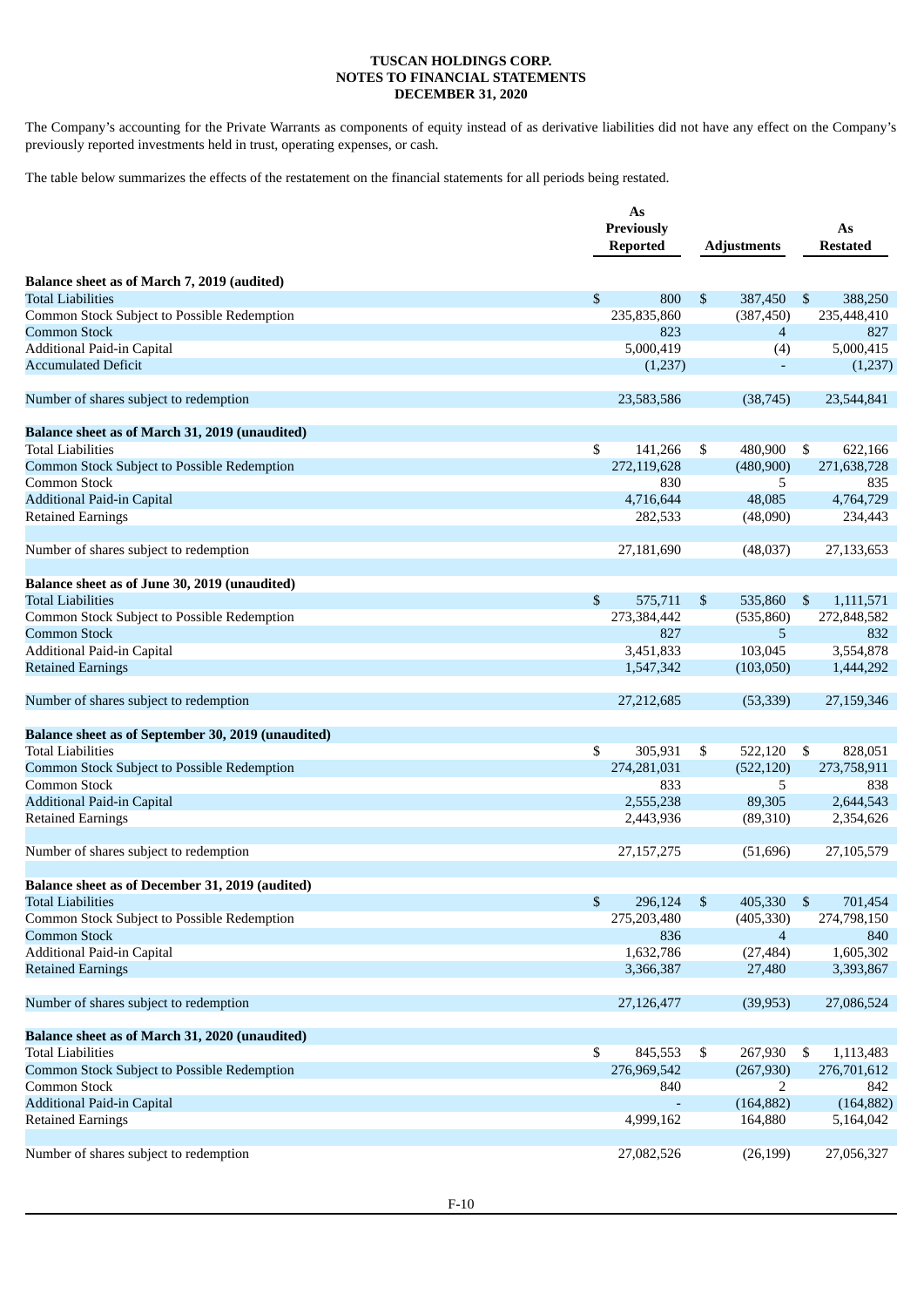| Balance sheet as of June 30, 2020 (unaudited)                                                         |                 |      |                          |                           |              |
|-------------------------------------------------------------------------------------------------------|-----------------|------|--------------------------|---------------------------|--------------|
| Total Liabilities                                                                                     | \$<br>761,591   | \$   | 401,895                  | \$                        | 1,163,486    |
| Common Stock Subject to Possible Redemption                                                           | 276,806,346     |      | (401, 895)               |                           | 276,404,451  |
| <b>Common Stock</b>                                                                                   | 839             |      | 4                        |                           | 843          |
| Additional Paid-in Capital                                                                            | 29,917          |      | (30, 919)                |                           | (1,002)      |
| <b>Accumulated Deficit</b>                                                                            | 4,969,245       |      | 30,915                   |                           | 5,000,160    |
| Number of shares subject to redemption                                                                | 27,099,153      |      | (39, 345)                |                           | 27,059,808   |
| Balance sheet as of September 30, 2020 (unaudited)                                                    |                 |      |                          |                           |              |
| <b>Total Liabilities</b>                                                                              | \$<br>826,108   | \$   | 348,653                  | \$                        | 1,174,761    |
| Common Stock Subject to Possible Redemption                                                           | 276,705,058     |      | (348, 653)               |                           | 276,356,405  |
| Common Stock                                                                                          | 838             |      | 3                        |                           | 841          |
| <b>Additional Paid-in Capital</b>                                                                     | 131,206         |      | (84, 160)                |                           | 47,046       |
| <b>Retained Earnings</b>                                                                              | 4,867,958       |      | 84,157                   |                           | 4,952,115    |
| Number of shares subject to redemption                                                                | 27,110,573      |      | (34, 160)                |                           | 27,076,413   |
| Balance sheet as of December 31, 2020 (audited)                                                       |                 |      |                          |                           |              |
| <b>Total Liabilities</b>                                                                              | \$<br>867,172   | \$   | 4,204,440                | \$                        | 5,071,612    |
| Common Stock Subject to Possible Redemption                                                           | 276,546,264     |      | (4,204,440)              |                           | 272,341,820  |
| <b>Common Stock</b>                                                                                   | 840             |      | 41                       |                           | 881          |
| Additional Paid-in Capital                                                                            | 257,314         |      | 3,771,589                |                           | 4,028,903    |
| <b>Retained Earnings</b>                                                                              | 4,741,848       |      | (3,771,630)              |                           | 970,218      |
| Number of shares subject to redemption                                                                | 27,087,556      |      | (411, 823)               |                           | 26,675,733   |
|                                                                                                       |                 |      |                          |                           |              |
| Statement of Operations for the Three months ended March 31, 2019 (unaudited)                         |                 |      |                          |                           |              |
| Net income (loss)                                                                                     | \$<br>283,325   | \$   | $(48,090)$ \$            |                           | 235,235      |
| Basic and diluted weighted average shares outstanding, Common stock subject to possible<br>redemption | 27,181,690      |      |                          |                           | 27,181,690   |
| Basic and diluted net income per share, Common stock subject to possible redemption                   | 0.00            |      | 0.00                     |                           | 0.00         |
| Basic and diluted weighted average shares outstanding, Common stock                                   | 6,780,244       |      | $\blacksquare$           |                           | 6,780,244    |
| Basic and diluted net income per share, Common stock                                                  | 0.00            |      | 0.05                     |                           | 0.05         |
| Statement of Operations for the Three months ended June 30, 2019 (unaudited)                          |                 |      |                          |                           |              |
| Net income (loss)                                                                                     | \$<br>1,264,809 | \$   | $(54,960)$ \$            |                           | 1,209,849    |
| Basic and diluted weighted average shares outstanding, Common stock subject to possible<br>redemption | 27,212,685      |      | $\overline{\phantom{a}}$ |                           | 27,212,685   |
| Basic and diluted net income per share, Common stock subject to possible redemption                   | 0.00            |      | 0.00                     |                           | 0.00         |
| Basic and diluted weighted average shares outstanding, Common stock                                   | 8,305,310       |      | $\overline{\phantom{a}}$ |                           | 8,305,310    |
| Basic and diluted net income per share, Common stock                                                  | (0.02)          |      | $0.17\,$                 |                           | 0.15         |
|                                                                                                       |                 |      |                          |                           |              |
| Statement of Operations for the Six months ended June 30, 2019 (unaudited)                            |                 |      |                          |                           |              |
| Net income (loss)                                                                                     | \$<br>1,548,134 | $\$$ | $(103,050)$ \$           |                           | 1,445,084    |
| Basic and diluted weighted average shares outstanding, Common stock subject to possible<br>redemption | 27,212,685      |      | (55, 410)                |                           | 27, 157, 275 |
| Basic and diluted net income per share, Common stock subject to possible redemption                   | 0.00            |      | 0.00                     |                           | 0.00         |
| Basic and diluted weighted average shares outstanding, Common stock                                   | 7,546,990       |      | 727,325                  |                           | 8,274,315    |
| Basic and diluted net income per share, Common stock                                                  | (0.02)          |      | 0.13                     |                           | 0.11         |
|                                                                                                       |                 |      |                          |                           |              |
| Statement of Operations for the Three months ended September 30, 2019 (unaudited)                     |                 |      |                          |                           |              |
| Net income                                                                                            | \$<br>896,594   | \$   | 13,740                   | $\boldsymbol{\mathsf{S}}$ | 910,334      |
| Basic and diluted weighted average shares outstanding, Common stock subject to possible               |                 |      |                          |                           |              |
| redemption                                                                                            | 27, 157, 275    |      |                          |                           | 27, 157, 275 |
| Basic and diluted net income per share, Common stock subject to possible redemption                   | 0.00            |      | 0.00                     |                           | 0.00         |
| Basic and diluted weighted average shares outstanding, Common stock                                   | 8,274,315       |      | (482, 219)               |                           | 7,792,096    |
| Basic and diluted net income per share, Common stock                                                  | (0.02)          |      | 0.34                     |                           | 0.32         |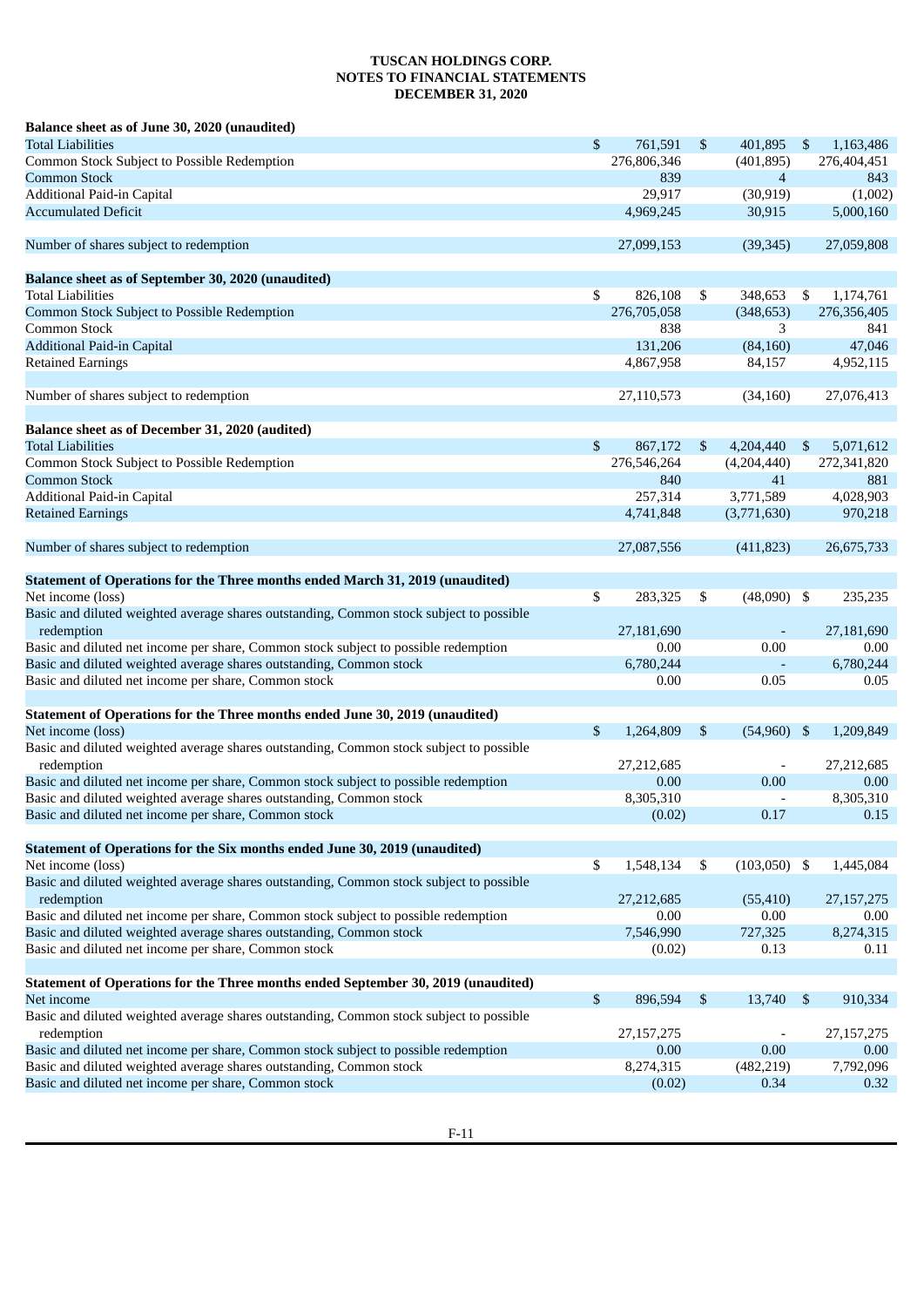| Statement of Operations for the Nine months ended September 30, 2019 (unaudited)                                            |              |              |                          |     |              |
|-----------------------------------------------------------------------------------------------------------------------------|--------------|--------------|--------------------------|-----|--------------|
| Net income (loss)                                                                                                           | \$           | 2,444,728    | \$<br>$(89,310)$ \$      |     | 2,355,418    |
| Basic and diluted weighted average shares outstanding, Common stock subject to possible                                     |              |              |                          |     |              |
| redemption                                                                                                                  |              | 27, 157, 275 | $\overline{\phantom{a}}$ |     | 27, 157, 275 |
| Basic and diluted net income per share, Common stock subject to possible redemption                                         |              | 0.00         | 0.00                     |     | 0.00         |
| Basic and diluted weighted average shares outstanding, Common stock                                                         |              | 7,792,096    | $\overline{\phantom{a}}$ |     | 7,792,096    |
| Basic and diluted net income per share, Common stock                                                                        |              | (0.04)       | 0.36                     |     | 0.32         |
| <b>Statement of Operations for the Year ended December 31, 2019 (audited)</b>                                               |              |              |                          |     |              |
| Net income                                                                                                                  | \$           | 3,367,179    | \$<br>27,480             | \$  | 3,394,659    |
| Basic and diluted weighted average shares outstanding, Common stock subject to possible                                     |              |              |                          |     |              |
| redemption                                                                                                                  |              | 27,126,477   |                          |     | 27,126,477   |
| Basic and diluted net income per share, Common stock subject to possible redemption                                         |              | 0.00         | 0.00                     |     | 0.00         |
| Basic and diluted weighted average shares outstanding, Common stock                                                         |              | 7,927,608    |                          |     | 7,927,608    |
| Basic and diluted net income per share, Common stock                                                                        |              | (0.07)       | 0.51                     |     | 0.44         |
|                                                                                                                             |              |              |                          |     |              |
| Statement of Operations for the Three months ended March 31, 2020 (unaudited)<br>Net income                                 | \$           | 1,766,055    | \$<br>137,400            | \$  | 1,903,455    |
| Basic and diluted weighted average shares outstanding, Common stock subject to possible                                     |              |              |                          |     |              |
| redemption                                                                                                                  |              | 27,082,526   | 3,998                    |     | 27,086,524   |
| Basic and diluted net income per share, Common stock subject to possible redemption                                         |              | 0.07         | 0.00                     |     | 0.07         |
| Basic and diluted weighted average shares outstanding, Common stock                                                         |              | 8,360,523    | 39,953                   |     | 8,400,476    |
| Basic and diluted net income per share, Common stock                                                                        |              | (0.02)       | (0.02)                   |     | (0.00)       |
|                                                                                                                             |              |              |                          |     |              |
| Statement of Operations for the Three months ended June 30, 2020 (unaudited)                                                |              |              |                          |     |              |
| Net loss                                                                                                                    | \$           | (163, 197)   | \$<br>$(133,965)$ \$     |     | (297, 162)   |
| Basic and diluted weighted average shares outstanding, Common stock subject to possible                                     |              |              |                          |     |              |
| redemption                                                                                                                  |              | 27,099,153   | (42, 856)                |     | 27,056,327   |
| Basic and diluted net income per share, Common stock subject to possible redemption                                         |              | 0.00         | 0.00                     |     | 0.00         |
| Basic and diluted weighted average shares outstanding, Common stock<br>Basic and diluted net income per share, Common stock |              | 8,404,474    | 26,199                   |     | 8,430,673    |
|                                                                                                                             |              | (0.02)       | (0.02)                   |     | (0.04)       |
| Statement of Operations for the Six months ended June 30, 2020 (unaudited)                                                  |              |              |                          |     |              |
| Net income                                                                                                                  | \$           | 1,602,858    | \$<br>3,435              | \$  | 1,606,293    |
| Basic and diluted weighted average shares outstanding, Common stock subject to possible                                     |              |              |                          |     |              |
| redemption                                                                                                                  |              | 27,099,153   | (27, 727)                |     | 27,071,426   |
| Basic and diluted net income per share, Common stock subject to possible redemption                                         |              | 0.07         | 0.00                     |     | 0.07         |
| Basic and diluted weighted average shares outstanding, Common stock                                                         |              | 8,382,499    | 33,076                   |     | 8,415,575    |
| Basic and diluted net income per share, Common stock                                                                        |              | (0.04)       | 0.00                     |     | (0.04)       |
|                                                                                                                             |              |              |                          |     |              |
| Statement of Operations for the Three months ended September 30, 2020 (unaudited)<br>Net income (loss)                      | \$           | (101, 287)   | 53,242                   |     | (48, 045)    |
| Basic and diluted weighted average shares outstanding, Common stock subject to possible                                     |              |              |                          |     |              |
| redemption                                                                                                                  |              | 27,110,573   | (50, 765)                |     | 27,059,808   |
| Basic and diluted net income per share, Common stock subject to possible redemption                                         |              | 0.00         | 0.00                     |     | 0.00         |
| Basic and diluted weighted average shares outstanding, Common stock                                                         |              | 8,387,847    | 39,345                   |     | 8,427,192    |
| Basic and diluted net income per share, Common stock                                                                        |              | (0.01)       | 0.00                     |     | (0.01)       |
|                                                                                                                             |              |              |                          |     |              |
| Statement of Operations for the Nine months ended September 30, 2020 (unaudited)                                            |              |              |                          |     |              |
| Net income                                                                                                                  | $\mathbb{S}$ | 1,501,571    | \$<br>56,677             | \$  | 1,558,248    |
| Basic and diluted weighted average shares outstanding, Common stock subject to possible                                     |              |              |                          |     |              |
| redemption                                                                                                                  |              | 27,110,573   | (43,048)                 |     | 27,067,525   |
| Basic and diluted net income per share, Common stock subject to possible redemption                                         |              | 0.07         | 0.00                     |     | 0.07         |
| Basic and diluted weighted average shares outstanding, Common stock                                                         |              | 8,384,294    | 35,181                   |     | 8,419,475    |
| Basic and diluted net income per share, Common stock                                                                        |              | (0.06)       | 0.01                     |     | (0.05)       |
| Statement of Operations for the Year ended December 31, 2020 (audited)                                                      |              |              |                          |     |              |
| Net Income (loss)                                                                                                           | \$           | 1,375,461    | \$<br>(3,799,110)        | -\$ | (2,423,649)  |
| Basic and diluted weighted average shares outstanding, Common stock subject to possible                                     |              |              |                          |     |              |
| redemption                                                                                                                  |              | 27,104,439   | (34, 925)                |     | 27,069,514   |
| Basic and diluted net income per share, Common stock subject to possible redemption                                         |              | 0.08         | (0.01)                   |     | 0.07         |
| Basic and diluted weighted average shares outstanding, Common stock                                                         |              | 8,382,317    | 34,924                   |     | 8,417,241    |
| Basic and diluted net income per share, Common stock                                                                        |              | (0.08)       | (0.45)                   |     | (0.53)       |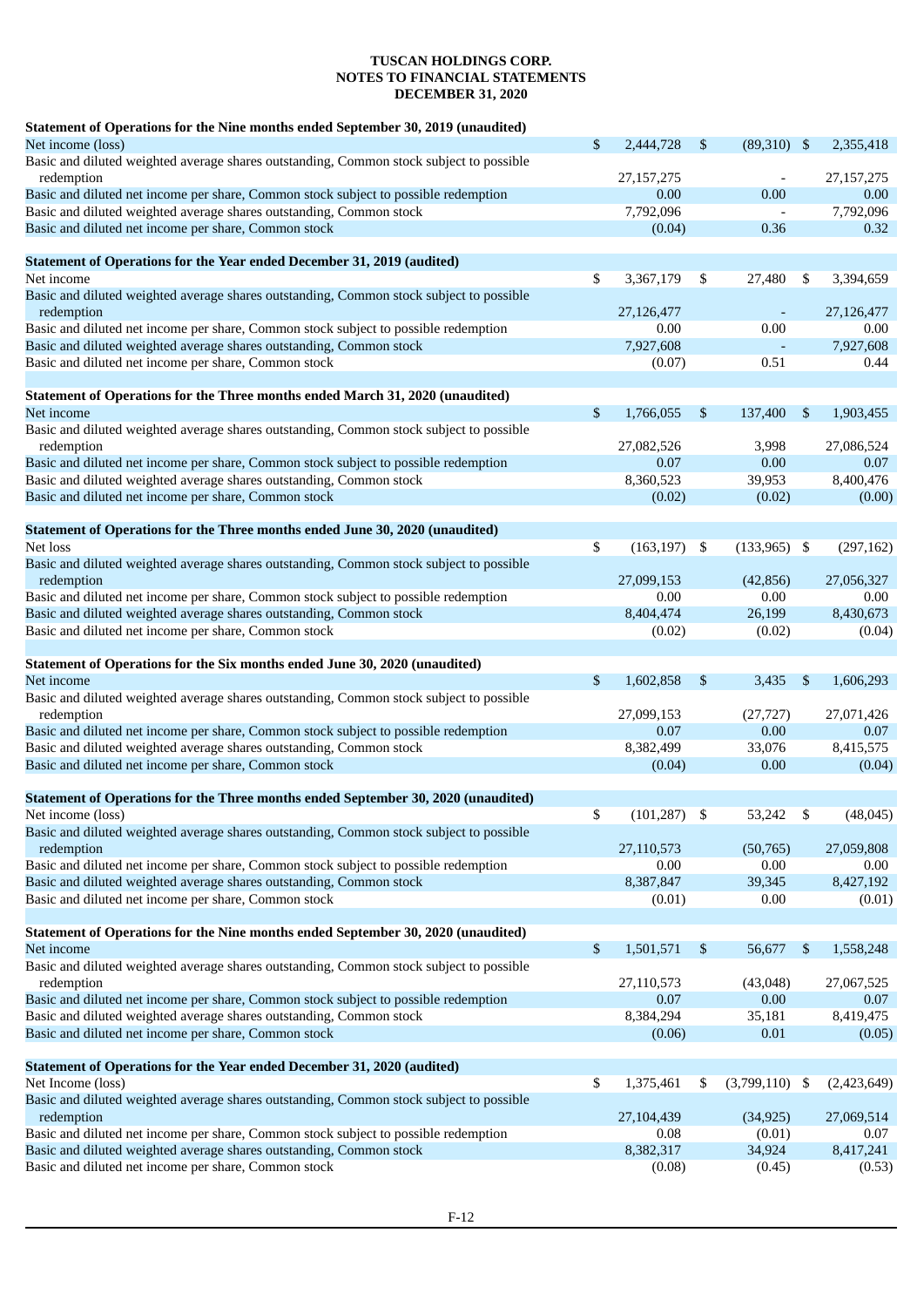### **Cash Flow Statement for the Period from March 7, 2019 (inception) to March 31, 2019**

| (unaudited)                                                                                            |                 |    |                  |     |             |
|--------------------------------------------------------------------------------------------------------|-----------------|----|------------------|-----|-------------|
| Net income (loss)                                                                                      | \$<br>283,325   | \$ | (48,090)         | -\$ | 235,235     |
| Change in fair value of warrant liability                                                              |                 |    | 48,090           |     | 48,090      |
| Initial classification of warrant liability                                                            |                 |    | 432,810          |     | 432,810     |
| Initial classification of common stock subject to possible redemption                                  | 271,835,860     |    | (432, 810)       |     | 271,403,050 |
| Change in value of common stock subject to possible redemption                                         | 283,768         |    | (48,090)         |     | 235,678     |
| Cash Flow Statement for the Period from March 7, 2019 (inception) to June 30, 2019                     |                 |    |                  |     |             |
| (unaudited)                                                                                            |                 |    |                  |     |             |
| Net income (loss)                                                                                      | \$<br>1,548,134 | \$ | $(103,050)$ \$   |     | 1,445,084   |
| Change in fair value of warrant liability                                                              |                 |    | 103,050          |     | 103,050     |
| Initial classification of warrant liability                                                            |                 |    | 432,810          |     | 432,810     |
| Initial classification of common stock subject to possible redemption                                  | 271,835,860     |    | (432, 810)       |     | 271,403,050 |
| Change in value of common stock subject to possible redemption                                         | 1,548,582       |    | (105,050)        |     | 1,445,532   |
| Cash Flow Statement for the Period from March 7, 2019 (inception) to September 30, 2019<br>(unaudited) |                 |    |                  |     |             |
| Net income (loss)                                                                                      | \$<br>2,444,728 | \$ | (89,310)         | -\$ | 2,355,418   |
| Change in fair value of warrant liability                                                              |                 |    | 89,310           |     | 89,310      |
| Initial classification of warrant liability                                                            |                 |    | 432,810          |     | 432,810     |
| Initial classification of common stock subject to possible redemption                                  | 271,835,860     |    | (432, 810)       |     | 271,403,050 |
| Change in value of common stock subject to possible redemption                                         | 2,445,171       |    | (89,310)         |     | 2,355,861   |
| Cash Flow Statement for the Period from March 7, 2019 (inception) to December 31, 2019<br>(audited)    |                 |    |                  |     |             |
| Net income                                                                                             | \$<br>3,367,179 | \$ | 27,480           | \$  | 3,394,659   |
| Change in fair value of warrant liability                                                              |                 |    | (27, 480)        |     | (27, 480)   |
| Initial classification of warrant liability                                                            |                 |    | 432,810          |     | 432,810     |
| Initial classification of common stock subject to possible redemption                                  | 271,835,860     |    | (432, 810)       |     | 271,403,050 |
| Change in value of common stock subject to possible redemption                                         | 3,367,620       |    | 27,480           |     | 3,395,100   |
| Cash Flow Statement Three months ended March 31, 2020 (unaudited)                                      |                 |    |                  |     |             |
| Net income                                                                                             | \$<br>1,766,055 | \$ | 137,400          | \$  | 1,903,455   |
| Change in fair value of warrant liability                                                              |                 |    | 137,400          |     | 137,400     |
| Change in value of common stock subject to possible redemption                                         | 1,766,062       |    | 137,400          |     | 1,903,462   |
| Cash Flow Statement Six months ended June 30, 2020 (unaudited)                                         |                 |    |                  |     |             |
| Net income                                                                                             | \$<br>1,602,858 | \$ | 3,435            | \$  | 1,606,293   |
| Change in fair value of warrant liability                                                              |                 |    | 3,435            |     | 3,435       |
| Change in value of common stock subject to possible redemption                                         | 1,602,866       |    | 3,435            |     | 1,606,301   |
| Cash Flow Statement Nine months ended September 30, 2020 (unaudited)                                   |                 |    |                  |     |             |
| Net income                                                                                             | \$<br>1,501,571 | \$ | 56,667           | \$  | 1,558,248   |
| Change in fair value of warrant liability                                                              |                 |    | 56,667           |     | 56,667      |
| Change in value of common stock subject to possible redemption                                         | 1,501,578       |    | 56,667           |     | 1,558,245   |
|                                                                                                        |                 |    |                  |     |             |
| <b>Cash Flow Statement Year Ended December 31, 2020 (unaudited)</b>                                    |                 |    |                  |     |             |
| Net income (loss)                                                                                      | \$<br>1,375,461 | S  | $(3,799,110)$ \$ |     | (2,423,649) |
| Change in fair value of warrant liability                                                              |                 |    | (3,799,110)      |     | (3,799,110) |
| Change in value of common stock subject to possible redemption                                         | 1,342,784       |    | 3,799,114        |     | (2,456,330) |

F-13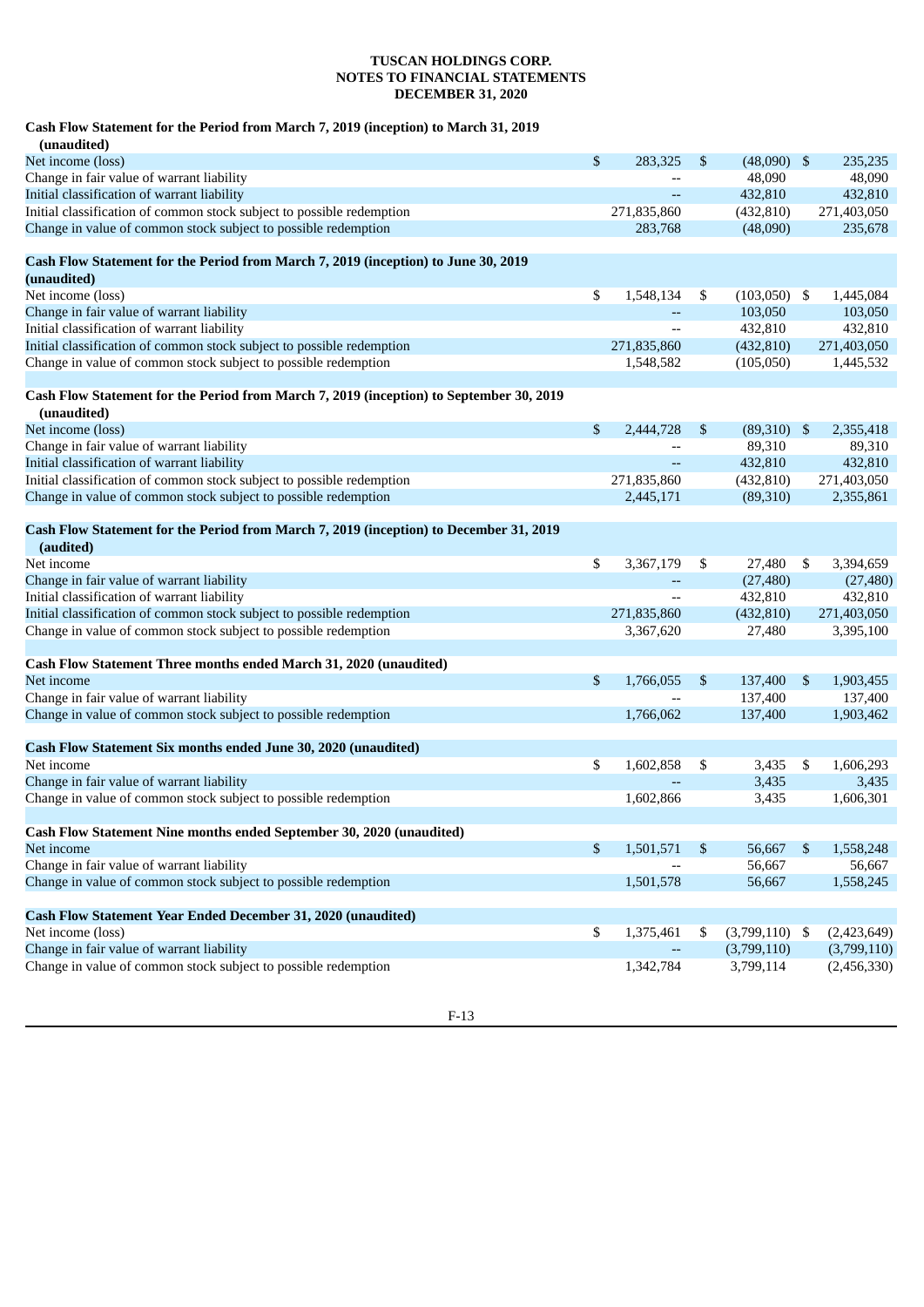## **NOTE 3. SUMMARY OF SIGNIFICANT ACCOUNTING POLICIES**

### *Basis of Presentation*

The accompanying financial statements are presented in conformity with accounting principles generally accepted in the United States of America ("GAAP") and pursuant to the rules and regulations of the SEC.

## *Emerging Growth Company*

The Company is an "emerging growth company," as defined in Section 2(a) of the Securities Act of 1933, as amended (the "Securities Act"), as modified by the Jumpstart Our Business Startups Act of 2012 (the "JOBS Act"), and it may take advantage of certain exemptions from various reporting requirements that are applicable to other public companies that are not emerging growth companies including, but not limited to, not being required to comply with the independent registered public accounting firm attestation requirements of Section 404 of the Sarbanes-Oxley Act, reduced disclosure obligations regarding executive compensation in its periodic reports and proxy statements, and exemptions from the requirements of holding a nonbinding advisory vote on executive compensation and stockholder approval of any golden parachute payments not previously approved.

Further, Section 102(b)(1) of the JOBS Act exempts emerging growth companies from being required to comply with new or revised financial accounting standards until private companies (that is, those that have not had a Securities Act registration statement declared effective or do not have a class of securities registered under the Exchange Act) are required to comply with the new or revised financial accounting standards. The JOBS Act provides that a company can elect to opt out of the extended transition period and comply with the requirements that apply to non-emerging growth companies but any such election to opt out is irrevocable. The Company has elected not to opt out of such extended transition period which means that when a standard is issued or revised and it has different application dates for public or private companies, the Company, as an emerging growth company, can adopt the new or revised standard at the time private companies adopt the new or revised standard. This may make comparison of the Company's financial statements with another public company which is neither an emerging growth company nor an emerging growth company which has opted out of using the extended transition period difficult or impossible because of the potential differences in accounting standards used.

### *Use of Estimates*

The preparation of financial statements in conformity with GAAP requires management to make estimates and assumptions that affect the reported amounts of assets and liabilities and disclosure of contingent assets and liabilities at the date of the financial statements and the reported amounts of revenues and expenses during the reporting period.

Making estimates requires management to exercise significant judgment. It is at least reasonably possible that the estimate of the effect of a condition, situation or set of circumstances that existed at the date of the financial statements, which management considered in formulating its estimate, could change in the near term due to one or more future events. Accordingly, the actual results could differ significantly from those estimates.

F-14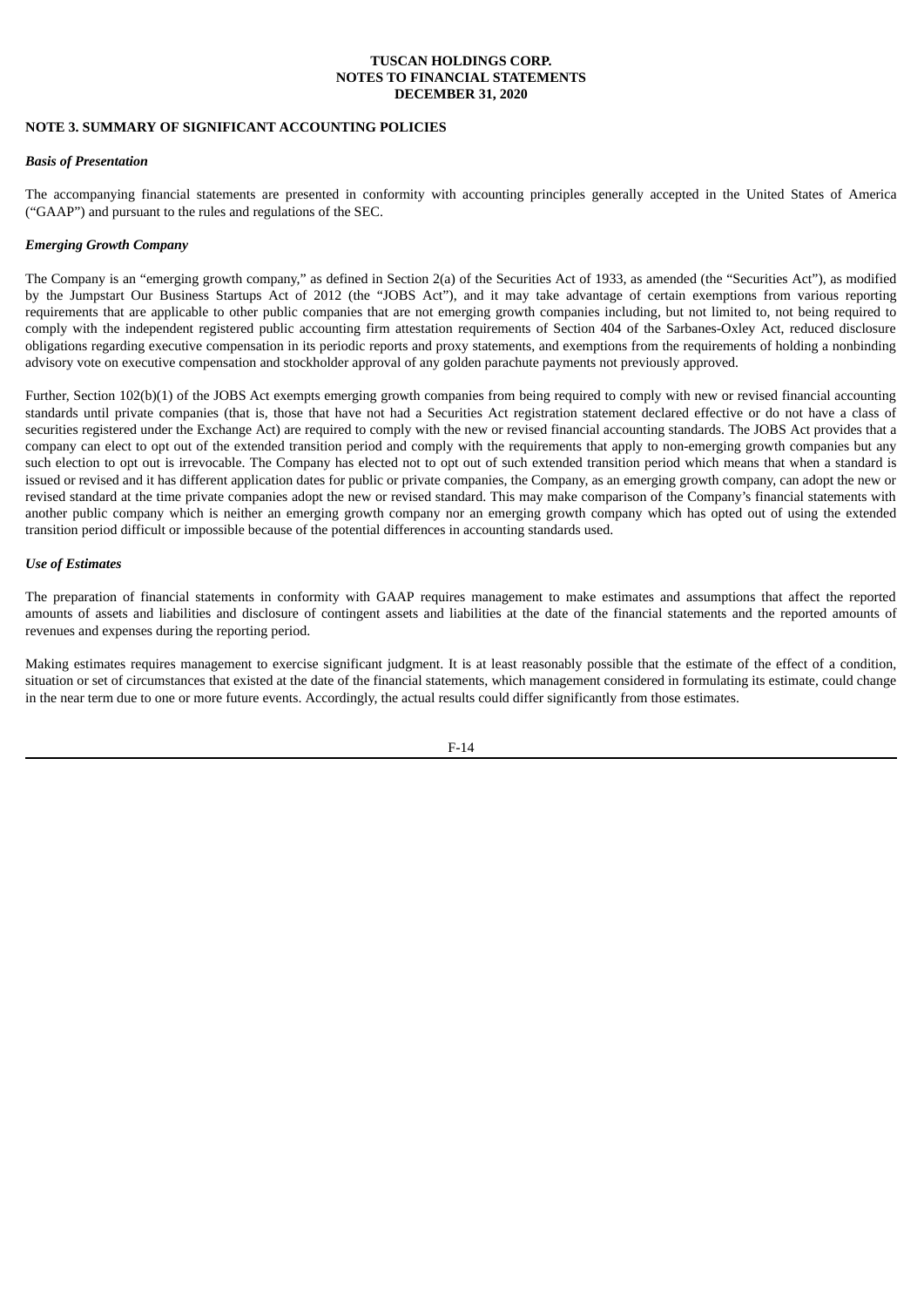## *Cash and Cash Equivalents*

The Company considers all short-term investments with an original maturity of three months or less when purchased to be cash equivalents. The Company did not have any cash equivalents as of December 31, 2020 and 2019.

### *Cash and Marketable Securities Held in Trust Account*

At December 31, 2020 and 2019, the assets held in the Trust Account were substantially held in U.S. Treasury Bills. During the year ended December 31, 2020 and 2019, the Company withdrew \$479,473 and \$938,000 of interest income from the Trust Account, respectively, to pay its franchise and income tax obligations.

### *Warrant Liability*

The Company accounts for warrants in accordance with the guidance contained in ASC 815-40-15-7D under which the warrants do not meet the criteria for equity treatment and must be recorded as liabilities. As the Private Warrants meet the definition of a derivative as contemplated in ASC 815, the Company classifies the Private Warrants as liabilities at their fair value and adjusts the Private Warrants to fair value at each reporting period. This liability is subject to re-measurement at each balance sheet date until exercised, and any change in fair value is recognized in our statement of operations. The Private Warrants for periods where no observable traded price was available were valued using a binomial lattice model. For periods subsequent to the detachment of the Private Warrants from the Units, the Public Warrant quoted market price was used as the fair value as of each relevant date (see Note 12).

### *Common Stock Subject to Possible Redemption*

The Company accounts for its common stock subject to possible redemption in accordance with the guidance in Accounting Standards Codification ("ASC") Topic 480 "Distinguishing Liabilities from Equity." Common stock subject to mandatory redemption is classified as a liability instrument and is measured at fair value. Conditionally redeemable common stock (including common stock that feature redemption rights that is either within the control of the holder or subject to redemption upon the occurrence of uncertain events not solely within the Company's control) is classified as temporary equity. At all other times, common stock is classified as stockholders' equity. The Company's common stock features certain redemption rights that are considered to be outside of the Company's control and subject to occurrence of uncertain future events. Accordingly, common stock subject to possible redemption is presented at redemption value as temporary equity, outside of the stockholders' equity section of the Company's balance sheets.

#### *Income Taxes*

The Company follows the asset and liability method of accounting for income taxes under ASC 740, "Income Taxes." Deferred tax assets and liabilities are recognized for the estimated future tax consequences attributable to differences between the financial statements carrying amounts of existing assets and liabilities and their respective tax bases. Deferred tax assets and liabilities are measured using enacted tax rates expected to apply to taxable income in the years in which those temporary differences are expected to be recovered or settled. The effect on deferred tax assets and liabilities of a change in tax rates is recognized in income in the period that included the enactment date. Valuation allowances are established, when necessary, to reduce deferred tax assets to the amount expected to be realized.

ASC 740 prescribes a recognition threshold and a measurement attribute for the financial statement recognition and measurement of tax positions taken or expected to be taken in a tax return. For those benefits to be recognized, a tax position must be more likely than not to be sustained upon examination by taxing authorities. The Company recognizes accrued interest and penalties related to unrecognized tax benefits as income tax expense. There were no unrecognized tax benefits and no amounts accrued for interest and penalties as of December 31, 2020 and 2019. The Company is currently not aware of any issues under review that could result in significant payments, accruals or material deviation from its position. The Company is subject to income tax examinations by major taxing authorities since inception.

On March 27, 2020, the CARES Act was enacted in response to COVID-19 pandemic. Under ASC 740, the effects of changes in tax rates and laws are recognized in the period which the new legislation is enacted. The CARES Act made various tax law changes including among other things (i) increasing the limitation under Section 163(j) of the Internal Revenue Code of 1986, as amended (the "IRC") for 2019 and 2020 to permit additional expensing of interest (ii) enacting a technical correction so that qualified improvement property can be immediately expensed under IRC Section 168(k), (iii) making modifications to the federal net operating loss rules including permitting federal net operating losses incurred in 2018, 2019, and 2020 to be carried back to the five preceding taxable years in order to generate a refund of previously paid income taxes and (iv) enhancing the recoverability of alternative minimum tax credits.

## *Net Income (Loss) Per Common Share*

Net income (loss) per share is computed by dividing net income by the weighted-average number of shares of common stock outstanding during the period.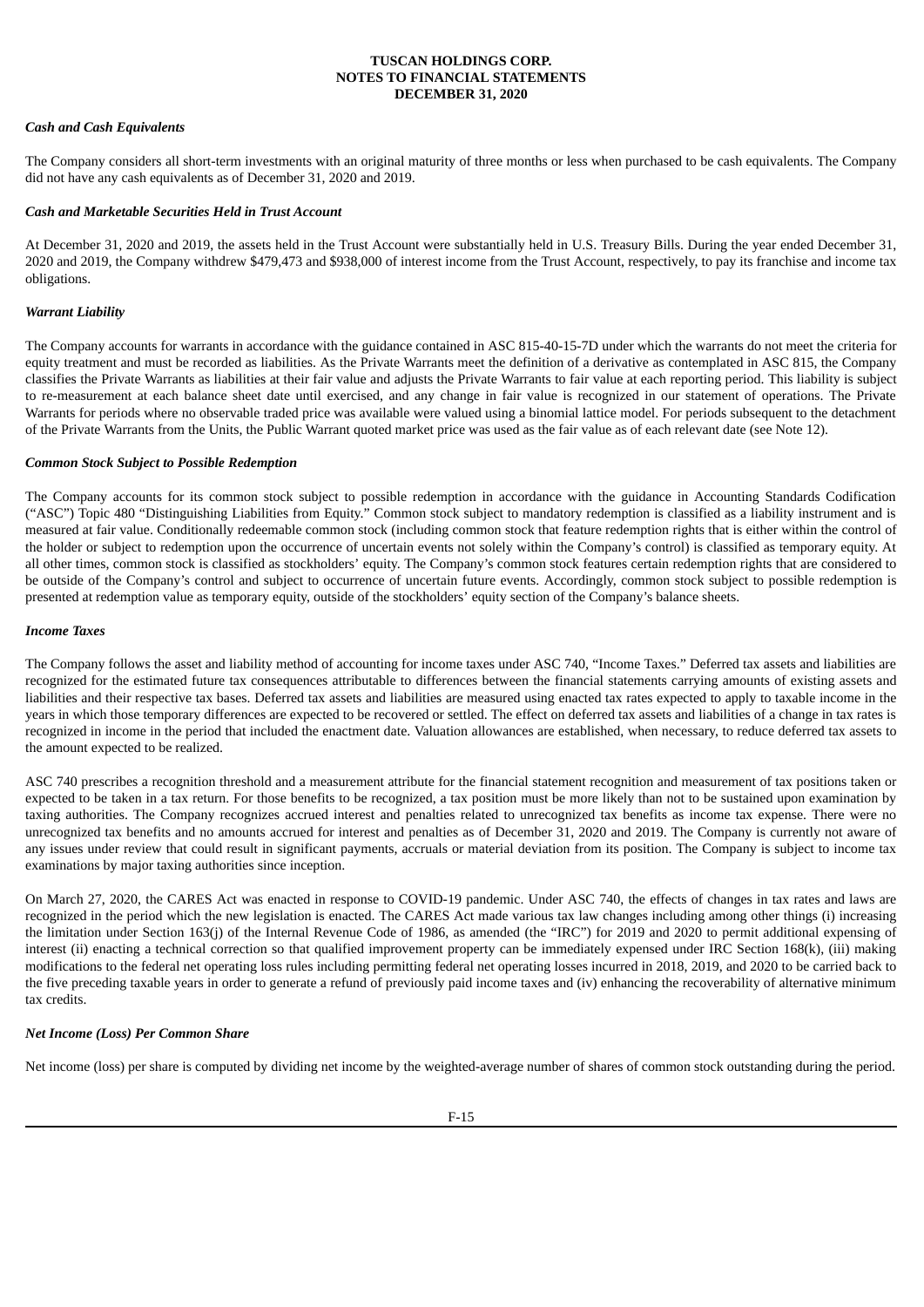The Company's statement of operations includes a presentation of income per share for common shares subject to possible redemption in a manner similar to the two-class method of loss per share. Net income per common share, basic and diluted, for Common stock subject to possible redemption is calculated by dividing the proportionate share of income on marketable securities held by the Trust Account, net of applicable franchise and income taxes, by the weighted average number of Common stock subject to possible redemption outstanding since original issuance.

Net loss per share, basic and diluted, for non-redeemable common stock is calculated by dividing the net income, adjusted for income on marketable securities attributable to Common stock subject to possible redemption, by the weighted average number of non-redeemable common stock outstanding for the period.

Non-redeemable common stock includes Founder Shares and non-redeemable shares of common stock as these shares do not have any redemption features. Non-redeemable common stock participates in the income on marketable securities based on non-redeemable common stock shares' proportionate interest.

|                                                                                    | <b>Year Ended</b><br>December 31, |     |             |
|------------------------------------------------------------------------------------|-----------------------------------|-----|-------------|
|                                                                                    | 2020                              |     | 2019        |
| Common stock subject to possible redemption                                        |                                   |     |             |
| Numerator: Earnings allocable to Common stock subject to possible redemption       |                                   |     |             |
| Interest earned on marketable securities held in Trust Account                     | \$<br>2,565,492                   | \$. | 4,827,854   |
| Unrealized gain on marketable securities held in Trust Account                     | 9,424                             |     | 126,682     |
| Less: Income and franchise taxes                                                   | (556, 403)                        |     | (1,042,603) |
| Net income allocable to shares subject to possible redemption                      | \$<br>2,018,513                   | \$  | 3,911,933   |
| Denominator: Weighted average Common stock subject to possible redemption          |                                   |     |             |
| Basic and diluted weighted average shares outstanding                              | 27,069,514                        |     | 27,072,466  |
| Basic and diluted net income per common share                                      | \$<br>0.07                        | \$  | 0.14        |
| Non-Redeemable Common Stock                                                        |                                   |     |             |
| <b>Basic Loss per Share</b>                                                        |                                   |     |             |
| Numerator Net Income minus Net Earnings                                            |                                   |     |             |
| Net loss                                                                           | \$<br>$(2,423,649)$ \$            |     | 3,394,659   |
| Less: Income attributable to common stock subject to possible redemption           | (2,018,513)                       |     | (3,911,933) |
| Non-Redeemable Net Loss                                                            | \$<br>(4,442,162)                 |     | (517, 274)  |
| Denominator: Weighted Average Non-Redeemable Common Stock                          |                                   |     |             |
| Basic weighted average shares outstanding                                          | 8,417,241                         |     | 7,969,549   |
| Basic net loss per common share                                                    | (0.53)                            | \$  | (0.06)      |
| Diluted Loss per Share                                                             |                                   |     |             |
| Numerator: Non-Redeemable Net Loss minus Change in fair value of warrant liability |                                   |     |             |
| Non-Redeemable Net Loss - Basic                                                    | \$<br>$(4,442,162)$ \$            |     | (517, 724)  |
| Less: Change in fair value of warrant liability                                    |                                   |     | 27,480      |
| Non-Redeemable Net Loss - Diluted                                                  | \$<br>(4,442,162)                 |     | (544, 754)  |
| Denominator: Weighted Average Non-Redeemable Common Stock                          |                                   |     |             |
| Diluted weighted average shares outstanding (1)                                    | 8,417,241                         |     | 7,969,549   |
| Diluted net loss per common share                                                  | \$<br>(0.53)                      | \$  | (0.07)      |
|                                                                                    |                                   |     |             |

(1) As of March 31, 2021 and 2020, diluted shares do not include the effect of warrants to purchase 28,287,000 shares of common stock as the inclusion of such warrants would be anti-dilutive.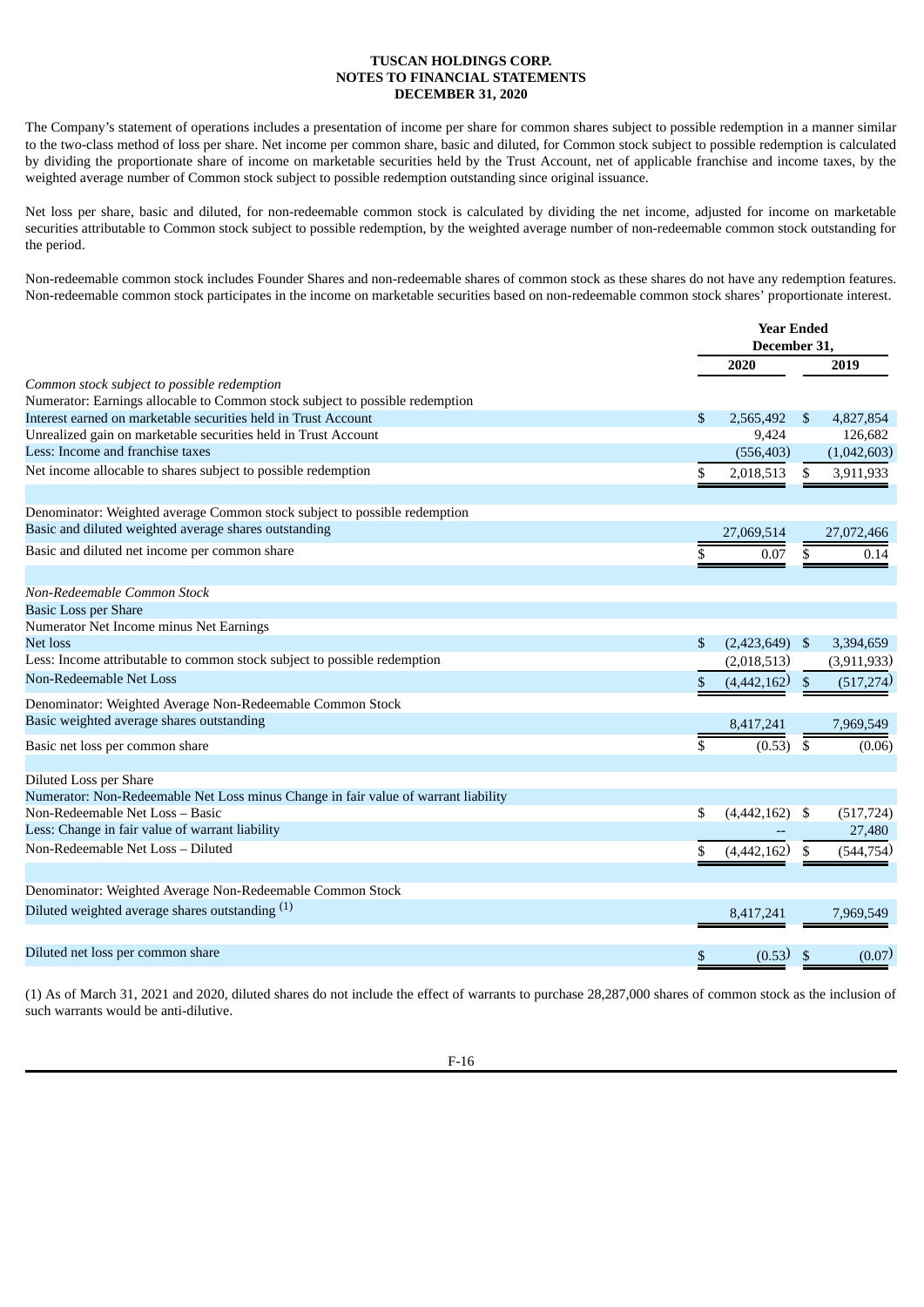## *Concentration of Credit Risk*

Financial instruments that potentially subject the Company to concentrations of credit risk consist of a cash account in a financial institution which, at times may exceed the Federal Depository Insurance Coverage of \$250,000. The Company has not experienced losses on this account and management believes the Company is not exposed to significant risks on such account.

## *Fair Value of Financial Instruments*

The fair value of the Company's assets and liabilities, which qualify as financial instruments under ASC 820, "Fair Value Measurement," approximates the carrying amounts represented in the accompanying balance sheets, primarily due to their short-term nature, except for the Private Warrants (see Note 11).

## *Fair Value Measurements*

Fair value is defined as the price that would be received for sale of an asset or paid for transfer of a liability, in an orderly transaction between market participants at the measurement date. GAAP establishes a three-tier fair value hierarchy, which prioritizes the inputs used in measuring fair value. The hierarchy gives the highest priority to unadjusted quoted prices in active markets for identical assets or liabilities (Level 1 measurements) and the lowest priority to unobservable inputs (Level 3 measurements). These tiers include:

- Level 1, defined as observable inputs such as quoted prices (unadjusted) for identical instruments in active markets;
- Level 2, defined as inputs other than quoted prices in active markets that are either directly or indirectly observable such as quoted prices for similar instruments in active markets or quoted prices for identical or similar instruments in markets that are not active; and
- Level 3, defined as unobservable inputs in which little or no market data exists, therefore requiring an entity to develop its own assumptions, such as valuations derived from valuation techniques in which one or more significant inputs or significant value drivers are unobservable.

In some circumstances, the inputs used to measure fair value might be categorized within different levels of the fair value hierarchy. In those instances, the fair value measurement is categorized in its entirety in the fair value hierarchy based on the lowest level input that is significant to the fair value measurement.

## *Derivative Financial Instruments*

The Company evaluates its financial instruments to determine if such instruments are derivatives or contain features that qualify as embedded derivatives in accordance with ASC Topic 815, "Derivatives and Hedging". For derivative financial instruments that are accounted for as liabilities, the derivative instrument is initially recorded at its fair value on the grant date and is then re-valued at each reporting date, with changes in the fair value reported in the statements of operations. The classification of derivative instruments, including whether such instruments should be recorded as liabilities or as equity, is evaluated at the end of each reporting period. Derivative liabilities are classified in the balance sheet as current or non-current based on whether or not netcash settlement or conversion of the instrument could be required within 12 months of the balance sheet date.

## *Recently Issued Accounting Standards*

Management does not believe that any recently issued, but not yet effective, accounting standards, if currently adopted, would have a material effect on the Company's financial statements.

## **NOTE 4. INITIAL PUBLIC OFFERING**

On March 7, 2019, the Company consummated the Initial Public Offering and sold 24,000,000 units at a price of \$10.00 per Unit. Each Unit consists of one share of common stock and one warrant ("Public Warrant"). On March 12, 2019, in connection with the underwriters' exercise of the over-allotment option in full, the Company sold an additional 3,600,000 Units at a price of \$10.00 per Unit. Each Public Warrant entitles the holder to purchase one share of common stock at a price of \$11.50 per share, subject to adjustment (see Note 8).

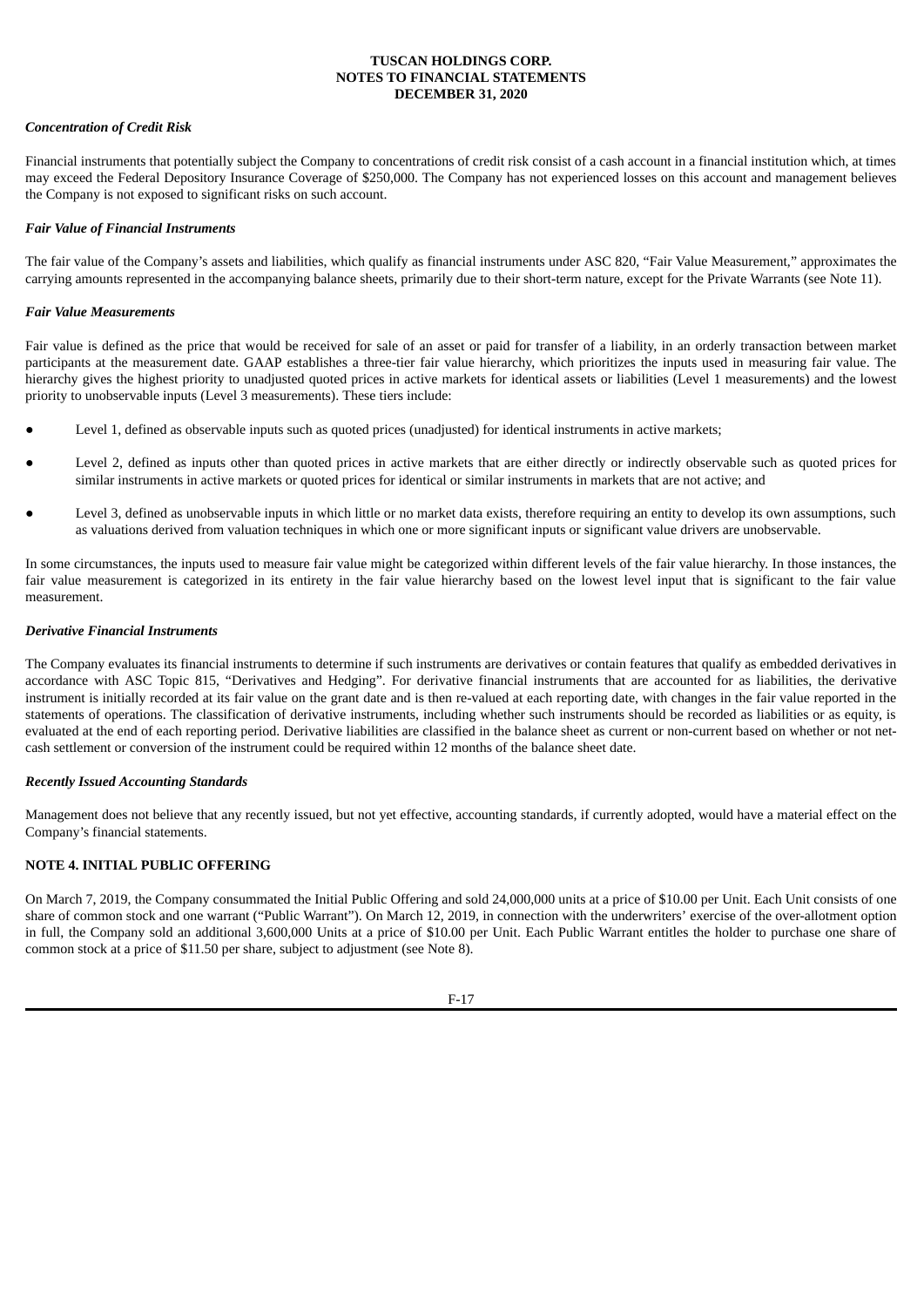## **NOTE 5. PRIVATE PLACEMENT**

Simultaneously with the closing of the Initial Public Offering, the Sponsor and EarlyBirdCapital and its designee purchased an aggregate of 615,000 Private Units at a price of \$10.00 per Private Unit, for an aggregate purchase price of \$6,150,000. The Sponsor purchased 500,047 Private Units and EarlyBirdCapital and its designee purchased an aggregate of 114,953 Private Units. On March 12, 2019, in connection with the underwriters' exercise of the over-allotment option in full, the purchasers purchased an aggregate of an additional 72,000 additional Private Units, of which 58,542 Private Units were purchased by the Sponsor and 13,458 Private Units were purchased by EarlyBirdCapital and its designee, for an aggregate purchase price of \$720,000. Each Private Unit consists of one share of common stock ("Private Share") and one warrant ("Private Warrant"). Each Private Warrant is exercisable to purchase one share of common stock at an exercise price of \$11.50 per share, subject to adjustment (see Note 8). The proceeds from the Private Units were added to the proceeds from the Initial Public Offering held in the Trust Account. If the Company does not complete a Business Combination within the Combination Period, the proceeds from the sale of the Private Units will be used to fund the redemption of the Public Shares (subject to the requirements of applicable law), and the Private Units and all underlying securities will be worthless.

## **NOTE 6. RELATED PARTY TRANSACTIONS**

#### *Founder Shares*

In November 2018, the Sponsor purchased 5,750,000 shares (the "Founder Shares") of the Company's common stock for an aggregate price of \$25,000. On March 5, 2019, the Company effected a stock dividend of 0.2 shares of common stock for each outstanding share (the "Stock Dividend"), resulting in 6,900,000 Founder Shares being issued and outstanding. The 6,900,000 Founder Shares included an aggregate of up to 900,000 shares subject to forfeiture by the Sponsor to the extent that the underwriters' over-allotment was not exercised in full or in part, so that the holders of the Founder Shares would collectively own 20% of the Company's issued and outstanding shares after the Initial Public Offering (assuming the holders did not purchase any Public Shares in the Initial Public Offering and excluding the Private Units and Representative Shares (see Note 8). In connection with the underwriters' exercise of the over-allotment option in full on March 12, 2019, 900,000 Founder Shares are no longer subject to forfeiture.

The holders of the Founder Shares have agreed, subject to certain limited exceptions, not to transfer, assign or sell any of the Founder Shares until, with respect to 50% of the Founder Shares, the earlier of one year after the consummation of a Business Combination and the date on which the closing price of the common stock equals or exceeds \$12.50 per share (as adjusted for stock splits, stock dividends, reorganizations, recapitalizations and the like) for any 20 trading days within a 30-trading day period commencing after a Business Combination and, with respect to the remaining 50% of the Founder Shares, until the one year after the consummation of a Business Combination, or earlier, in either case, if, subsequent to a Business Combination, the Company completes a liquidation, merger, stock exchange or other similar transaction which results in all of the Company's stockholders having the right to exchange their shares of common stock for cash, securities or other property.

### *Private Placement Units*

Simultaneously with the consummation of the initial public offering, the Company consummated the private placement of 687,000 Private Units at a price of \$10.00 per Private Unit, generating total proceeds of \$6,870,000. The Private Units were sold to the Sponsor and EarlyBirdCapital and its designees. The Private Units are identical to the units sold in the initial public offering, except that the warrants underlying the Private Units are non-redeemable and may be exercised on a cashless basis, in each case so long as they continue to be held by the initial purchasers or their permitted transferees. The initial purchasers have agreed not to transfer, assign or sell any of the Private Units and underlying securities until after the completion of an initial business combination.

## *Administrative Service Fee*

Vogel Partners, LLP, an affiliate of Mr. Vogel, has agreed that, until the earlier of the consummation of an initial business combination or Tuscan's liquidation, it will make available to Tuscan certain general and administrative services, including office space, utilities and administrative support, as Tuscan may require from time to time. Tuscan has agreed to pay Vogel Partners, LLP \$10,000 per month for these services. Tuscan believes, based on rents and fees for similar services in the New York City metropolitan area, that the fee charged by Vogel Partners, LLP is at least as favorable as it could have obtained from an unaffiliated person.. For the year ended December 31, 2020 and 2019, the Company incurred \$120,000 and \$100,000, respectively, in fees for these services. At December 31, 2020 and 2019, fees amounting to \$10,000 and \$0 is included in accounts payable and accrued expenses in the accompanying balance sheets.

F-18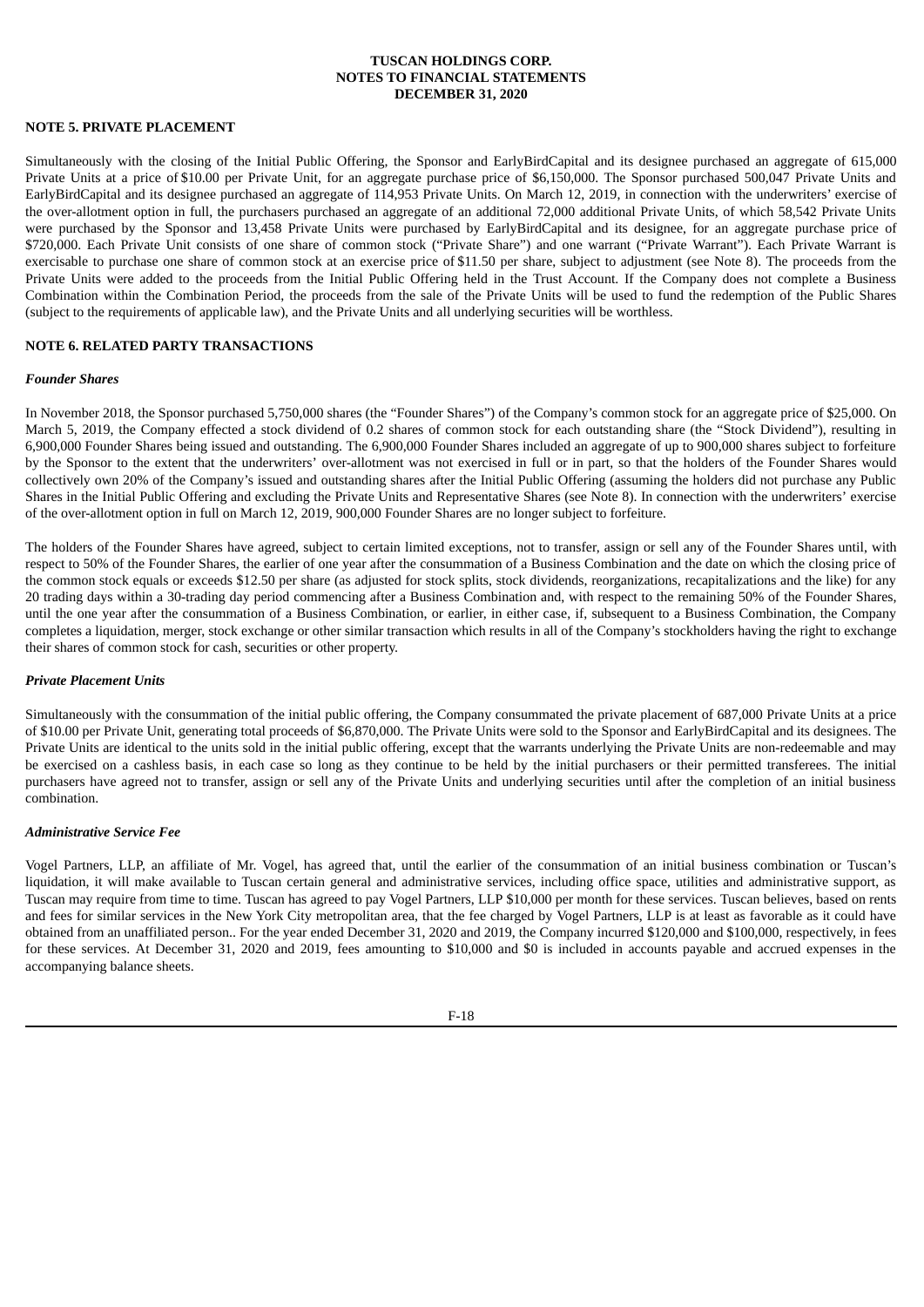## *Advance from Related Party*

The Company's Chief Executive Officer advanced the Company an aggregate of \$86,748 to be used for the payment of costs related to the Initial Public Offering. The advances were non-interest bearing, unsecured and due on demand. The advances were repaid upon the consummation of the Initial Public Offering on March 7, 2019.

## *Due to Affiliate*

During the year ended December 31, 2020, an affiliate of the Company paid expenses on behalf of the Company that were mainly settled during the same period.

## *Promissory Note – Related Party*

In November 2018, the Company issued an unsecured promissory note to the Company's Chief Executive Officer (the "Promissory Note"), pursuant to which the Company borrowed an aggregate principal amount of \$90,342. The Promissory Note was non-interest bearing and payable on the earlier of (i) November 1, 2019, (ii) the consummation of the Initial Public Offering or (iii) the date on which the Company determines not to proceed with the Initial Public Offering. The Promissory Note was repaid upon the consummation of the Initial Public Offering on March 7, 2019.

## *Related Party Loans*

In addition, in order to finance transaction costs in connection with a Business Combination, the Sponsor or certain of the Company's officers and directors or their affiliates may, but are not obligated to, loan the Company funds as may be required ("Working Capital Loans"). If the Company completes a Business Combination, the Company will repay the Working Capital Loans out of the proceeds of the Trust Account released to the Company. Otherwise, the Working Capital Loans would be repaid only out of funds held outside the Trust Account to the extent such funds are available. In the event that a Business Combination does not close, the Company may use a portion of proceeds held outside the Trust Account to repay the Working Capital Loans, but no proceeds held in the Trust Account would be used to repay the Working Capital Loans. The Working Capital Loans would either be repaid upon consummation of a Business Combination, without interest, or, at the lender's discretion, up to \$1,500,000 of such Working Capital Loans may be convertible into units of the post Business Combination entity at a price of \$10.00 per unit. The units would be identical to the Private Units.

On April 20, 2020, the Sponsor committed to provide an aggregate of \$500,000 in loans to the Company. The loans shall be non-interest bearing, unsecured and due upon the consummation of a Business Combination. In the event that a Business Combination does not close, the loans would be repaid only out of funds held outside the Trust Account to the extent such funds are available. Otherwise, all amounts loaned to the Company would be forgiven.

On April 21, 2020, the Company issued an unsecured promissory note to the Sponsor in the aggregate amount of \$300,000 (the "Note"), of which \$200,000 was drawn upon on such date. The Note is non-interest bearing and payable upon the consummation of a Business Combination. The Note is convertible, at the lender's option, into units of the post Business Combination entity at a price of \$10.00 per unit. The units would be identical to the Private Units. If a Business Combination is not consummated, the notes will not be repaid by the Company and all amounts owed thereunder by the Company will be forgiven except to the extent that the Company has funds available to it outside of its Trust Account. As of December 31, 2020, there was \$200,000 outstanding under the Note.

## **NOTE 7. COMMITMENTS**

## *Registration Rights*

Pursuant to a registration rights agreement entered into on March 7, 2019, the holders of the Founder Shares, Representative Shares, Private Units, and any units that may be issued upon conversion of Working Capital Loans (and all underlying securities) are entitled to registration rights. The holders of the majority of these securities are entitled to make up to two demands that the Company register such securities. The holders of the majority of the Founder Shares can elect to exercise these registration rights at any time commencing three months prior to the date on which the Founder Shares are to be released from escrow. The holders of a majority of the Representative Shares, Private Units or units issued in payment of working capital loans made to the Company (or underlying securities) can elect to exercise these registration rights at any time commencing after the Company consummates a Business Combination. Notwithstanding anything to the contrary, EarlyBirdCapital and its designee may only make a demand on one occasion and only during the five-year period beginning on the effective date of the Initial Public Offering. In addition, the holders have certain "piggy-back" registration rights with respect to registration statements filed subsequent to the consummation of a Business Combination; provided, however, that EarlyBirdCapital and its designee may participate in a "piggy-back" registration only during the seven-year period beginning on the effective date of the Initial Public Offering. The Company will bear the expenses incurred in connection with the filing of any such registration statements.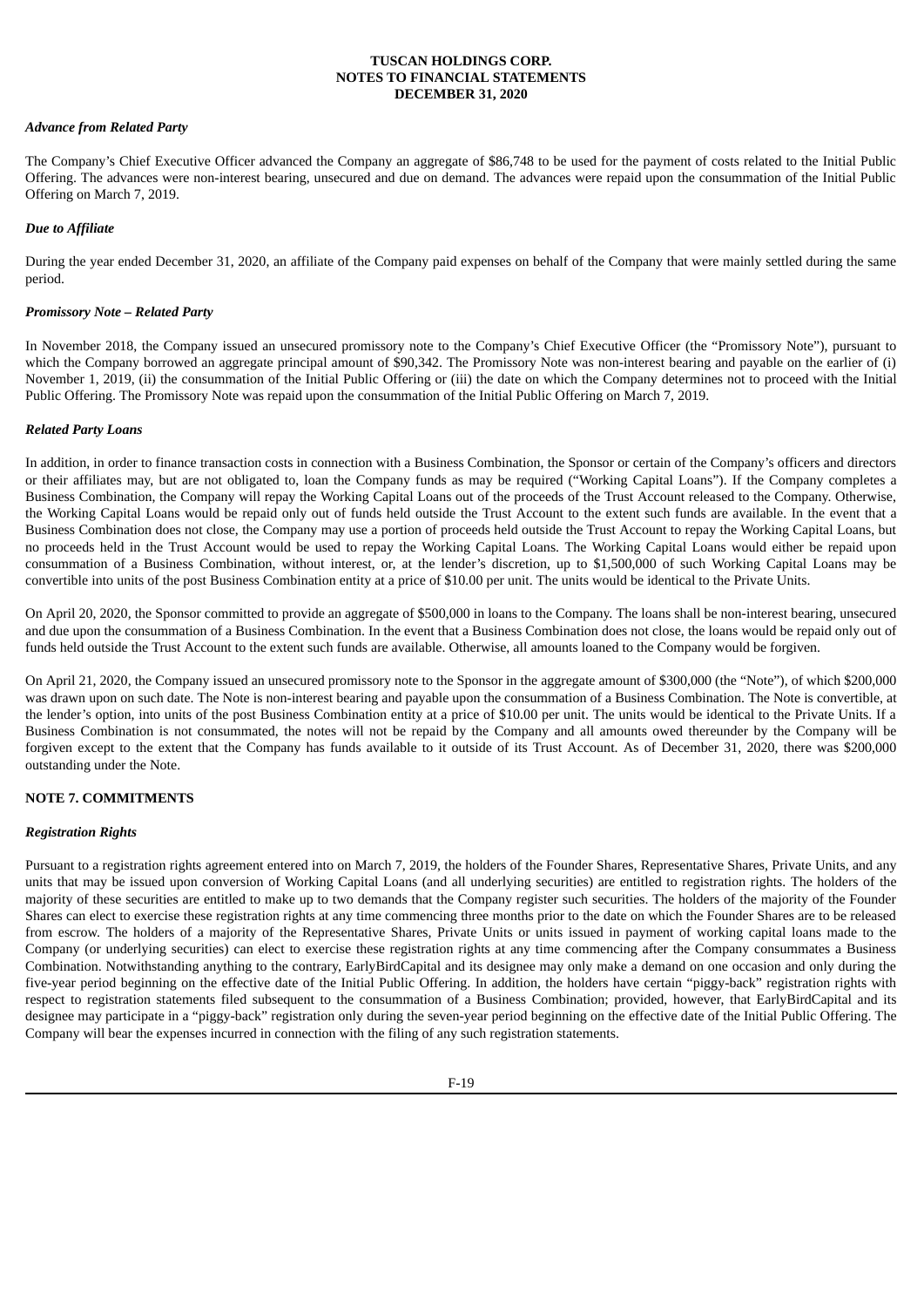### *Business Combination Marketing Agreement*

The Company has engaged EarlyBirdCapital as an advisor in connection with a Business Combination to assist the Company in holding meetings with its shareholders to discuss the potential Business Combination and the target business' attributes, introduce the Company to potential investors that are interested in purchasing the Company's securities in connection with a Business Combination, assist the Company in obtaining shareholder approval for the Business Combination and assist the Company with its press releases and public filings in connection with the Business Combination. The Company will pay EarlyBirdCapital a cash fee for such services upon the consummation of a Business Combination in an amount equal to \$9,660,000 (exclusive of any applicable finders' fees which might become payable); provided that up to 30% of the fee may be allocated at the Company's sole discretion to other FINRA members that assist the Company in identifying and consummating a Business Combination.

## *Engagement of Morgan Stanley*

We engaged Morgan Stanley & Co. LLC ("Morgan Stanley") to provide financial advisory services in connection with the Microvast business combination, and, upon consummation of the transaction with Microvast, we must pay that firm a transaction fee of \$5.5 million, plus expenses. Morgan Stanley also acted as placement agent in connection with the PIPE Financing, and we are obligated to pay Morgan Stanley a placement fee equal to (i) 3.5% of the sum of (x) the aggregate gross proceeds raised in the PIPE Financing up to \$300 million (not including funds from the sale of certain excluded securities) and (y) any borrowings pursuant to a bridge financing provided in connection with the proposed business combination by investors introduced by Morgan Stanley, and (ii) 2.5% of the aggregate gross proceeds raised in the PIPE Financing above \$300 million.

## **NOTE 8. STOCKHOLDERS' EQUITY**

*Preferred Stock* — The Company is authorized to issue 1,000,000 shares of preferred stock with a par value of \$0.0001 per share with such designation, rights and preferences as may be determined from time to time by the Company's board of directors. At December 31, 2020 and 2019, there were no shares of preferred stock issued or outstanding.

*Common Stock —* The Company is authorized to issue 65,000,000 shares of common stock with a par value of \$0.0001 per share. Holders of the common stock are entitled to one vote for each share. At December 31, 2020 and 2019, there were 8,808,069 and 8,400,476 shares of common stock issued and outstanding, excluding 26,675,733 and 27,086,524 shares of common stock subject to possible redemption, respectively.

### *Representative Shares*

In November 2018, the Company issued to the designees of EarlyBirdCapital, for a nominal consideration, 300,000 shares (after giving effect to the Stock Dividend) of common stock (the "Representative Shares"). The Company accounted for the Representative Shares as an offering cost of the Initial Public Offering, with a corresponding credit to stockholders' equity. The Company estimated the fair value of Representative Shares to be \$1,200 based upon the price of the Founder Shares issued to the Sponsor. The holders of the Representative Shares have agreed not to transfer, assign or sell any such shares until the completion of a Business Combination. In addition, the holders have agreed (i) to waive their redemption rights (or to sell any shares in a tender offer) with respect to such shares in connection with the completion of a Business Combination and (ii) to waive their rights to liquidating distributions from the Trust Account with respect to such shares if the Company fails to complete a Business Combination within the Combination Period.

## **NOTE 9. WARRANTS**

The Public Warrants will become exercisable 30 days after the completion of a Business Combination. No warrants will be exercisable for cash unless the Company has an effective and current registration statement covering the shares of common stock issuable upon exercise of the warrants and a current prospectus relating to such shares of common stock. Notwithstanding the foregoing, if a registration statement covering the shares of common stock issuable upon exercise of the public warrants is not effective within 90 days following the consummation of a Business Combination, warrant holders may, until such time as there is an effective registration statement and during any period when the Company shall have failed to maintain an effective registration statement, exercise warrants on a cashless basis pursuant to the exemption provided by Section 3(a)(9) of the Securities Act, provided that such exemption is available. If that exemption, or another exemption, is not available, holders will not be able to exercise their warrants on a cashless basis. The Public Warrants will expire five years after the completion of a Business Combination or earlier upon redemption or liquidation.

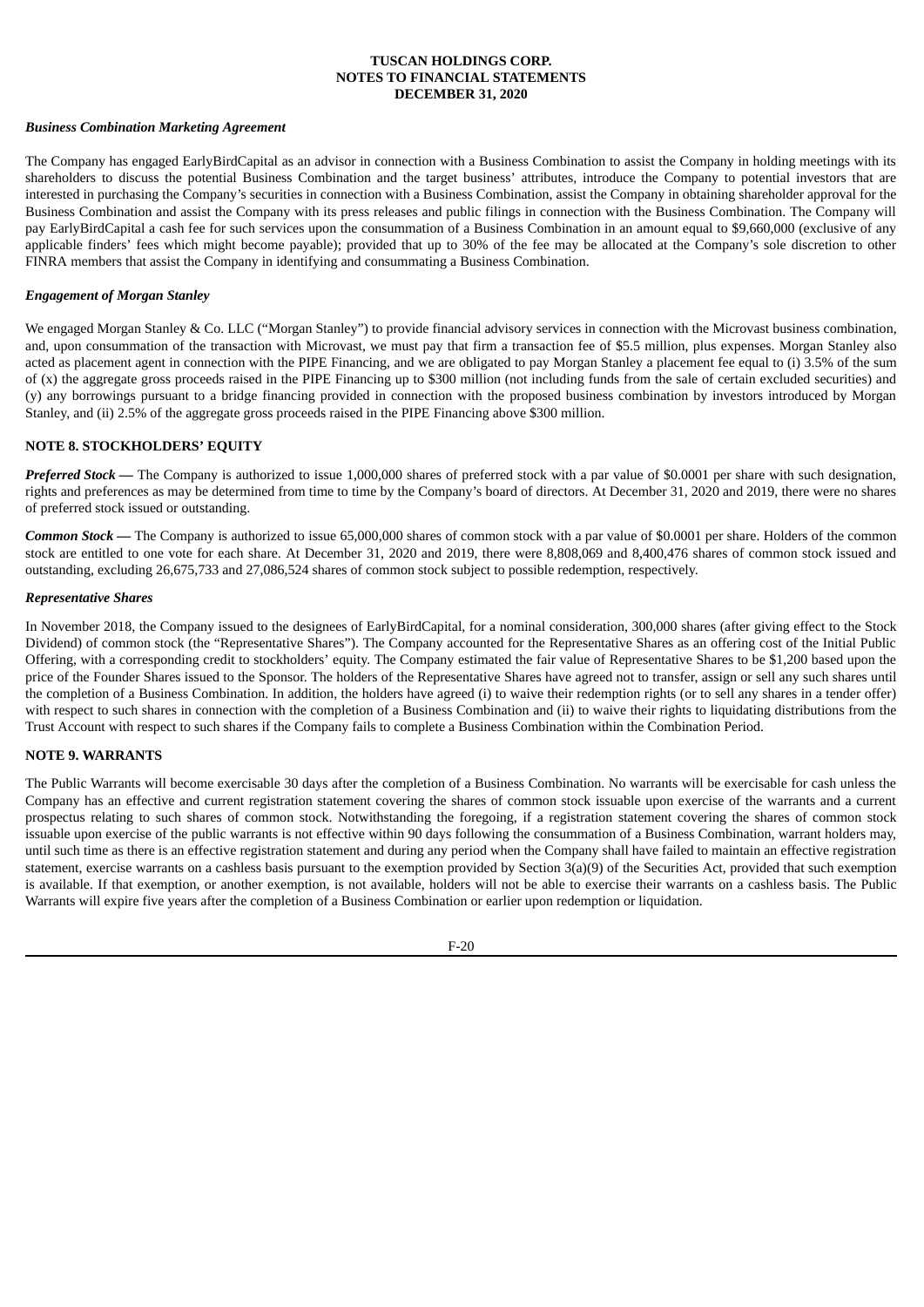Once the Public Warrants become exercisable, the Company may redeem the Public Warrants:

- in whole and not in part;
- at a price of \$0.01 per warrant;
- upon not less than 30 days' prior written notice of redemption;
- if, and only if, the reported last sale price of the Company's common stock equals or exceeds \$18.00 per share for any 20 trading days within a 30-trading day period ending on the third business day prior to the notice of redemption to the warrant holders; and
- if, and only if, there is a current registration statement in effect with respect to the shares of common stock underlying the warrants.

If the Company calls the Public Warrants for redemption, management will have the option to require all holders that wish to exercise the Public Warrants to do so on a "cashless basis," as described in the warrant agreement.

The Private Warrants are identical to the Public Warrants underlying the Units sold in the Initial Public Offering, except that the Private Warrants will be exercisable for cash or on a cashless basis, at the holder's option, and be non-redeemable so long as they are held by the initial purchasers or their permitted transferees. If the Private Warrants are held by someone other than the initial purchasers or their permitted transferees, the Private Warrants will be redeemable by the Company and exercisable by such holders on the same basis as the Public Warrants. In addition, so long as the Private Warrants are held by EarlyBirdCapital and its designee, the Private Warrants will expire five years from the effective date of the Initial Public Offering.

The exercise price and number of shares of common stock issuable upon exercise of the Warrants may be adjusted in certain circumstances including in the event of a stock dividend, or recapitalization, reorganization, merger or consolidation. However, the Warrants will not be adjusted for issuance of common stock at a price below its exercise price. Additionally, in no event will the Company be required to net cash settle the Warrants. If the Company is unable to complete a Business Combination within the Combination Period and the Company liquidates the funds held in the Trust Account, holders of Warrants will not receive any of such funds with respect to their warrants, nor will they receive any distribution from the Company's assets held outside of the Trust Account with the respect to such Warrants. Accordingly, the Warrants may expire worthless.

In addition, if (x) the Company issues additional shares of common stock or equity-linked securities for capital raising purposes in connection with the closing of an initial Business Combination at an issue price or effective issue price of less than \$9.50 per share of common stock (with such issue price or effective issue price to be determined in good faith by the Company's board of directors, and in the case of any such issuance to our Sponsor, initial stockholders or their affiliates, without taking into account any founders' shares held by them prior to such issuance), (y) the aggregate gross proceeds from such issuances represent more than 60% of the total equity proceeds, and interest thereon, available for the funding of an initial Business Combination on the date of the consummation of an initial Business Combination (net of redemptions), and (z) the volume weighted average trading price of the common stock during the 20 trading day period starting on the trading day prior to the day on which the Company consummated an initial Business Combination (such price, the "Market Value") is below \$9.50 per share, the exercise price of the warrants will be adjusted (to the nearest cent) to be equal to 115% of the greater of (i) the Market Value or (ii) the price at which the Company issues the additional shares of common stock or equity-linked securities.

F-21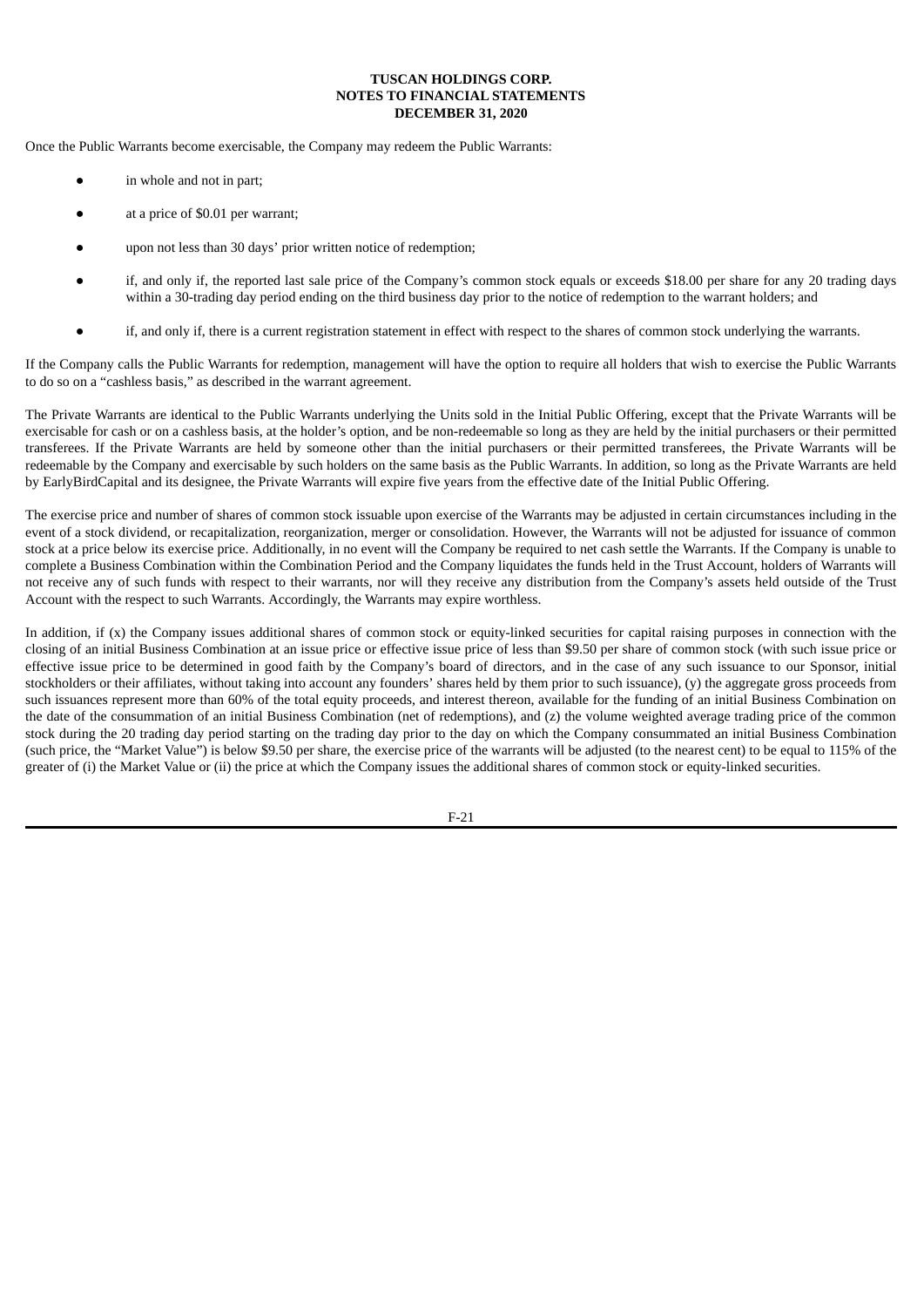## **NOTE 10. INCOME TAX**

The Company's net deferred tax liability are as follows:

| Deferred tax liability                   | December 31,<br>2020 | December 31,<br>2019 |
|------------------------------------------|----------------------|----------------------|
|                                          |                      |                      |
| Unrealized gain on marketable securities | (21, 468)            | (27,069)             |
| Total deferred tax liability             | (21, 468)            | (27,069)             |
| <b>Valuation Allowance</b>               |                      |                      |
| Deferred tax liability                   | (21, 468)            | (27,069)             |

The income tax provision consists of the following:

| Federal                       | December 31,<br>2020 | December 31,<br>2019 |
|-------------------------------|----------------------|----------------------|
|                               |                      |                      |
| Current                       | \$<br>372,365 \$     | 868,182              |
| Deferred                      | (5,601)              | 27,069               |
|                               |                      |                      |
| State and Local               |                      |                      |
| Current                       |                      |                      |
| Deferred                      |                      |                      |
|                               |                      |                      |
| Change in valuation allowance |                      |                      |
|                               |                      |                      |
| Income tax provision          | \$<br>366,764        | \$<br>895,251        |

As of December 31, 2020 and 2019, the Company did not have any of U.S. federal and state net operating loss carryovers available to offset future taxable income.

A reconciliation of the federal income tax rate to the Company's effective tax rate is as follows:

|                                           | December 31,<br><b>2020</b> | December 31.<br>2019 |
|-------------------------------------------|-----------------------------|----------------------|
| Statutory federal income tax rate         | 21.0%                       | 21.0%                |
| State taxes, net of federal tax benefit   | $0.0\%$                     | $0.0\%$              |
| True-ups                                  | $0.00\%$                    | $0.00\%$             |
| Change in fair value of warrant liability | (38.8)%                     | (0.7)%               |
| Income tax provision                      | $(17.8)\%$                  | 20.3%                |

The Company files income tax returns in the U.S. federal jurisdiction and is subject to examination by the various taxing authorities. The Company's tax returns since inception remain open to examination by the taxing authorities. The Company considers New York to be a significant state tax jurisdiction.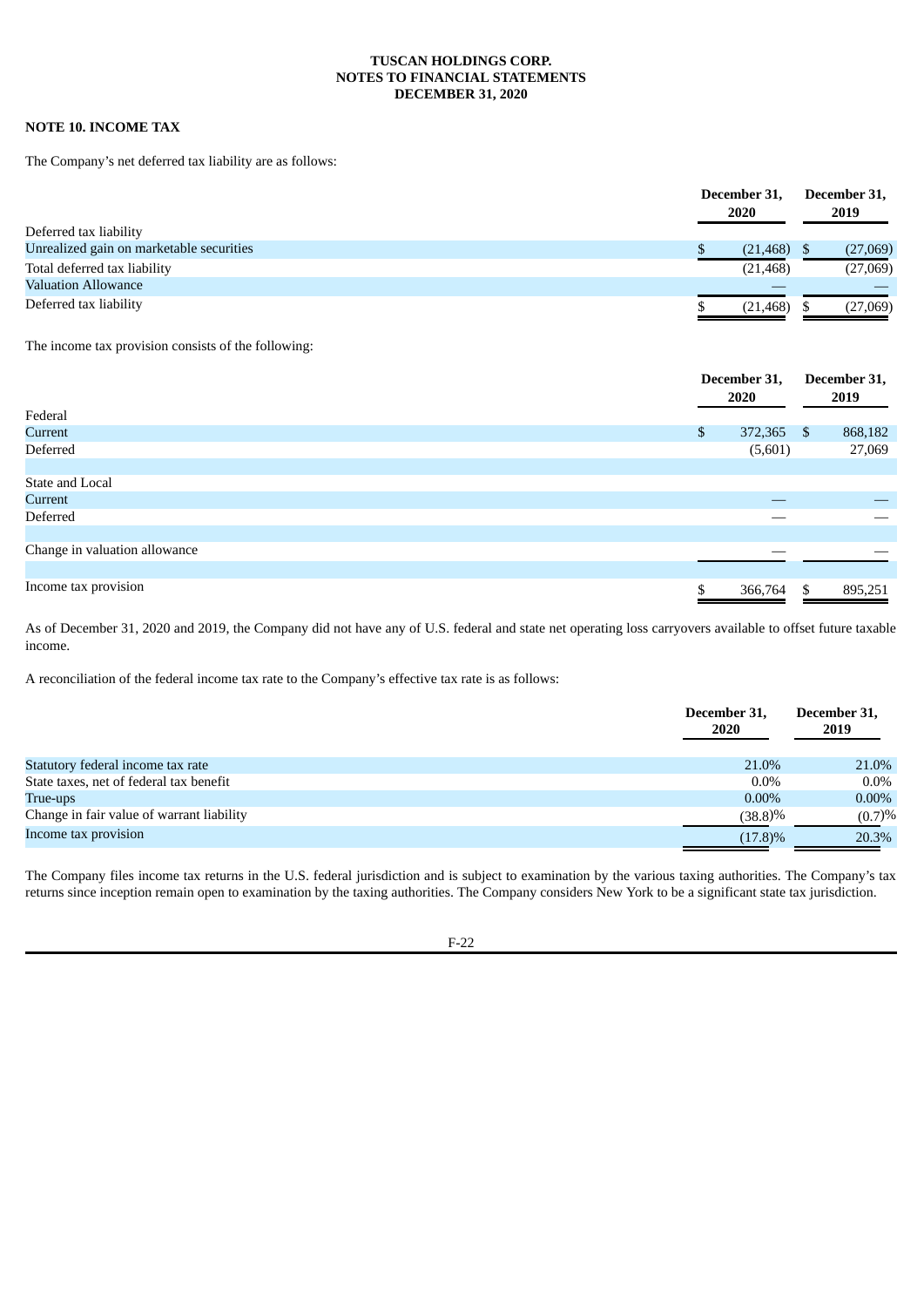## **NOTE 11. FAIR VALUE MEASUREMENTS**

The Company follows the guidance in ASC 820 for its financial assets and liabilities that are re-measured and reported at fair value at each reporting period, and non-financial assets and liabilities that are re-measured and reported at fair value at least annually.

The following table presents information about the Company's assets and liabilities that are measured at fair value on a recurring basis at December 31, 2020 and 2019 and indicates the fair value hierarchy of the valuation inputs the Company utilized to determine such fair value:

|                                                      |       | December 31, | December 31,                  |
|------------------------------------------------------|-------|--------------|-------------------------------|
| <b>Description</b>                                   | Level | 2020         | 2019                          |
| Assets:                                              |       |              |                               |
| Cash and marketable securities held in Trust Account |       |              | $$282,254,978$ $$280,103,245$ |
|                                                      |       |              |                               |
| Liabilities:                                         |       |              |                               |
| Warrant Liability – Private Warrants                 | 3     | 4.204.440    | 405,330                       |

The Private Warrants were accounted for as liabilities in accordance with ASC 815-40 and are presented within warrant liabilities on the balance sheet. The warrant liabilities are measured at fair value at inception and on a recurring basis, with changes in fair value presented within change in fair value of warrant liabilities in the statement of operations.

The Private Warrants were initially valued using a binomial lattice, which is considered to be a Level 3 fair value measurement. For periods subsequent to the detachment of the Public Warrants from the Units, the Public Warrant quoted market price was used as the fair value as of each relevant date.

The binomial lattice model's primary unobservable input utilized in determining the fair value of the Private Warrants is the expected volatility of the common stock. The expected volatility as of the Initial Public Offering date was derived from observable public warrant pricing on comparable 'blankcheck' companies without an identified target. The expected volatility as of subsequent valuation dates was implied from the Company's own public warrant pricing.

As of issuance and March 31, 2019, the estimated fair value of the Private Warrants was determined using a Monte Carlo simulation and based upon the following significant inputs:

|                   | <b>March 7, 2019</b> |         | March 31,              |  |
|-------------------|----------------------|---------|------------------------|--|
|                   | (Issuance Date)      |         | 2019                   |  |
| Exercise price    | 11.50<br>D           |         | 11.50<br><sup>\$</sup> |  |
| Stock price       | 9.29<br>╜            |         | 9.76<br>S              |  |
| <b>Volatility</b> |                      | 10.6%   | 8.7%                   |  |
| Term              | 5.00                 |         | 5.00                   |  |
| Risk-free rate    |                      | 2.48%   | 2.26%                  |  |
| Dividend yield    |                      | $0.0\%$ | $0.00\%$               |  |

There were no transfers in or out of Level 3 from other levels in the fair value hierarchy during the years ended December 31, 2020 and 2019.

The following table presents the changes in the fair value of warrant liabilities:

|                                                                 | Private   |
|-----------------------------------------------------------------|-----------|
|                                                                 | Placement |
| Fair value as of January 1, 2019                                |           |
| Initial measurement on March 5, 2019 (including over-allotment) | 432,810   |
| Change in valuation inputs or other assumptions                 | (27, 480) |
| Fair value as of December 31, 2019                              | 405.330   |
| Change in valuation inputs or other assumptions                 | 3,799,110 |
| Fair value as of December 31, 2020                              | 4.204.440 |

**Private**

## **NOTE 12. SUBSEQUENT EVENTS**

The Company evaluated subsequent events and transactions that occurred after the balance sheet date up to the date that the financial statements were issued. Based upon this review, other than as described below and in Note 2, the Company did not identify any subsequent events that would have required adjustment in the financial statements.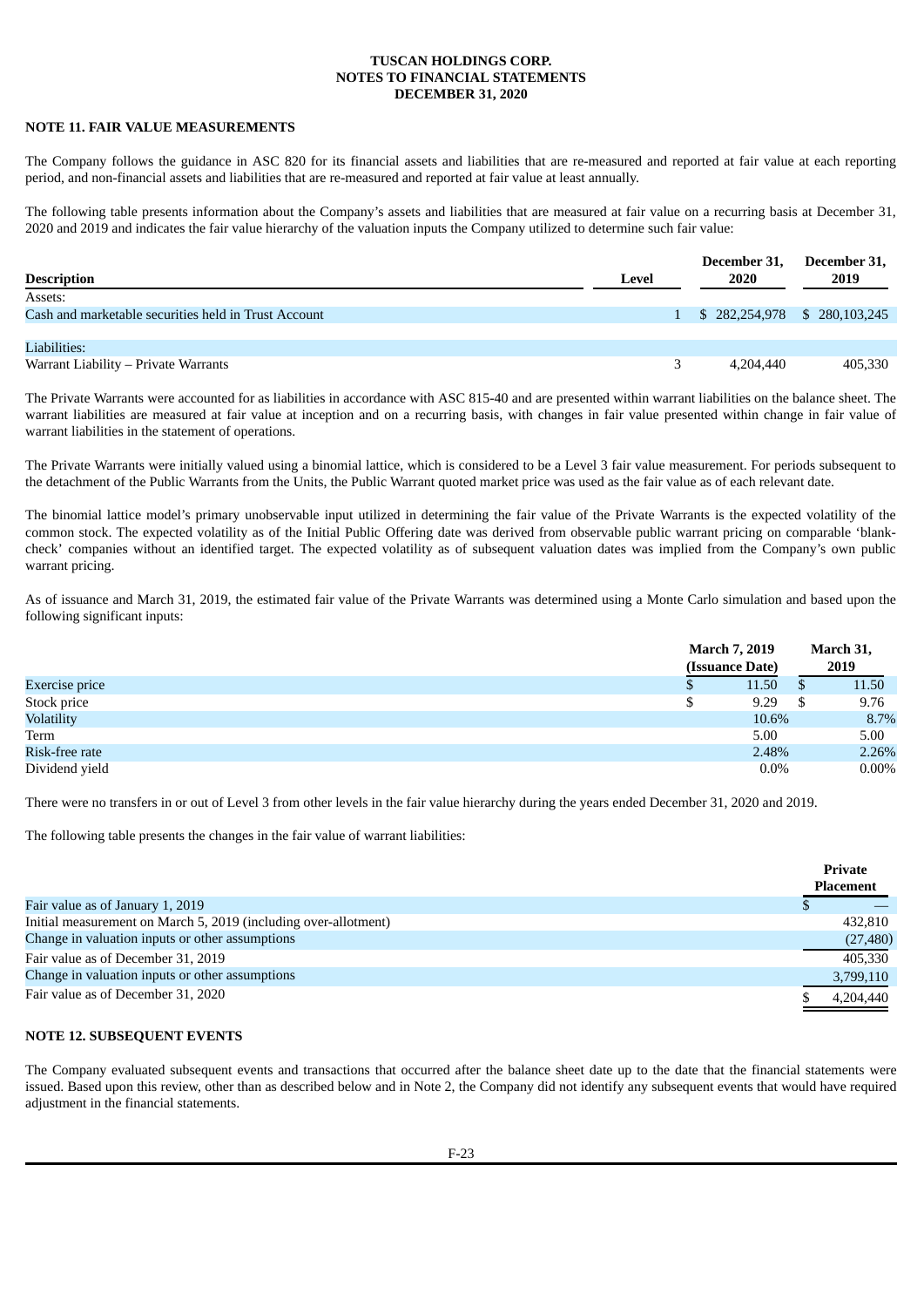#### *Proposed Business Combination*

On February 1, 2021, Tuscan entered into an agreement and plan of merger (the "Merger Agreement") with Microvast, Inc., a Delaware corporation ("Microvast") and Merger Sub. Pursuant to the Merger Agreement, Merger Sub will merge with and into Microvast and Microvast will survive the merger and become a wholly owned subsidiary of Tuscan. Under the Merger Agreement, all of the equity interests of Microvast will be converted into an aggregate of 210,000,000 shares of common stock ("closing shares"). The Microvast shareholders and the investors in Microvast's majority-owned subsidiary, Microvast Power System (Houzhou) Co. Ltd. ("MPS"), will also have the ability to earn an additional 20,000,000 shares of common stock ("earnout shares") if the daily volume weighted average price of the common stock is greater than or equal to \$18.00 for any 20 trading days within a 30 trading day period (or a change of control occurs that results in the holders of common stock receiving a per share price equal to or in excess of \$18.00), during the period commencing on the closing date and ending on the third anniversary of the closing date. Concurrently with the execution of the Merger Agreement, Tuscan and Microvast will jointly acquire 100% ownership of MPS and will discharge certain convertible loans of MPS.

The Merger will be accounted for as a reverse recapitalization in accordance with accounting principles generally accepted in the United States of America ("U.S. GAAP"). Under this method of accounting, Tuscan will be treated as the "acquired" company for accounting purposes and the Business Combination will be treated as the equivalent of Microvast issuing stock for the net assets of Tuscan, accompanied by a recapitalization. The net assets of Tuscan will be stated at historical cost, with no goodwill or other intangible assets recorded.

Additionally, the Merger Agreement provides that Tuscan will issue an aggregate of 6,736,111 shares of common stock upon conversion (the "Bridge Notes Conversion") of an aggregate of \$57,500,000 outstanding promissory notes issued by Microvast.

Further, on February 1, 2021, Tuscan, the Sponsor, Microvast and certain stockholders of Tuscan entered into the Sponsor Support Agreement (the "Sponsor Support Agreement"), pursuant to which the Sponsor and certain officers and directors of Tuscan (collectively, the "Sponsor Group") agreed, among other things, to vote all equity interests of Tuscan held by such member of the Sponsor Group in favor of the approval and adoption of the proposed business combination with Microvast. Additionally, such members of the Sponsor Group have agreed not to (a) transfer any of their equity interests in the Company (or enter into any arrangement with respect thereto) other than as set forth therein or (b) exercise any conversion rights of any equity interests held by such member of the Sponsor Group in connection with the approval of the proposed business combination.

The Sponsor also agreed that, to the extent that certain expenses of Tuscan are in excess of \$46,000,000 (unless such expenses shall have been approved by Microvast), the Sponsor will either (i) pay any such excess amount in cash or (ii) forfeit to Tuscan such number of shares of common stock held by the Sponsor that would have a value equal to such excess. The Sponsor also agreed to amend the escrow agreement to make certain adjustments to the terms of the escrow of its shares of common stock as set forth in the Sponsor Support Agreement.

Contemporaneously with the execution of the Merger Agreement, certain investors entered into subscription agreements (the "Subscription Agreements"), pursuant to which such investors subscribed for an aggregate value of \$482,500,000, representing 48,250,000 shares of Tuscan common stock at a purchase price of \$10.00 per share in a private placement (the "PIPE Financing") to be consummated immediately prior to the consummation of the Transactions. Affiliates of InterPrivate, an advisor to the Sponsor, subscribed to purchase 6.5 million shares in the PIPE Financing for an aggregate purchase price of \$65 million.

Immediately following the Closing, the former equityholders of Microvast will hold approximately 69.9% of the issued and outstanding shares of common stock and the current stockholders of Tuscan will hold approximately 9.2% of the issued and outstanding shares of common stock, which pro forma ownership (1) assumes no holder of the common stock sold in Tuscan's initial public offering (such persons, the "Public Stockholders") exercises its conversion rights in connection with the business combination, and (2) reflects the issuance of an aggregate of 48,250,000 shares of Common Stock in the PIPE Financing and 6,736,111 shares of common stock in the Bridge Notes Conversion, but does not include the effect of any other financing of Tuscan. If the maximum number of Public Shares are converted into cash such that Microvast does not have the right to terminate the Merger Agreement (i.e., Tuscan has at least \$5,000,001 of net tangible assets immediately prior to or upon consummation of the business combination), such percentages will be approximately 76.8% and 0.2%, respectively.

Consummation of the proposed business combination is subject to customary conditions and covenants of the respective parties, including approval of Tuscan's stockholders and Tuscan having available cash of at least \$250,000,000.

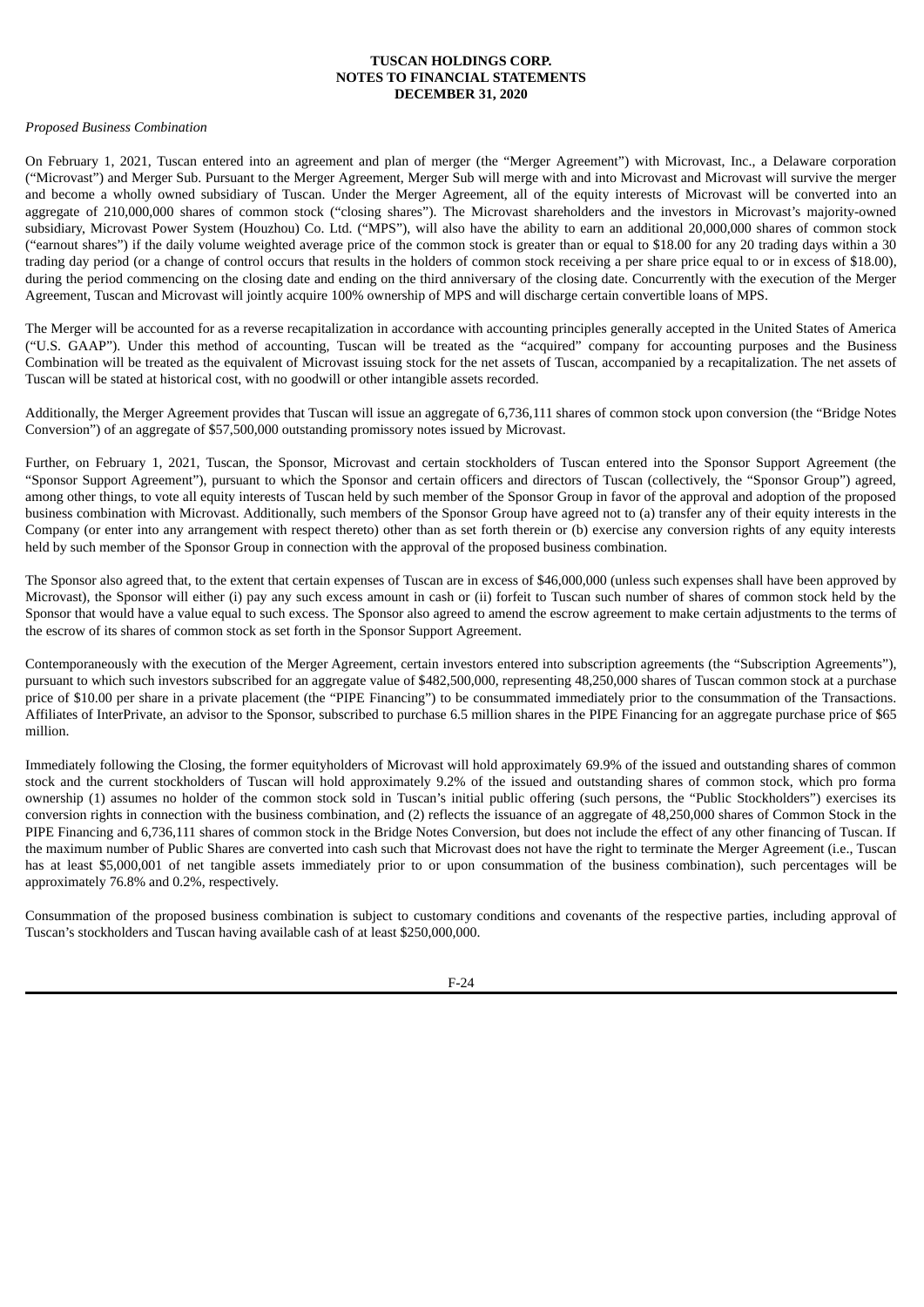#### *Extension Amendment*

On March 12, 2021, Tuscan filed a preliminary proxy statement seeking approval from its stockholders to amend Tuscan's charter to further extend the date by which Tuscan is required to complete its initial business combination from April 30, 2021 to July 31, 2021 and to hold an annual meeting for the election of directors in accordance with Nasdaq listing rules. On April 28, 2021, Tuscan convened its annual meeting of stockholders (the "Annual Meeting") virtually. At the Annual Meeting, Tuscan's shareholders approved a proposal to elect Amy Butte as a Class I director, and approved a proposal to adjourn the Annual Meeting to a later date if there had been insufficient votes at the time of the Annual Meeting to approve the proposal to extend the date by which Tuscan must complete its initial business combination from April 30, 2021 to July 31, 2021 (the "Extension Amendment Proposal"). The Annual Meeting was adjourned to May 10, 2021 solely with respect to the voting on the Extension Amendment Proposal.

At the time the Annual Meeting was convened on April 28, 2021, a quorum representing at least a majority of shares outstanding on the record date of March 17, 2021 was present in person or by proxy. However, Tuscan had not received the approval of holders of 65% of its shares outstanding on the record date then necessary to approve the Extension Amendment Proposal, as provided in Article Sixth of Tuscan's certificate of incorporation ("Article Sixth"). According to Article Sixth, as of May 1, 2021, the vote required for approval of the Extension Amendment Proposal will be reduced from 65% of the shares outstanding to a majority of the shares outstanding on the record date, based on the following provisions. Article Sixth provides that at any time during the "Target Business Acquisition Period," any amendment to Article Sixth requires the affirmative vote of the holders of at least 65% of the then outstanding shares of common stock. The "Target Business Acquisition Period" ends on the "Termination Date," which is defined in Article Sixth as April 30, 2021. Therefore, the 65% vote threshold in Article Sixth will no longer apply as of May 1, 2021, and the Extension Amendment Proposal may be approved by a majority of the shares outstanding on the record date. On May 10, 2021, Tuscan reconvened the Annual Meeting, at which the Extension Amendment Proposal was approved by Tuscan's stockholders. Following the Annual Meeting, Tuscan filed an amendment to its certificate of incorporation extending the date by which Tuscan must complete its initial business combination from April 30, 2021 to July 31, 2021.

#### *Loan Commitment*

On February 12, 2021, the Sponsor extended a loan to Tuscan in the aggregate principal amount totaling \$1.2 million, of which \$400,000 was drawn upon on such date. This loan was in addition to the previous \$200,000 drawn upon the \$300,000 convertible note that was committed by the Sponsor on April 21, 2020. As a result of the February 12, 2021 commitment, the Sponsor had committed to the Company a total of \$1.5 million, of which a total of \$600,000 has been drawn upon, with \$400,000 of the drawn amount pursuant to the February 12, 2021 note. The Sponsor intends to convert the \$1.5 million total loan balance into 150,000 Units immediately prior to the closing of the proposed business combination with Microvast. Such Units will have terms identical to the terms of the Company's Private Units and will consist of (i) 150,000 shares of common stock and (ii) warrants to purchase 150,000 shares of common stock at an exercise price of \$11.50 per share, subject to adjustment.

#### *Nasdaq Notification*

On January 6, 2021, the Company received a notice from the Listing Qualifications Department of The Nasdaq Stock Market stating that we failed to hold an Annual Meeting of stockholders within 12 months after our fiscal year ended December 31, 2019, as required by Nasdaq Listing Rule 5620(a). In accordance with Nasdaq Listing Rule  $5810(c)(2)(G)$ , the Company submitted a plan to regain compliance on February 4, 2021. Nasdaq accepted the plan and granted the Company an extension through June 29, 2021 to hold an annual meeting. Nasdaq's decision is subject to certain conditions, including that the Company provide periodic updates with respect to its proposed business combination with Microvast. On April 28, 2021, the Company held an annual meeting of stockholders, in compliance with the plan.

On May 28, 2021, the Company received a notice from the Listing Qualifications Department of The Nasdaq Stock Market stating that because we failed to timely file our Quarterly Report on Form 10-Q for the quarter ended March 31, 2021 ("Form 10-Q"), we were not in compliance with Nasdaq Listing Rule 5250(c)(1). The Company has until July 26, 2021 to submit a plan to regain compliance with the listing rule, provided that the Company will not be required to submit a plan if the Form 10-Q is filed before such date. While we intend to file the Form 10-Q prior to such date and regain compliance with the listing rule, there can be no assurance that we will be able to do so.

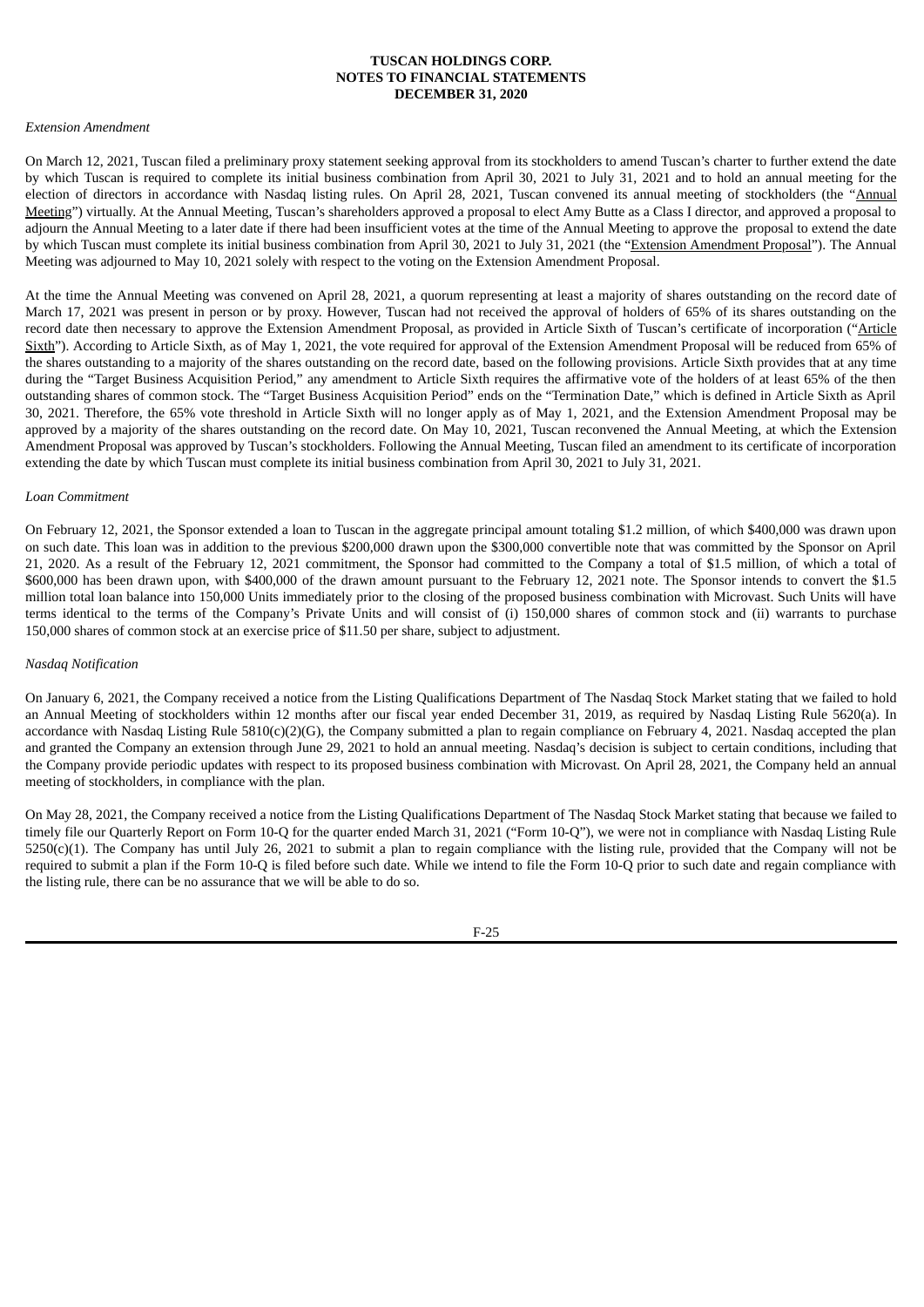## **CERTIFICATION OF CHIEF EXECUTIVE OFFICER PURSUANT TO SECTION 302 OF THE SARBANES-OXLEY ACT OF 2002**

<span id="page-58-0"></span>I, Stephen A. Vogel, certify that:

- 1. I have reviewed this Amendment No. 1 to the Annual Report on Form 10-K/A of Tuscan Holdings Corp.;
- 2. Based on my knowledge, this report does not contain any untrue statement of a material fact or omit to state a material fact necessary to make the statements made, in light of the circumstances under which such statements were made, not misleading with respect to the period covered by this report;
- 3. Based on my knowledge, the financial statements, and other financial information included in this report, fairly present in all material respects the financial condition, results of operations and cash flows of the registrant as of, and for, the periods presented in this report;
- 4. The registrant's other certifying officer and I are responsible for establishing and maintaining disclosure controls and procedures (as defined in Exchange Act Rules 13a-15(e) and 15d-15(e)) and internal control over financial reporting (as defined in Exchange Act Rules 13a-15(f) and 15d-15(f)) for the registrant and have:
	- a) Designed such disclosure controls and procedures, or caused such disclosure controls and procedures to be designed under my supervision, to ensure that material information relating to the registrant, is made known to us by others within those entities, particularly during the period in which this report is being prepared; and
	- b) Designed such internal control over financial reporting, or caused such internal control over financial reporting to be designed under my supervision, to provide reasonable assurance regarding the reliability of financial reporting and the preparation of financial statements for external purposes in accordance with generally accepted accounting principles; and
	- c) Evaluated the effectiveness of the registrant's disclosure controls and procedures and presented in this report my conclusions about the effectiveness of the disclosure controls and procedures, as of the end of the period covered by this report based on such evaluation; and
	- d) Disclosed in this report any change in the registrant's internal control over financial reporting that occurred during the registrant's most recent fiscal quarter that has materially affected, or is reasonably likely to materially affect, the registrant's internal control over financial reporting; and
- 5. The registrant's other certifying officer and I have disclosed, based on our most recent evaluation of internal control over financial reporting, to the registrant's auditors and the audit committee of the registrant's board of directors (or persons performing the equivalent functions):
	- a) All significant deficiencies and material weaknesses in the design or operation of internal control over financial reporting which are reasonably likely to adversely affect the registrant's ability to record, process, summarize and report financial information; and
	- b) Any fraud, whether or not material, that involves management or other employees who have a significant role in the registrant's internal control over financial reporting.

Date: May 28, 2021 /s/ Stephen A. Vogel

Stephen A. Vogel Chief Executive Officer (Principal Executive Officer)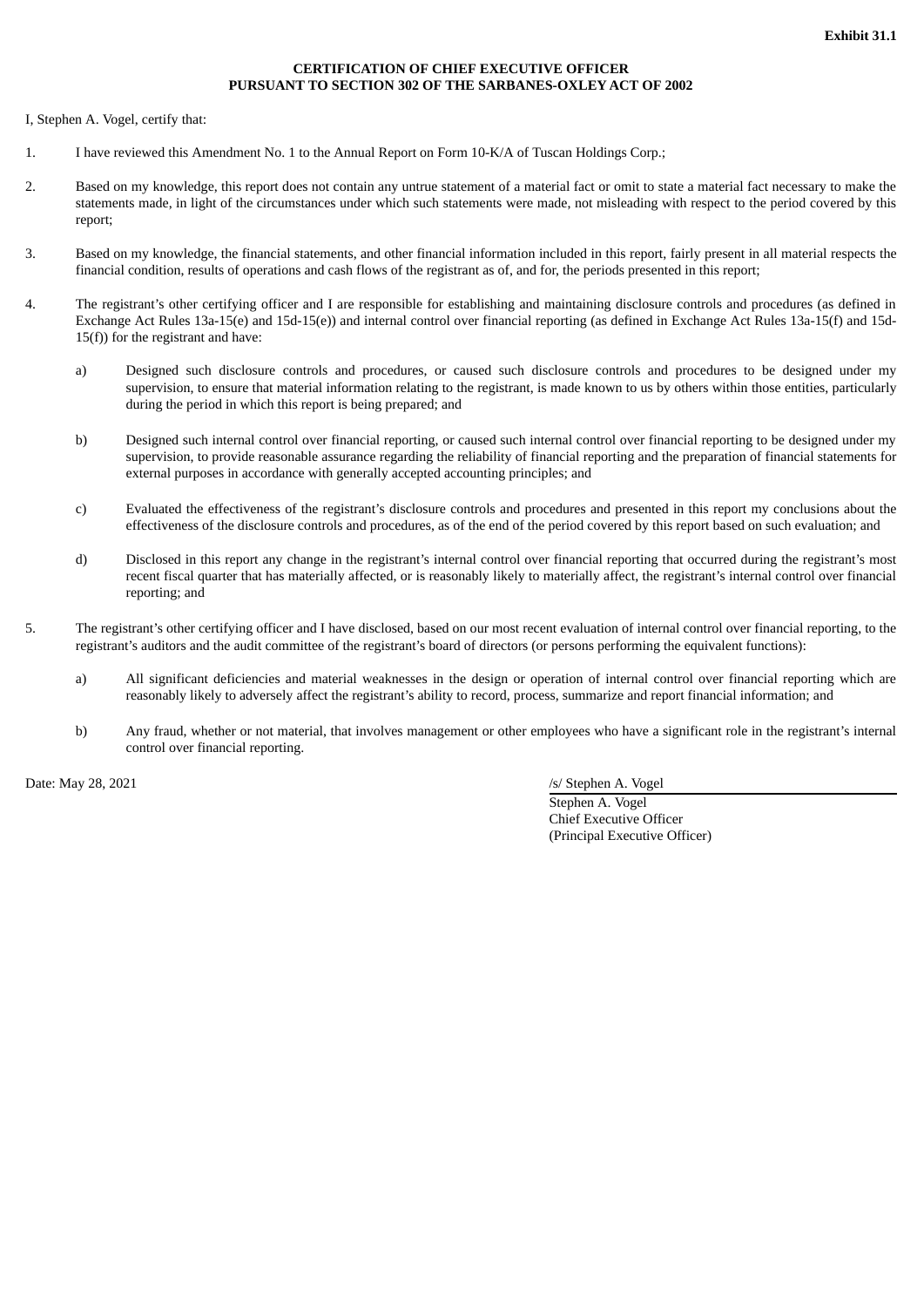## **CERTIFICATION OF CHIEF EXECUTIVE OFFICER PURSUANT TO SECTION 302 OF THE SARBANES-OXLEY ACT OF 2002**

<span id="page-59-0"></span>I, Ruth Epstein, certify that:

- 1. I have reviewed this Amendment No. 1 to the Annual Report on Form 10-K/A of Tuscan Holdings Corp.;
- 2. Based on my knowledge, this report does not contain any untrue statement of a material fact or omit to state a material fact necessary to make the statements made, in light of the circumstances under which such statements were made, not misleading with respect to the period covered by this report;
- 3. Based on my knowledge, the financial statements, and other financial information included in this report, fairly present in all material respects the financial condition, results of operations and cash flows of the registrant as of, and for, the periods presented in this report;
- 4. The registrant's other certifying officer and I are responsible for establishing and maintaining disclosure controls and procedures (as defined in Exchange Act Rules 13a-15(e) and 15d-15(e)) and internal control over financial reporting (as defined in Exchange Act Rules 13a-15(f) and 15d-15(f)) for the registrant and have:
	- a) Designed such disclosure controls and procedures, or caused such disclosure controls and procedures to be designed under my supervision, to ensure that material information relating to the registrant, is made known to us by others within those entities, particularly during the period in which this report is being prepared; and
	- b) Designed such internal control over financial reporting, or caused such internal control over financial reporting to be designed under my supervision, to provide reasonable assurance regarding the reliability of financial reporting and the preparation of financial statements for external purposes in accordance with generally accepted accounting principles; and
	- c) Evaluated the effectiveness of the registrant's disclosure controls and procedures and presented in this report my conclusions about the effectiveness of the disclosure controls and procedures, as of the end of the period covered by this report based on such evaluation; and
	- d) Disclosed in this report any change in the registrant's internal control over financial reporting that occurred during the registrant's most recent fiscal quarter that has materially affected, or is reasonably likely to materially affect, the registrant's internal control over financial reporting; and
- 5. The registrant's other certifying officer and I have disclosed, based on our most recent evaluation of internal control over financial reporting, to the registrant's auditors and the audit committee of the registrant's board of directors (or persons performing the equivalent functions):
	- a) All significant deficiencies and material weaknesses in the design or operation of internal control over financial reporting which are reasonably likely to adversely affect the registrant's ability to record, process, summarize and report financial information; and
	- b) Any fraud, whether or not material, that involves management or other employees who have a significant role in the registrant's internal control over financial reporting.

Date: May 28, 2021 /s/ Ruth Epstein

Ruth Epstein Chief Financial Officer (Principal Financial and Accounting Officer)